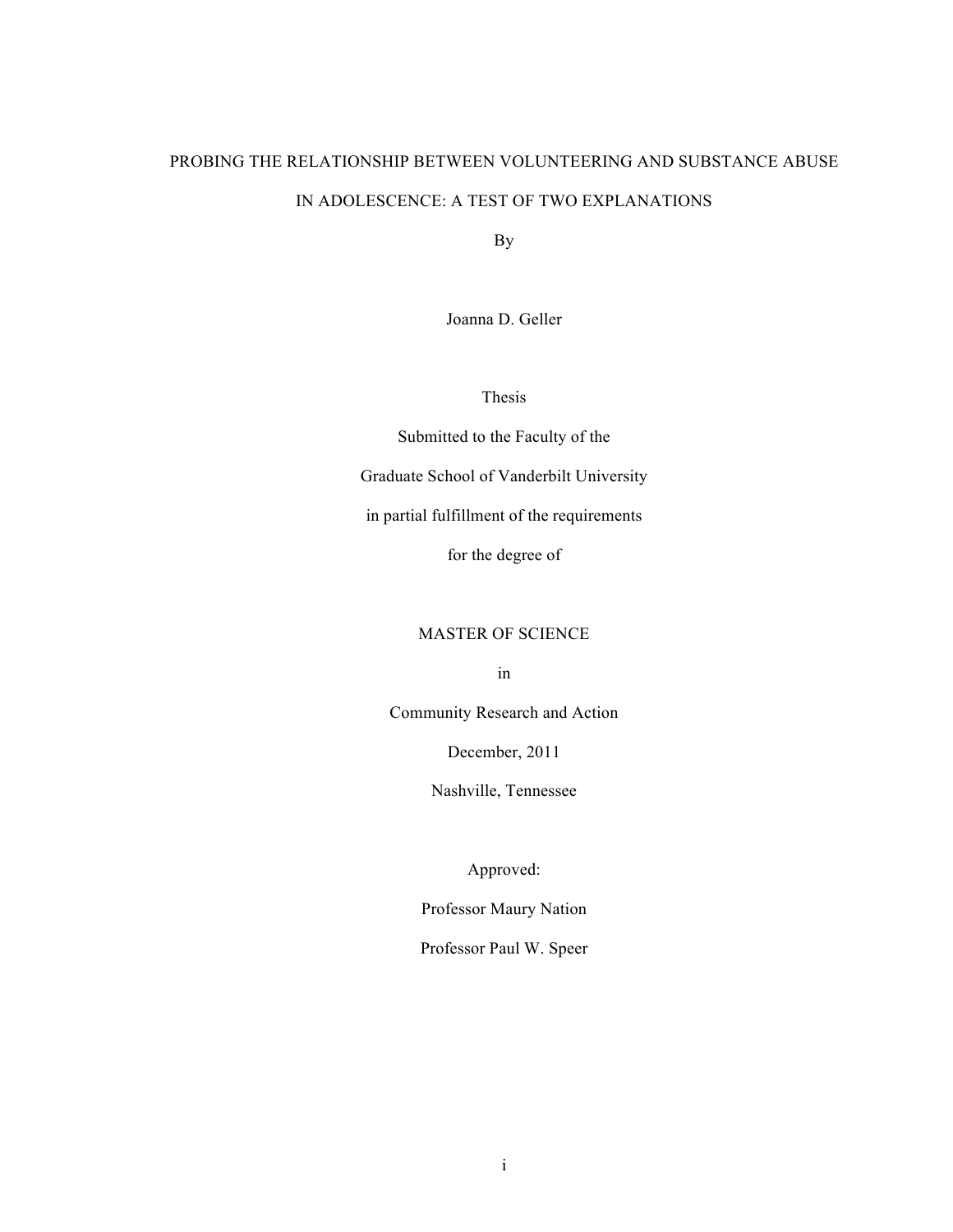## **TABLE OF CONTENTS**

| Page |
|------|
|      |
|      |
|      |
|      |
|      |
|      |
|      |
|      |
|      |
|      |
|      |
|      |
|      |
|      |
|      |
|      |
|      |
|      |
|      |
|      |
|      |
|      |
|      |
|      |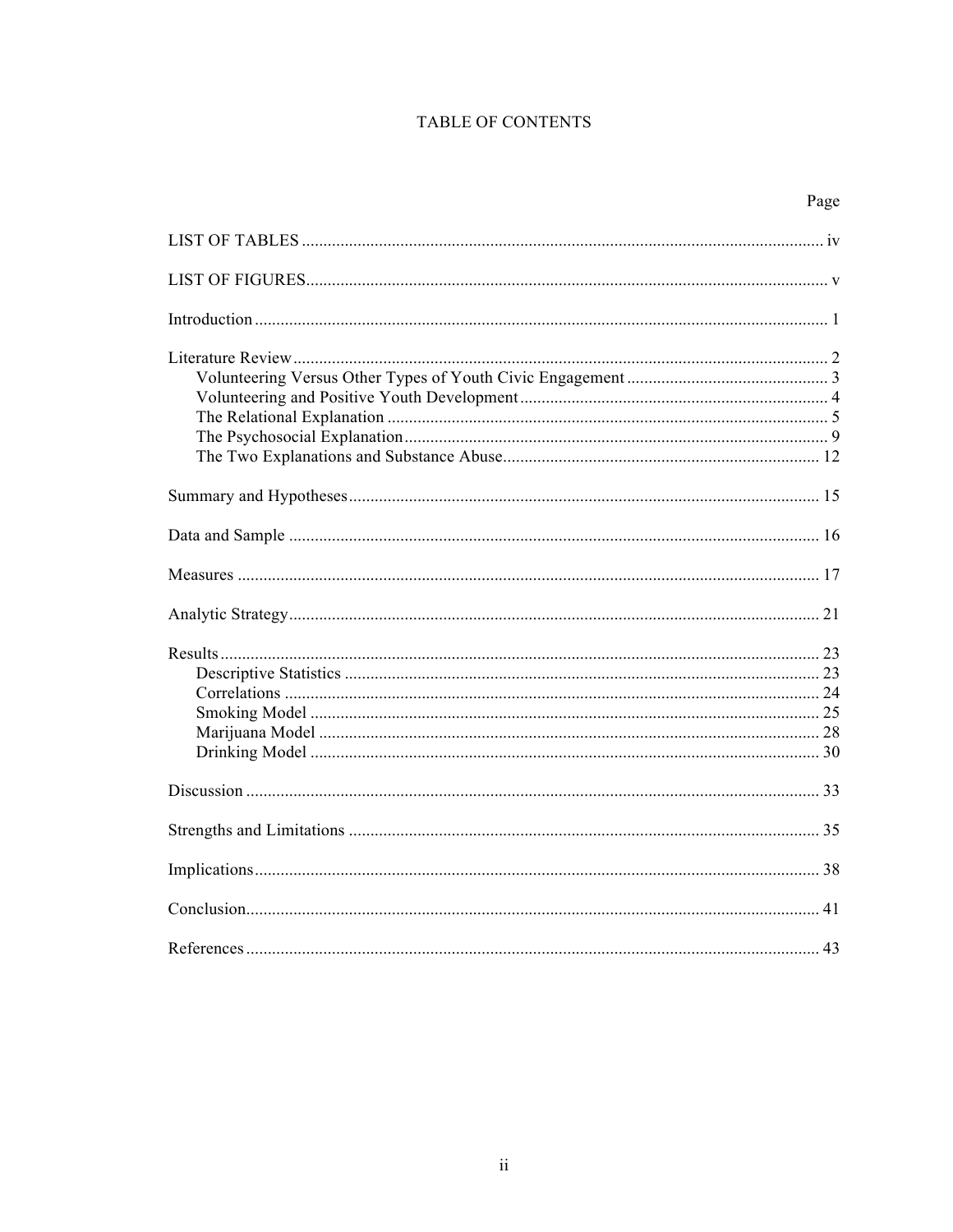## LIST OF TABLES

| Table          |                                                                              | Page |
|----------------|------------------------------------------------------------------------------|------|
| $\mathbf{1}$ . |                                                                              |      |
| 2.             | Pearson's Correlation Coefficients for Relationships Between Independent and |      |
| 3.<br>4.       | Hierarchical Negative Binomial Regression for Number of Cigarettes Smoked    |      |
| 5.             | Hierarchical Negative Binomial Regression for Number of Occasions of         |      |
| 6.             | Hierarchical Negative Binomial Regression for Number of Occasions of         | 30   |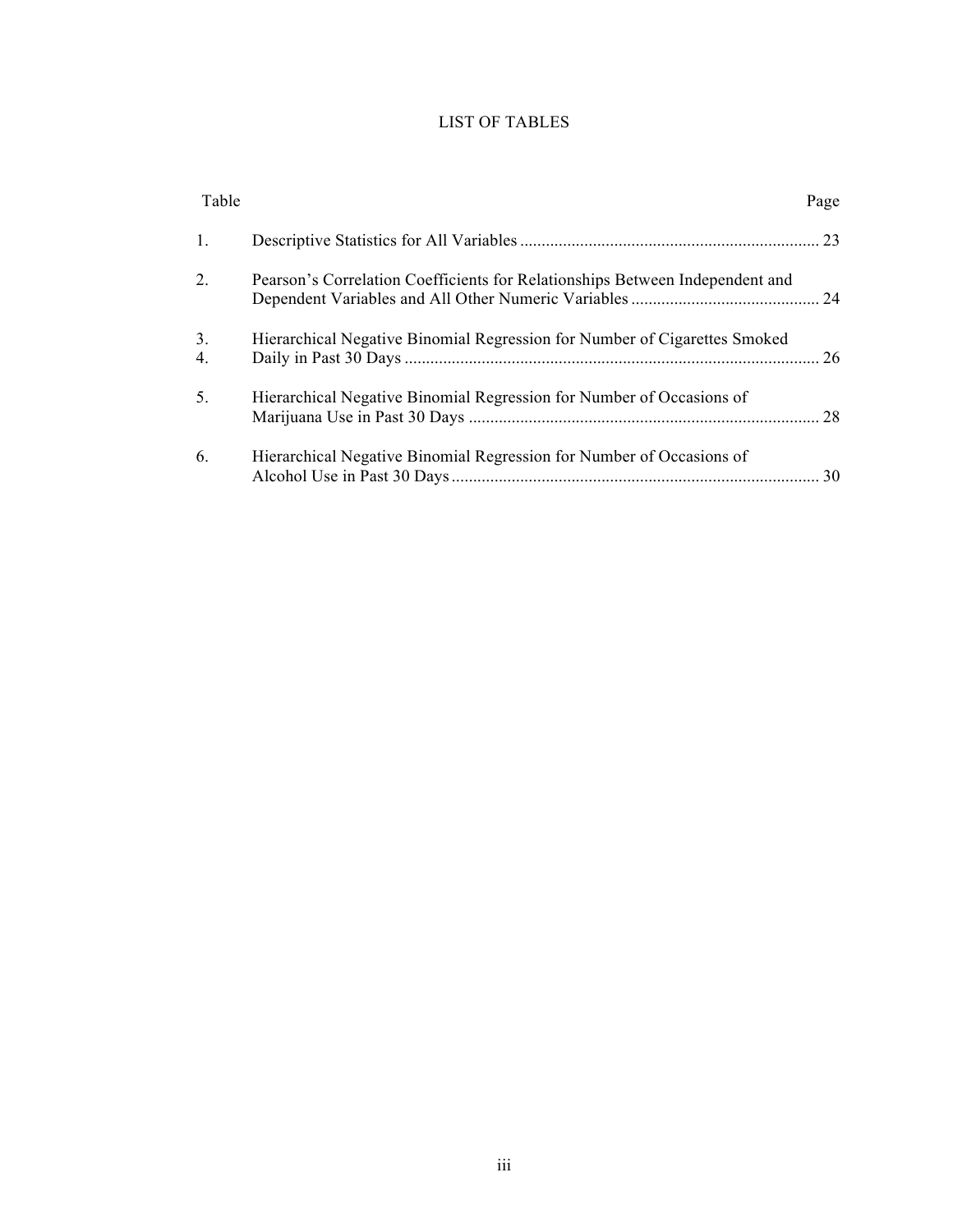## LIST OF FIGURES

|  | Figure                                                                                                                                                                   | Page |
|--|--------------------------------------------------------------------------------------------------------------------------------------------------------------------------|------|
|  | 1. The effect of volunteering in each regression step on the number of daily cigarettes<br>smoked for the average high school senior who has reported smoking cigarettes | 28   |
|  | 2. The effect of volunteering in each regression step on the number of occasions of<br>marijuana use for the average high school senior who has reported using marijuana | 30   |
|  | 3. The effect of volunteering in each regression step on the number of occasions of<br>alcohol use for the average high school senior who has reported drinking in the   | 33   |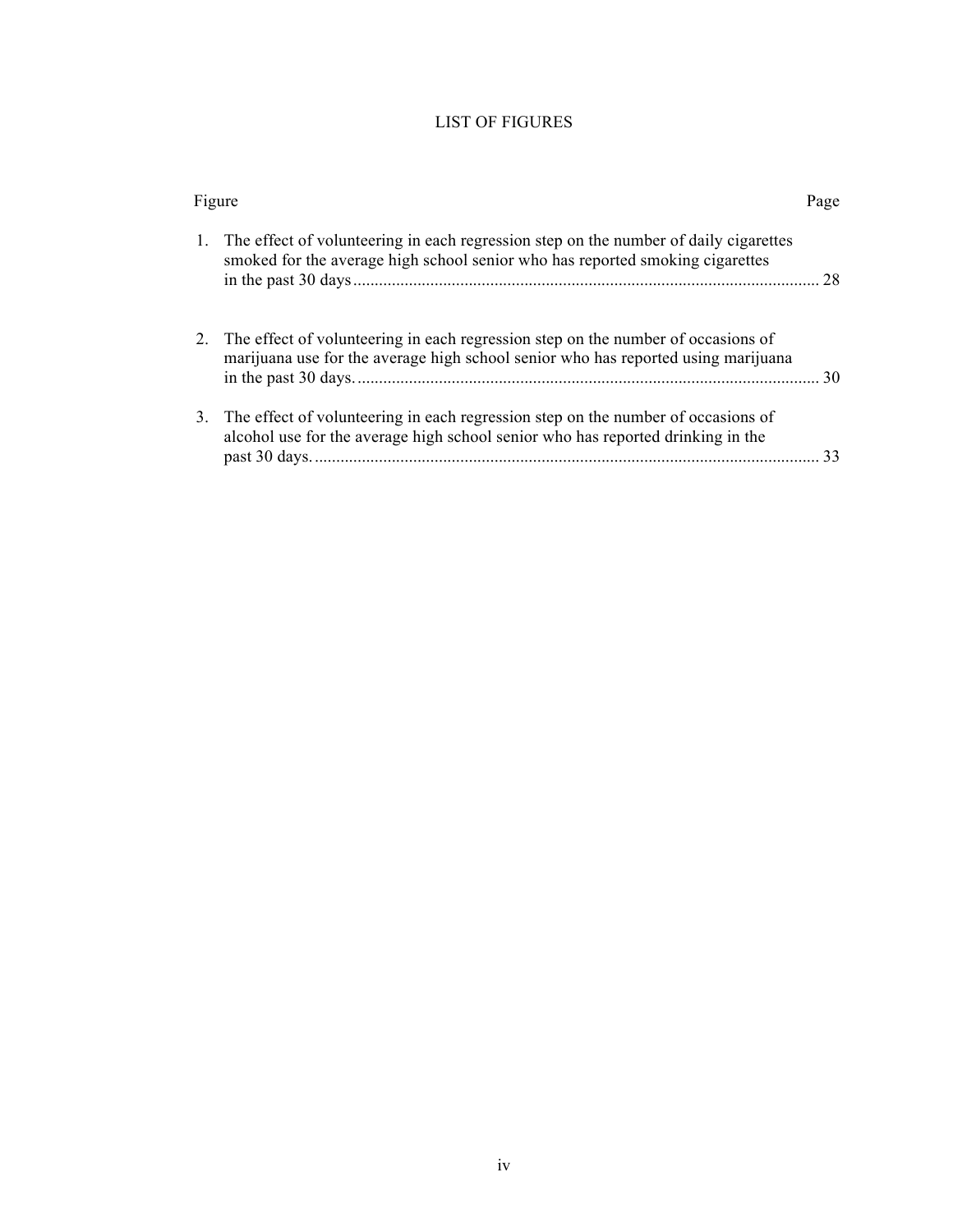#### Introduction

While overall levels of adolescent civic engagement have declined since 1970 (Flanagan & Levine, 2010; Carnegie Corporation, 2003), there is one exception to this trend: volunteering. In fact, out of ten markers of citizenship, such as membership in formal organizations, political awareness, and voting, volunteering is the only activity in which adolescents today more actively participate than did their counterparts in 1970 (Flanagan & Levine, 2010). Between 1976 and 2001, the percent of youth who reported volunteering increased from about 63% to over 75%, and this rate has remained relatively constant over the past decade (Lopez, 2003; Marcelo, 2007). Furthermore, students entering college in the United States are more likely to report that they have volunteered than are their counterparts in 27 other countries (Torney-Purta, Lehmann, Oswald, & Shulz, 2001). Greater emphasis on community service in schools may partly explain this increase; a 2008 national survey of high school principals revealed that 68 percent of middle schools and 86 percent of high schools offered community service opportunities (Corporation for National and Community Service, 2008). Furthermore, volunteering has received political support with the passage of the Edward M. Kennedy Serve America Act, which took distinct measures to promote youth volunteerism (Edward M. Kennedy Serve America Act, 2009), including developing opportunities for adolescents to engage in a Summer of Service program, a semester of service-learning, and to participate in Youth Empowerment Zones.

As volunteering has emerged as the primary form of youth civic engagement and has gained support from school and political leadership, researchers have focused attention on its academic, social, and behavioral outcomes. A growing body of research has revealed that volunteering is predictive of reduced risk behavior, including teen pregnancy, school suspension, school drop-out, course failure (Moore  $\&$  Allen, 1996), premature sexual initiation (Aspy et al., 2010), marijuana use (Youniss, Yates, & Su, 1997), arrest (Uggen & Janikula, 1999); and enhanced psychosocial wellbeing, including higher levels of self-esteem and life satisfaction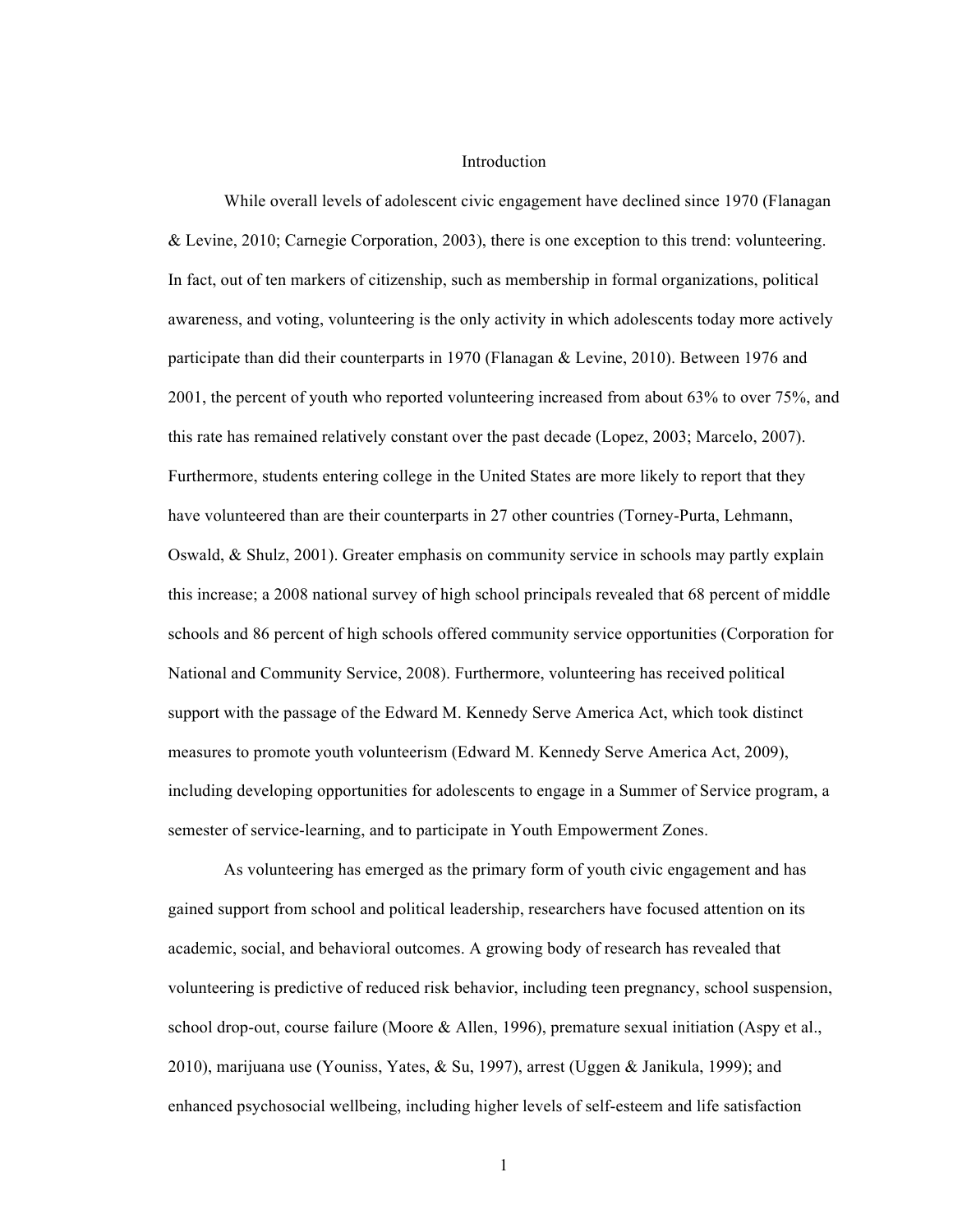(King, Walder, & Pavey, 1970; Maton, 1990). Also, there is evidence that volunteering may predict better outcomes in late adolescence and early adulthood including greater odds of completing a 4-year college degree (Davila & Mora, 2007) and participating in political activities (Hanks, 1981; Verba et al., 1995; Niemi, Hepburn, & Chapman, 2000). Although many of these studies suffer from selection bias, several do employ randomized, longitudinal experiments and others take care to adjust for important confounding factors.

Researchers typically theorize that two distinct processes mediate the link between volunteering and positive outcomes. Although previous research has not typically employed these exact terms, the processes can generally be categorized in terms of *relational* factors and *psychosocial* factors. Adherents to the relational explanation and its derivations argue that volunteering facilitates positive outcomes by enhancing adolescent connections to peers, adults, and institutions associated with the norms of conventional society. These bonds to conventional society, in turn, deter risk behaviors and promote positive behaviors. Other researchers emphasize the mediating power of psychosocial factors, asserting that volunteering alters internal characteristics such as self-esteem, emotional well-being, and risk-taking disposition, and these internal characteristics thus result in desirable outcomes. However, few studies have empirically explored the pathways through which volunteering is protective against certain risk behaviors. Using a large, representative dataset, this article explores whether adolescent volunteering is protective against tobacco, marijuana, and alcohol use and whether this association is best explained by the relational explanation or the psychosocial explanation.

#### Literature Review

This literature review will first address the "black box" between volunteering and reduction of risk behavior by defining the meaning of volunteering in the present study and contextualizing the study in the Positive Youth Development (PYD) movement. It will then explore the relational explanation, how volunteering may enhance positive bonding to individuals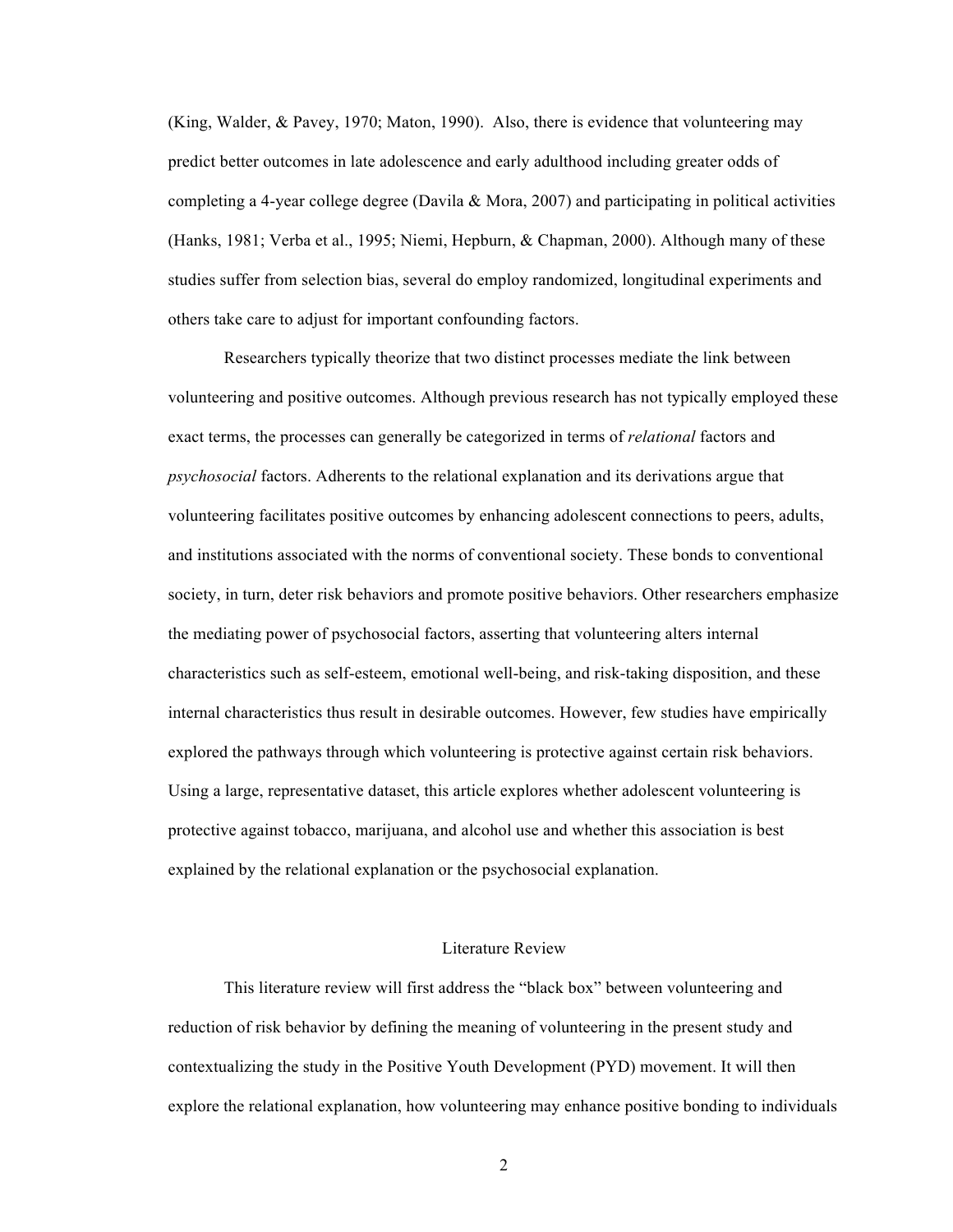and institutions, and the psychosocial explanation, how volunteering may strengthen individual characteristics such as self-esteem, identity formation, and risk-taking disposition. Finally, it will provide a brief review of how these factors contribute to the reduction of substance abuse.

#### *Volunteering Versus Other Types of Youth Civic Engagement*

Before proceeding, it is important to be clear about how volunteering is defined in the present study. Respondents for the Monitoring the Future (MTF) survey were asked to note how frequently they participated in community affairs or volunteer work. The Innovation Center for Community and Youth Development distinguishes between volunteering, community service, and service-learning (Family Strengthening Policy Center, 2007). Volunteering is the most general of these terms, reflecting involvement in some type of charitable activity, including collecting and distributing food, tutoring younger children, and planting a community garden. Compared to volunteering, community service implies a more deliberate effort to effect community change through collaborative processes. Service-learning integrates community service with academic curriculum and focuses particular attention on academically oriented reflection. In addition to these three activities, youth also may be involved in youth organizing, which empowers young people to change their communities through challenging the status quo (e.g. Checkoway & Richards-Shuster, 2006); youth-led community research, which engages young people in collecting and analyzing data to solve community problems (e.g. Torre & Fine, 2006); and arts-based forms of community activism though mediums such as hip-hop and film (e.g. Jocson, 2006).

Westheimer and Kahne (2004) offer a useful distinction between different types of citizens, including the personally responsible citizen who may contribute to a food drive, the participatory citizen who may organize the food drive, and the justice-oriented citizen who may additionally explore the root causes of hunger. It is important to distinguish between different types of civic behavior, because they can each yield different outcomes (Keeter, 2002;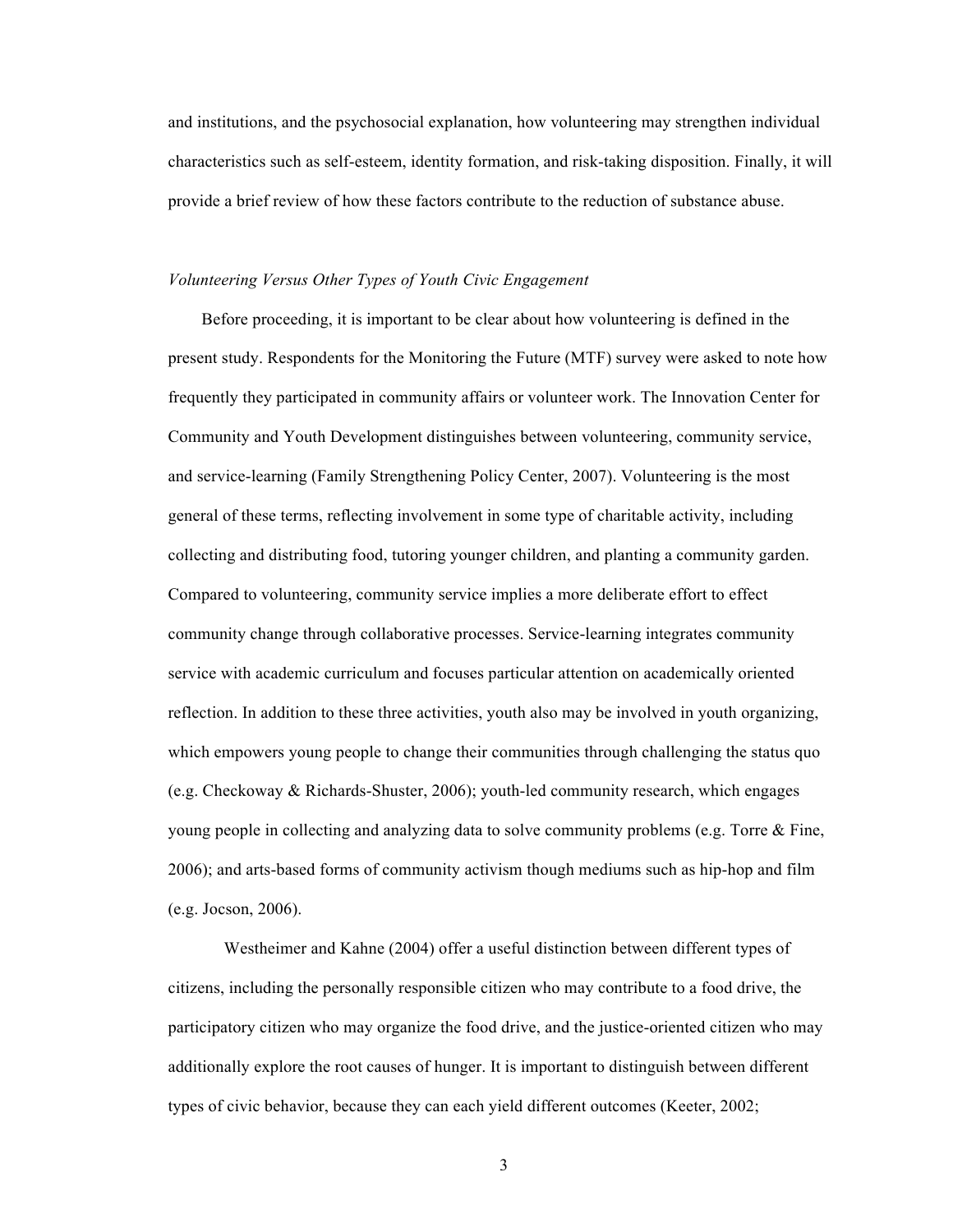Westheimer  $\&$  Kahne, 2004). Because the survey used in the present study does not ask students to report exactly how they are involved in the community, this literature review seeks to understand the effects of volunteering at its most basic level, simply participating in some type of charitable activity. However, effects of service-learning will be discussed in cases where there is little existing research on effects of basic volunteering. The reader should be aware, however, that respondents may actually be involved in any of the civic activities mentioned above.

#### *Volunteering and Positive Youth Development*

The notion that volunteering can reduce risk behavior falls in line with the Positive Youth Development (PYD) field, whose oft-cited mantra is "problem-free is not fully prepared" (Pittman, 1991). Thus, although the two disciplines share several similarities, PYD has departed from prevention science by offering youth opportunities that aim to develop their strengths rather than reduce their deficits. Furthermore, PYD calls special attention to mobilizing youth as community resources through community service (Catalano et al., 2002). Although the most effective interventions aimed at reducing risk behavior likely interweave elements from both PYD and prevention science (Catalano et al., 2002), fewer studies have considered the impact of maximizing the strengths of young people compared to the impact of simply removing youth from high-risk situations.

The developmental assets framework has become a useful way to empirically test the effect of youth assets on risk behavior. The Search Institute derived 40 assets from a synthesis of many years of research on the internal strengths (e.g. social competencies, positive values, commitment to learning, and positive identity) and external strengths (e.g. support, empowerment, boundaries and expectations, and constructive use of time) that have been shown to result in positive outcomes. Using this framework, Leffert and colleagues (1998) surveyed nearly 100,000 youth in 213 U.S. cities and towns and discovered a direct relationship between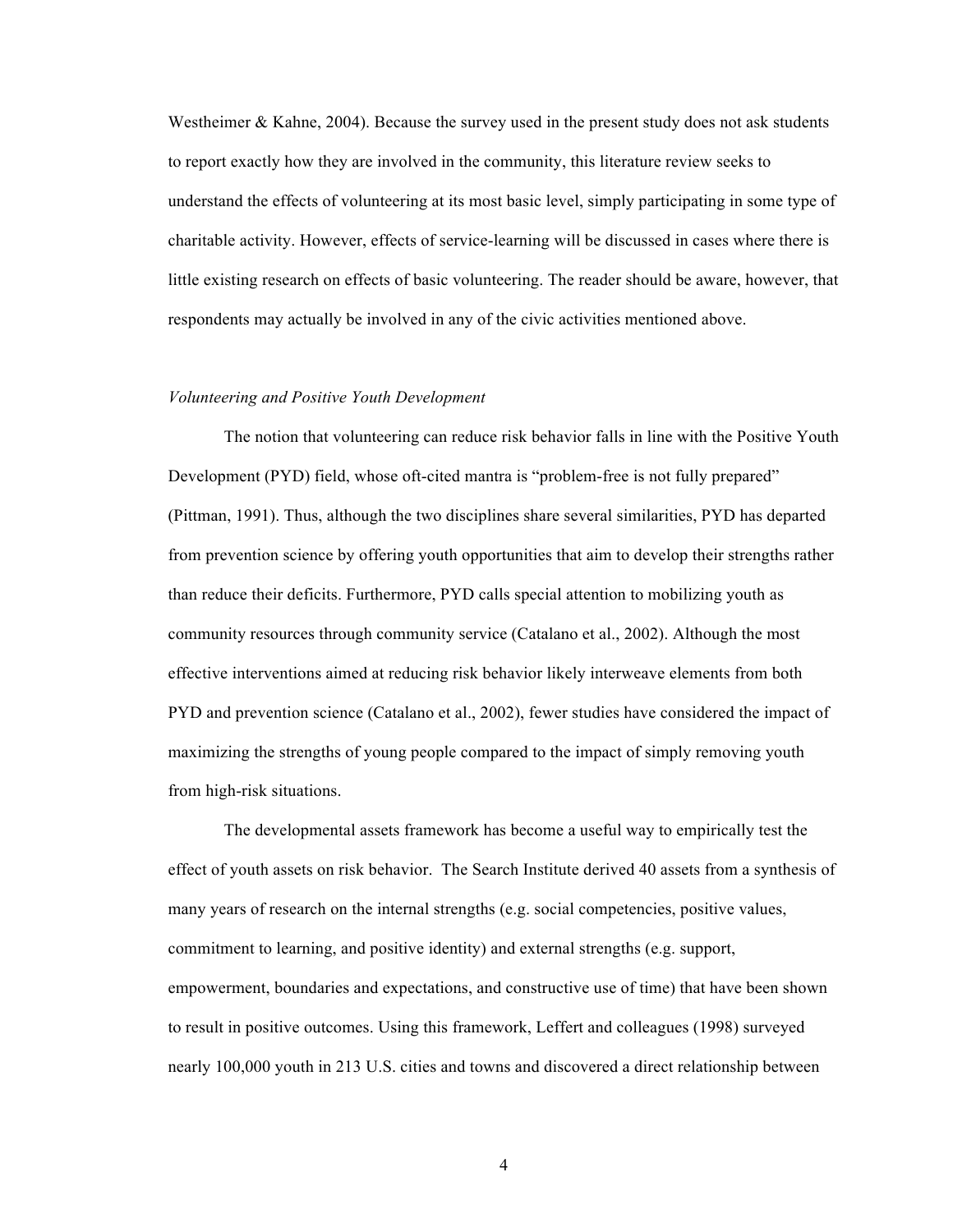the number of developmental assets present among youth and likelihood of alcohol use, depression, and violence.

*Service to others* is one of many of the developmental assets that is worthy of consideration for its potential to trigger the formation of other assets. For example, volunteering may catalyze many of the other 39 assets such as positive family communication, adult role models, positive peer influence, bonding to school, interpersonal competence, personal power, and self-esteem, each of which will be explored further in the following sections of this review. The influence of volunteering on other aspects of development was illustrated by Eccles and Barber (1999), who used data from the Michigan Study of Adolescent Life Transitions to explore how integration in constructive leisure activities influences alcohol and drug use, skipping school, and liking school. Examining the influence of five types of involvement – pro-social, team sports, student government or pep club, performing arts, and academic clubs – on risky behavior, the authors found that pro-social involvement, which includes volunteering, is the only activity that significantly predicted each of the four outcomes under investigation. These findings were maintained even after controlling for demographic and family variables. This study thus suggests that volunteering may offer greater benefits than other types of organized activities and deserves unique attention as a strategy to prevent risk behavior. Researchers who have investigated the specific contributions of volunteering have discussed potential mediators in terms of the relational explanation and/or the psychosocial explanation, both of which align to the external and internal developmental assets. A discussion of each of these explanations follows.

#### *The Relational Explanation*

Several researchers have employed variations of Criminologist Travis Hirschi's (1969) social control theory (SCT) to explain the effect of volunteering on risk reduction. Hirschi (1969) argued that youth who maintain strong bonds to various social dimensions – peers, family, and institutions such as school and church – would be less prone to delinquency. Despite strong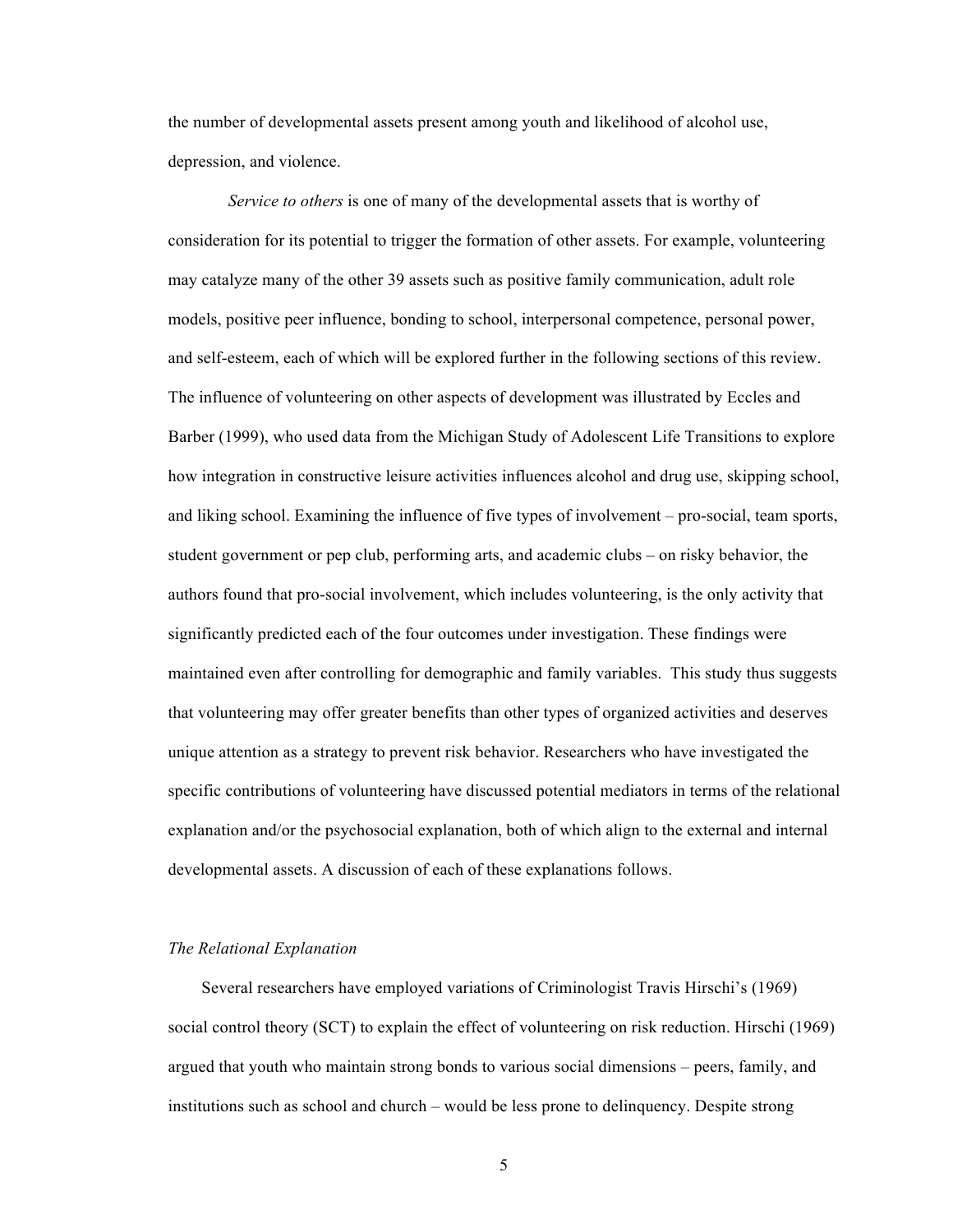empirical support for this model (Hindelang, 1973), SCT has been widely criticized for not explaining the nature by which these bonds develop and neglecting the fact that strong bonds to delinquent peers or family members may magnify delinquency (Haynie, 2001). Social learning theory (SLT) amended SCT, positing that people adapt behaviors modeled by those in their environment (Bandura, 1977), particularly when these behaviors are rewarded. Several scholars have employed elements of SLT to explain how delinquent peers influence adolescent behavior (Sutherland 1947; Burgess & Akers, 1966). The social developmental model (SDM) combined SLT and SCT, also identifying peers, family, and school as important influences on youth prosocial behavior (Catalano & Hawkins, 1996) but extending the models to further consider the specific mechanisms through which positive attachments develop. The model assumed that opportunities for involvement, skills, and reinforcements determine whether exposure to peers, family, and institutions will result in attachment, commitment, and belief in conventional society. Thus the term, *relational explanation*, in this article includes elements of social control theory, social learning theory, and the social developmental model.

Hawkins and Weis (1985) note that interventions rooted in the social development model should not attempt to change individual attitudes and behaviors, but rather, offer opportunities for strong involvement, develop skills for successful participation, and consistently reinforce positive behavior. Volunteering may provide these opportunities for involvement, skill-building, and reinforcements, hence resulting in greater attachment to 1) pro-social peers, 2) family, 3) supportive adults, and 4) school, and this heightened attachment may thus prevent risk behavior. First, volunteering may lead to attachment to pro-social peers in situations where youth volunteer in groups or alone. Group volunteering may offer youth a tight-knit group of pro-social peers who reinforce and support one another's positive development as they engage in a unique experience together (Dworkin, Larson, & Hansen, 2003; Pearce & Larson, 2006). Sociologists Berger and Luckmann (1966) proposed that as individuals assimilate into a group, they adapt and internalize the group's norms. For example, Pearce and Larson (2006) interviewed participants in a youth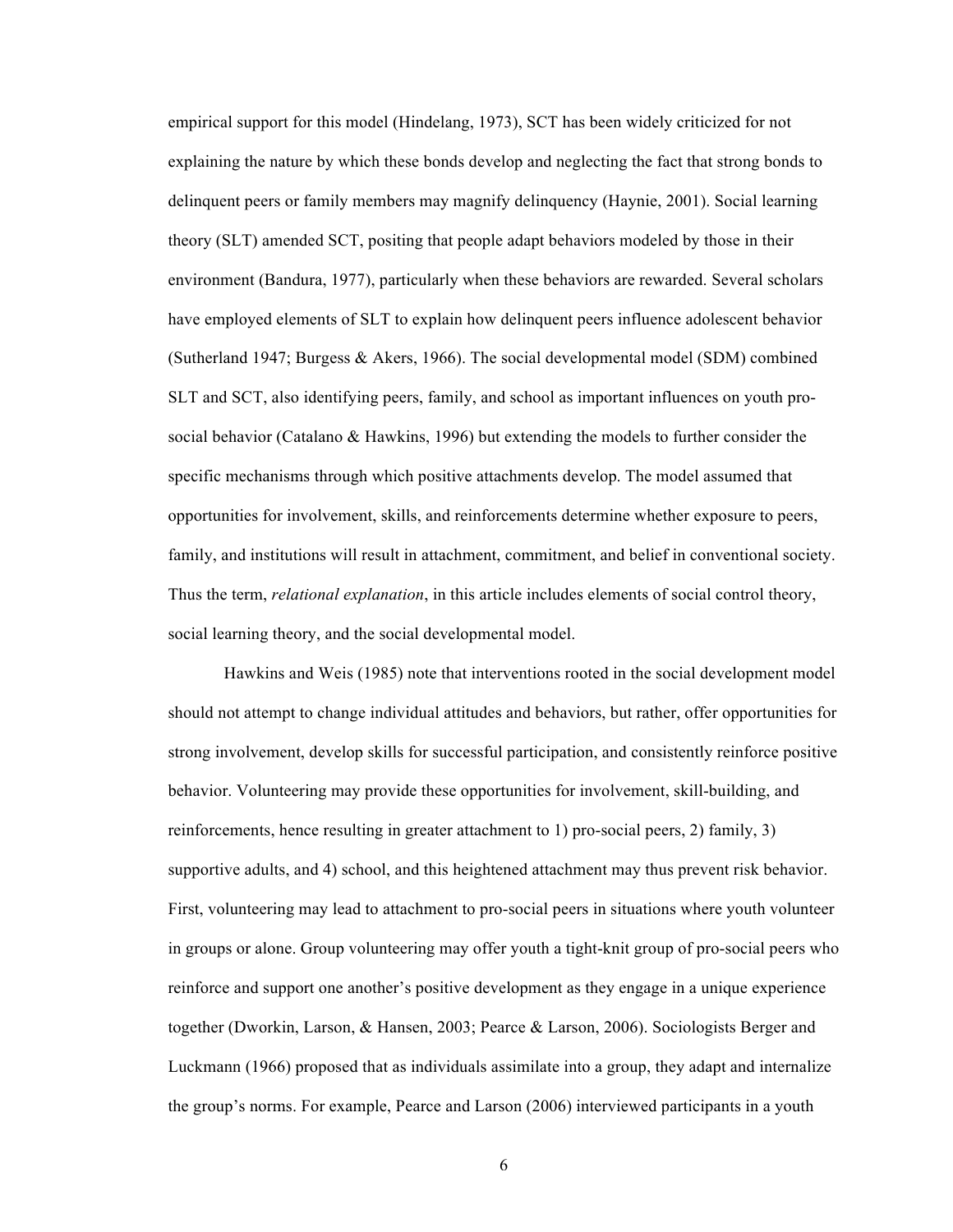action program who reported that a welcoming and supportive peer group created a sense of collectivity and shared experience, which heightened their engagement in the goals of the program. In addition to helping youth feel less isolated (Calabrese & Schumer, 1986), making new friends through activities such as volunteering may offer adolescents the opportunity to move fluidly between multiple peer groups (Dworkin, Larson, & Hansen, 2003), quelling the influence of a group that engages in high-risk behaviors. Although other extracurricular activities could enable this fluidity, volunteering may have an especially strong effect on peer relations because the basis of the peer group formation surrounds an explicitly pro-social activity. Even volunteering individually could facilitate more positive attachment to one's peer group, as youth become more comfortable assuming different roles and positions within their peer group (Usher, 1977).

Volunteering also has the potential to strengthen ties between youth and their families. Using the National Household Educational Survey, Niemi, Hepburn, & Chapman (2000) suggested a link between volunteering and family contact, revealing that adolescents who do community service are significantly more likely to talk to their parents about the news at least once a week. Furthermore, Scales et al. (2000) revealed that among a sample of over 1,000 socioeconomically and racially diverse middle schools students, students who were randomly assigned to participate in service-learning activities reported talking to their parents more frequently in the post-test than non-participants. Interestingly, this finding was significant for girls but not for boys. Perhaps by participating in activities that promote adult-like behavior, autonomy, and exposure to injustice, youth are able and wanting to relate to their parents on a more advanced and mature level (Niemi, Hepburn, & Chapman, 2000).

Several studies have suggested that volunteering establishes contact with supportive and normative non-family adults (Allen, Philliber, & Hoggson, 1990; Scales, Blyth, Burkas, & Kielsmeier, 2000; Scales, Benson, & Mannes, 2003; Watts & Flanagan, 2007). Scales, Benson, and Mannes (2003), for example, suggested that youth who participate in organized activities not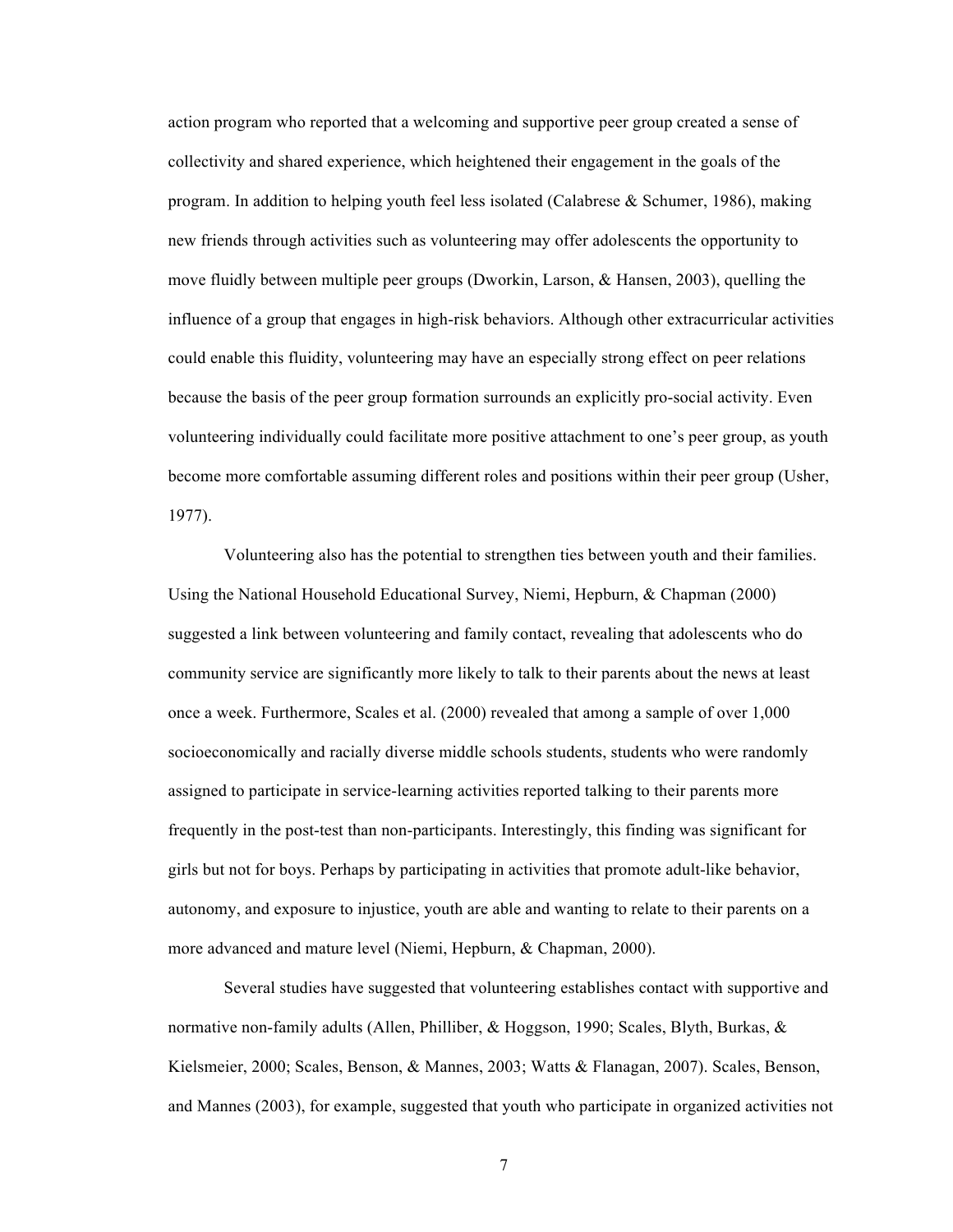only benefit from more contact with supportive adults, but additionally benefit from more enriching types of contact. Using longitudinal data spanning from middle school to high school, they found a positive association between youth participation in organized activities and connections to non-family adults. Furthermore, these connections predicted greater assets, such as sense of empowerment and sense of adult expectations, and fewer risk behaviors, such as problem alcohol use, antisocial behavior, and violence. After controlling for connections with non-family adults, simply participating in organized activities no longer predicted desired outcomes, suggesting the salience of non-family adults as a mediator. Whether or not exposure to supportive adults through civic involvement can compensate for family detachment is unclear. An analysis of data from the Health Behavior of School-Aged Children Study in one region of Italy did not support this hypothesis (Vieno, Nation, Perkins, & Santinello, 2007).

In addition to considering attachment to individuals, social control theory and its more recent derivations also consider attachment to institutions. Although service-learning is more intentional about academic, interpersonal, and civic outcomes than traditional community service, the service-learning literature contains abundant evidence that service-learning impacts school attachment and commitment. Service-learning respondents in the Growing to Greatness survey were much more likely to describe themselves as being very or extremely satisfied with school than young people not engaged in community service (Family Strengthening Policy Center, 2007). Billig (2005) compared outcomes of students in five high schools with service-learning programs against five control schools without service-learning programs. Students who were actively engaged in service-learning reported a host of better outcomes, including academic engagement, valuing school, and enjoyment of math, science, reading, and social studies. Among a sample of 1,153 middle school students from three schools in three various states, Scales et al. (2000) found that students randomly assigned to service-learning programs reported greater levels of academic motivation. Furthermore, a study on service-learning revealed that 68 percent of service-learning sites reported a decrease in discipline referrals (Follman & Muldoon, 1997), a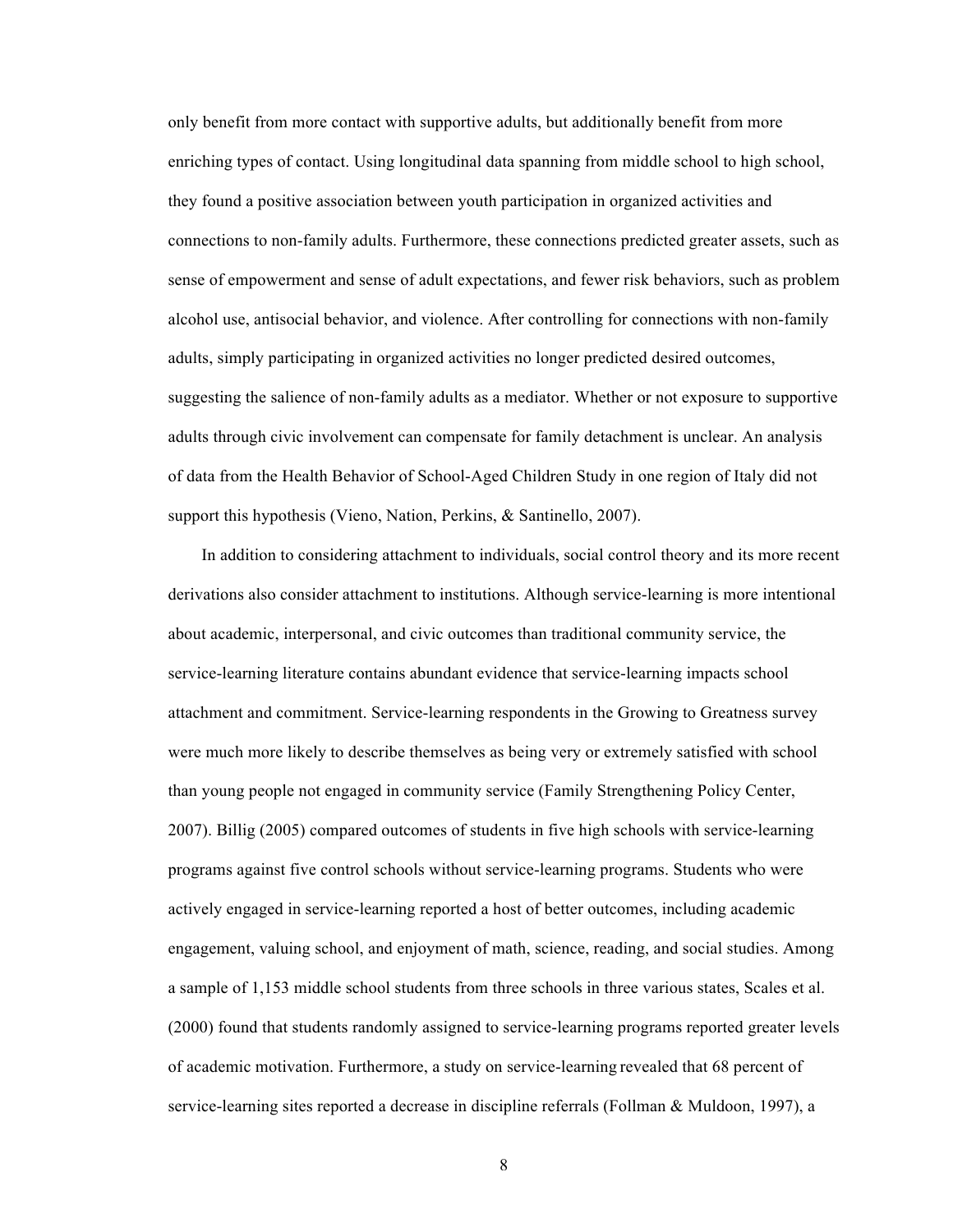pattern that was more significant at schools with at-risk youth, and that 62 percent of the schools demonstrated an increase in attendance, potentially revealing a sense of greater connectedness to school.

#### *The Psychosocial Explanation*

Studies on volunteering have frequently examined the impact of community service on psychosocial characteristics, such as positive identity formation, emotional well-being, selfesteem, and risk-taking disposition. While many of these studies acknowledged that positive connections with individuals and institutions facilitate the development of these characteristics, they framed the direct cause of the relationship between volunteering and behavior in terms of psychosocial factors rather than relational factors.

*Positive identity.* Positive identity can be operationalized as having a sense of purpose, control over one's life, and a positive view of one's future (Search Institute, 2003). In line with the Positive Youth Development (PYD) movement, several researchers have posited that volunteering strengthens positive identity development, and this heightened sense of identity diminishes one's propensity toward risky behavior (Youniss & Yates, 1999; Hansen, Larson, & Dworkin, 2003; McIntosh, Metz, & Youniss, 2005). As Watts and Flanagan (2007) observed, as adolescents build their value system, they look for alignment between their views and those of individuals, organizations, and groups. Volunteering can expose youth to individuals and organizations with a consistent and positive value system. Youniss and Yates (1999) further discussed how volunteering helps youth develop positive identities. Recounting a service-learning program in an inner-city school system, the authors argued that service helps youth build core moral identities: "Seeing that they can actually help homeless hungry people, and then possibly projecting themselves as having skills and responsibilities for addressing social ill, youth have taken a large step toward incorporating morality into their identities" (p. 372). Concomitantly, youth participants in the study reported perceiving themselves as better people after volunteering.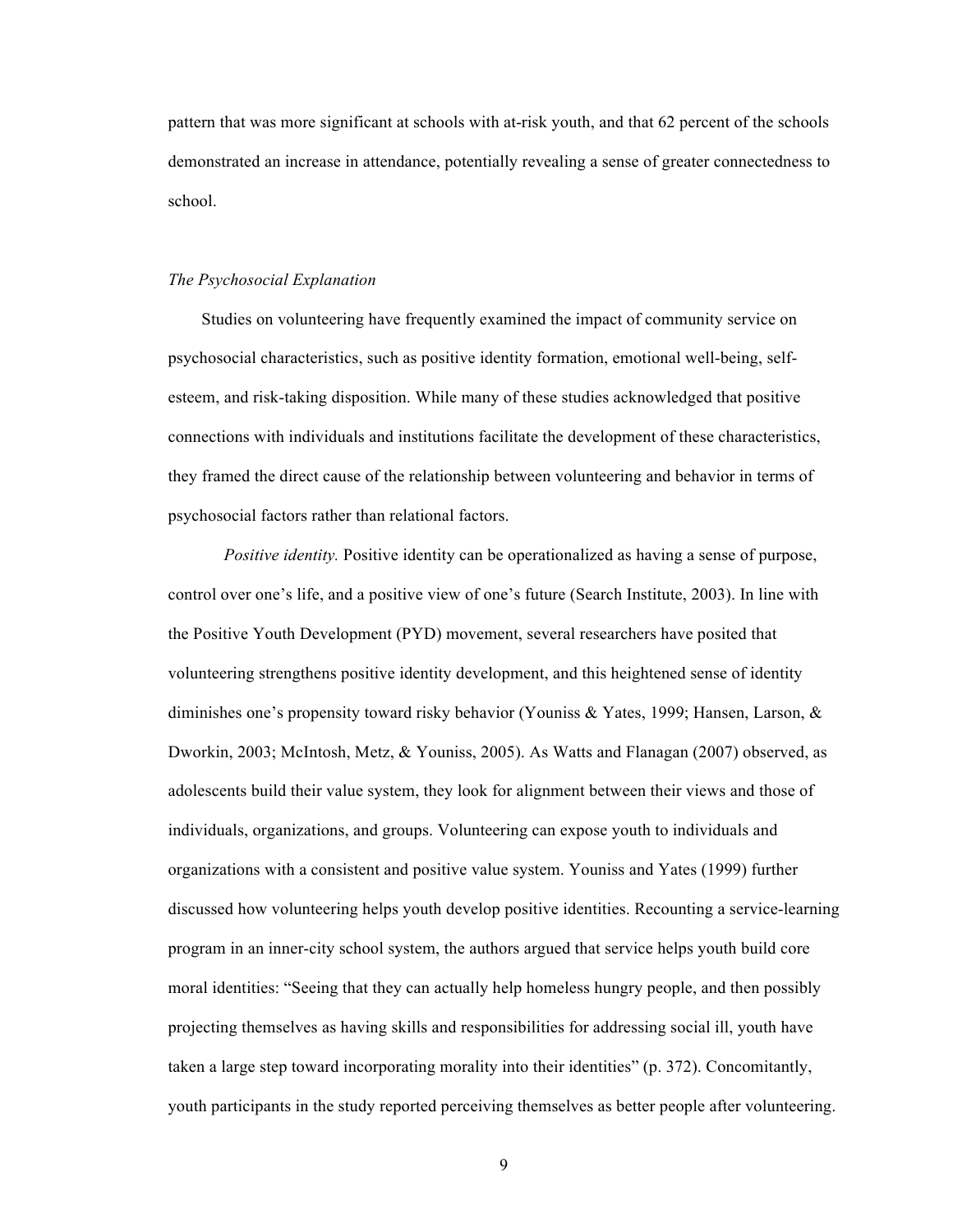Similarly, youth involved in service at one ethnically diverse high school reported higher scores on scales dealing with exploration, reflection, and emotional regulation than students involved in other types of activities (Hansen, Larson, & Dworkin, 2003). In a longitudinal study of 173 students in one high school, McIntosh, Metz, and Youniss (2005) found that students who reported higher levels of engagement in community service also scored higher on a measure of identity clarity. Furthermore, comparing all students who scored highly on identity clarity at the beginning of high school, those who more frequently participated in community service had greater gains in identity clarity over the course of high school. However, youth with low identity clarity scores at the beginning of high school did not make significant gains through community service participation.

*Emotional Well-Being*. There is some empirical support for the popular idea that volunteering "makes you feel good." Although their sample consisted of adults, Thoits and Hewitt (2001) found that more hours of volunteer work corresponded with significantly greater happiness, life satisfaction, self-esteem, and sense of mastery, even after controlling for prior levels of personal well-being and membership in other voluntary groups. The authors explained their finding by positing that volunteering makes people feel important, as if they matter, and that it facilitates development of a role-identity that provides meaning and importance in life. Similarly, in their evaluation of the Teen Outreach program for disadvantaged youth, Allen, Philliber, and Hoggson (1990) used the "helper-therapy" principle to explain their finding that rates of school drop-out, suspension, and pregnancy are lower at sites where the program's volunteer component is greater. Riessman's (1965) "helper-therapy" principle suggested that helping others may be therapeutic and lead to personal growth, particularly for those in marginalized groups. Another study, though limited by its small sample size, revealed that among 50 ninth-grade students, those who participated in community service reported lower feelings of isolation and alienation from pre- to post-test than their peers in the control group (Calabrese and Schumer, 1986).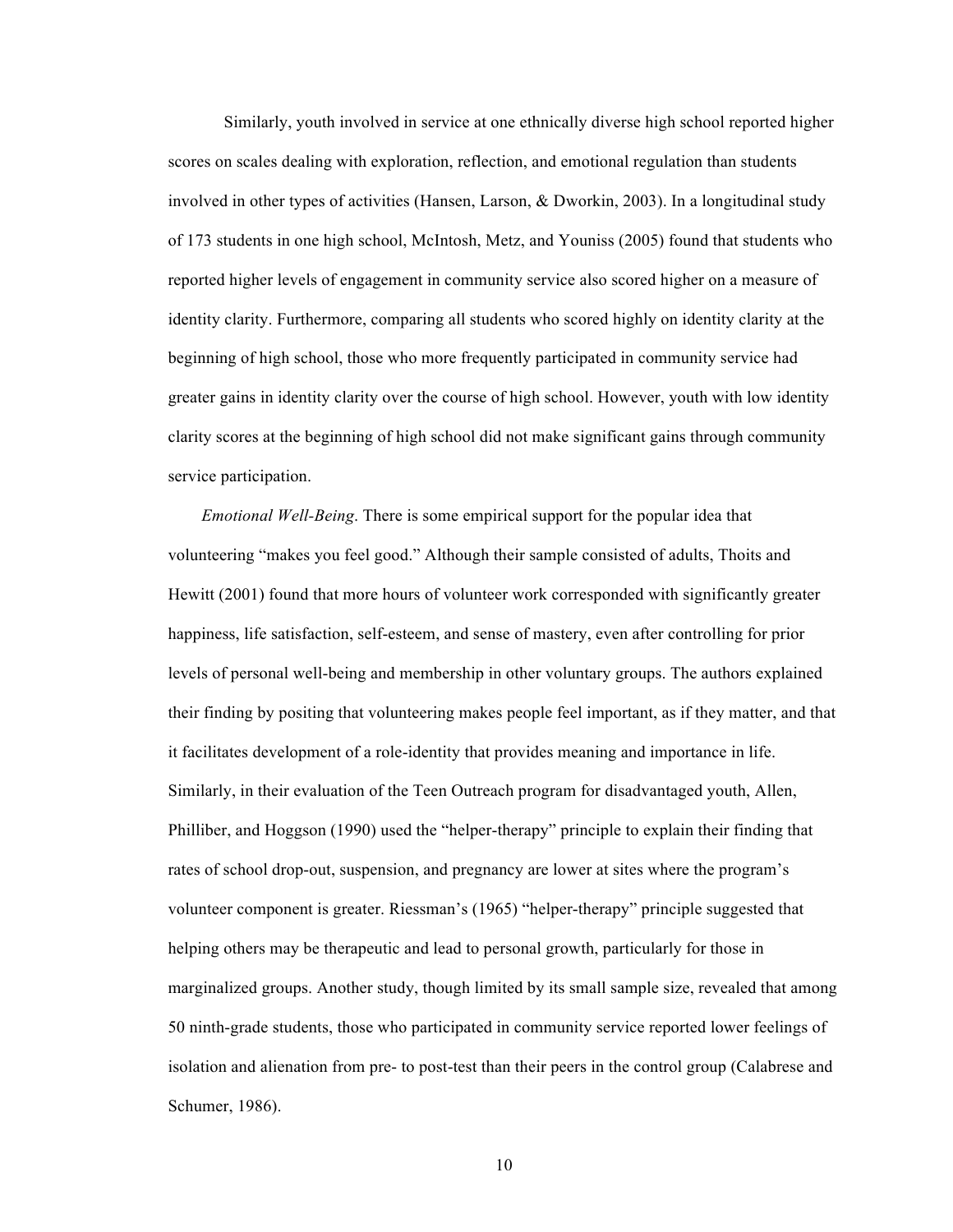*Self-esteem and self-efficacy*. Empirically, evidence supporting the relationship between volunteering and self-esteem is mixed. Scales et al. (2000) found that among a sample of over 1,000 middle school students, half of whom were randomly assigned to participate in servicelearning, students in the experimental group reported higher levels of perceived efficacy to help others. Additionally, in their large-scale evaluation of high school community service programs, Newmann and Rutter (1983) revealed that students who participated in community service programs increased more than comparison students in markers of perceived self-competence, such as communicating effectively to groups, persuading adults to take their views seriously, and starting conversations with strangers. An evaluation of the Young Volunteers in ACTION program revealed a significant gain in self-esteem among the 300 participants, ages 14-22, from pre- to post-test (ACTION, 1986). Additionally, comparison of gains in self-esteem from pre to post-test between an experimental and control group revealed significant increases for urban high school students engaged in community service (Luchs, 1981). However, several quantitative studies found no relationship between volunteering and self-esteem development (Cohen, Kulik, & Kulik, 1982; Crosman, 1989; Johnson & Notah, 1999). A quasi-experimental evaluation of a middle-level service program revealed an increase in self-esteem for boys but not for girls (Switzer et al., 1995), suggesting that certain groups may gain more self-esteem through volunteering than others.

*Risk-taking disposition*. Although the author is not aware of any studies that have directly tested the relationship between volunteering and risk-taking disposition, there is evidence that organized activities help youth develop their probabilistic thinking and responsibility. Heath (1997, 1999) studied linguistic changes among youth in organized activities and found a significant increase in the use of "if…then" sentences. They developed a greater ability to weigh pros and cons of certain actions and rationally consider consequence. Regarding responsibility, another study revealed that 95 percent of organizations that engaged youth volunteers through a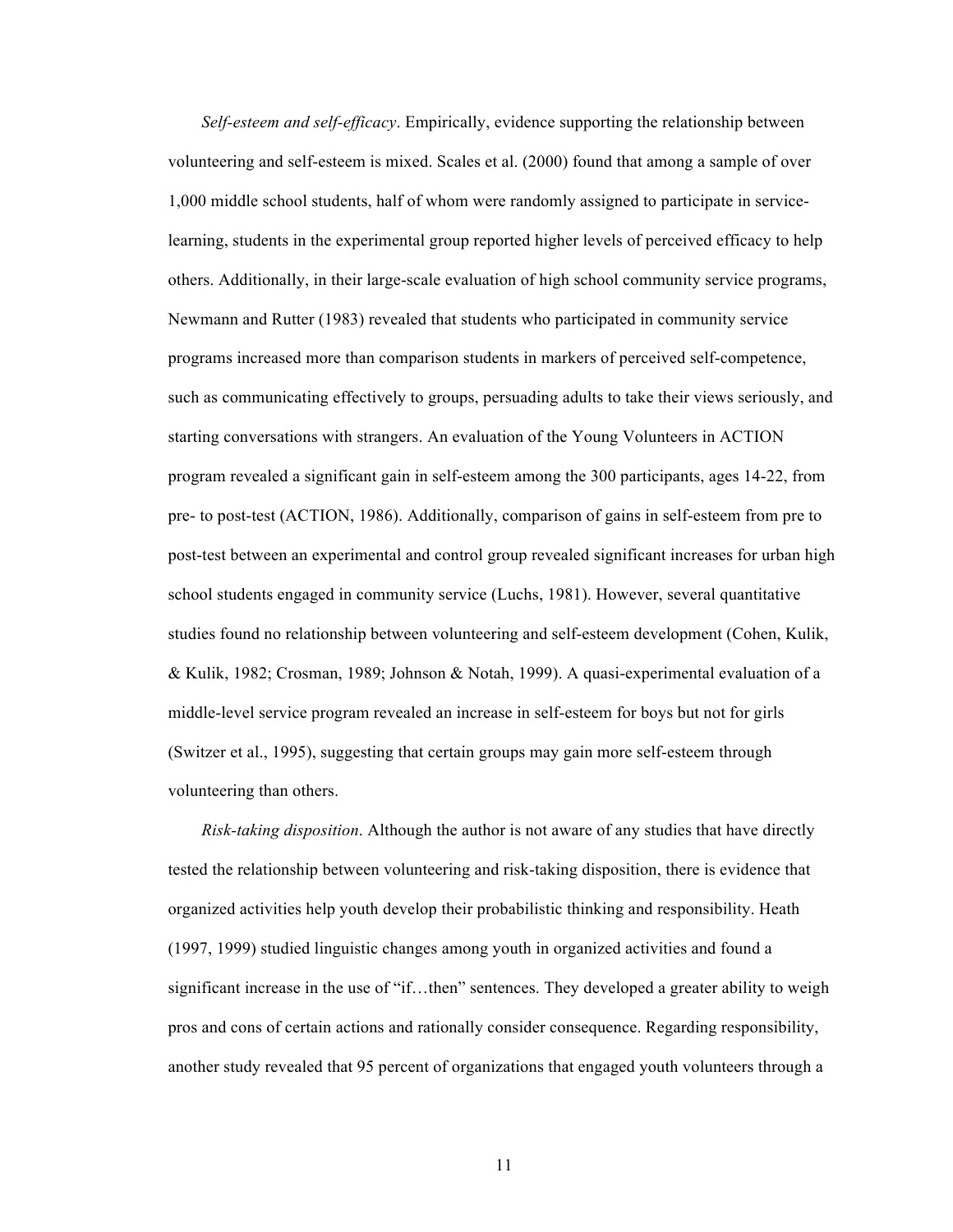program in one New Jersey high school agreed that the volunteers had become more responsible over the course of time (Harrison, 1987).

#### *The Two Explanations and Substance Abuse*

This study examines substance abuse as a dependent variable for two reasons. First, substance abuse prevention and intervention are desirable goals for the well-being of adolescents and society at large. Drug and alcohol abuse can undermine motivation, contribute to mood disorders, increase risk of injury or death, and present society with high costs in health care, educational failure, drug and alcohol treatment, and juvenile crime (Hawkins, Catalano, & Miller, 1992). Furthermore, 80 to 90 percent of smokers report starting to smoke before they turned 18 years old, suggesting that adolescence is a critical period for prevention of the many adverse and potentially fatal effects of smoking (Substance Abuse and Mental Health Service Administration, 2008). Second, the conceptual frameworks researchers often use to explain adolescent substance abuse frequently overlap with the conceptual frameworks often used to explain the beneficial outcomes associated with volunteering. That is, many studies on adolescent substance abuse also employ either a relational explanation or psychosocial explanation to understand how youth choose whether or not to engage in substance abuse.

Using the relational framework, peers and family members have a strong influence on substance use behavior. There is bountiful evidence that association with drug using peers is among the strongest predictors of substance abuse among youth, surpassing even the influence of family (Hawkins, Catalano, & Miller, 1992; Mounts & Steinberg, 1995). Along with relational theory, other popular theories have backed this evidence. For example, Differential Association Theory (Sutherland, 1947) attributed juvenile delinquency in large part to association with delinquent peers, and Reintegrative Shaming Theory (Braithwaithe, 1989) posited that youth who exhibit problem behaviors can reintegrate into normative society through engaging in pro-social activity, such as volunteering alongside conforming peers. Although most adolescents reject the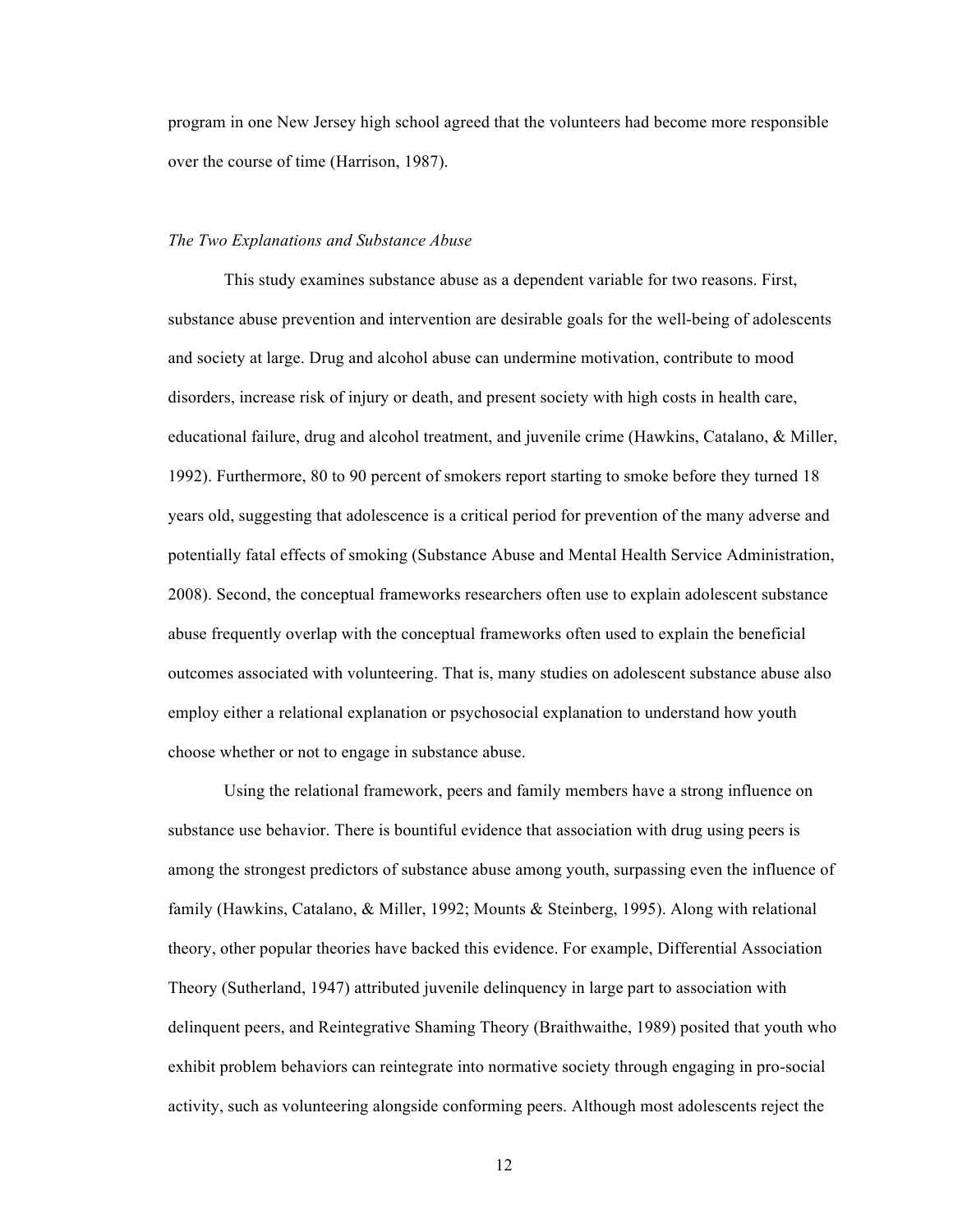notion of direct "peer pressure," many still cite peer influence as the reason they began smoking (Arnett, 2007). While researchers frequently consider peer behavior as the most potent factor, "peer influence" can be operationalized in several ways. One study found that peer approval of substance abuse was the third most important predictor of individual use, just behind actual peer use and parent approval (Kristjansson, 2010). There is also evidence that the percentage of students in a classroom or school who smoke can influence individual smoking behavior, suggesting that the saliency of peer influence extends beyond the immediate peer group (Sellstrom & Bremberg, 2006; Ennett et al., 2008; Ali & Dwyer, 2009). Although the predictive power of peer versus family attachment on substance abuse is disputed, in their extensive literature review on the subject, Hawkins and colleagues (1992) cited several studies regarding the protective effect of positive family relationships, defined by commitment, attachment, involvement, warmth, and trust.

Hawkins and colleagues (1992) further cited several studies whose results revealed that commitment to school, operationalized by expectations to attend college, liking school, time spent on homework, and good grades, was inversely related to substance abuse. A landmark longitudinal study with a randomized sample of over 25,000  $7<sup>th</sup>$  to 12<sup>th</sup> graders revealed that a youth's sense of school connectedness was one of the most significant protective factors against risky behaviors, such as early sexual debut and drug and alcohol abuse (Resnick et al, 1997). Another study of over 10,000 ninth and twelfth grade students revealed that low school connectedness was one of the largest predictors of substance abuse (Neumark-Sztainer, Story, French, & Resnick, 1997). However, these effects may depend on the type of substance and demographic factors. For example, one large, longitudinal study found that school bonding was associated with cigarette use but not alcohol use and that this effect was stronger for students with poor academic achievement (Bryant, 2003).

There is conflicting evidence that emotional well-being is associated with adolescent substance abuse. Some researchers have identified substance abuse as a function of tension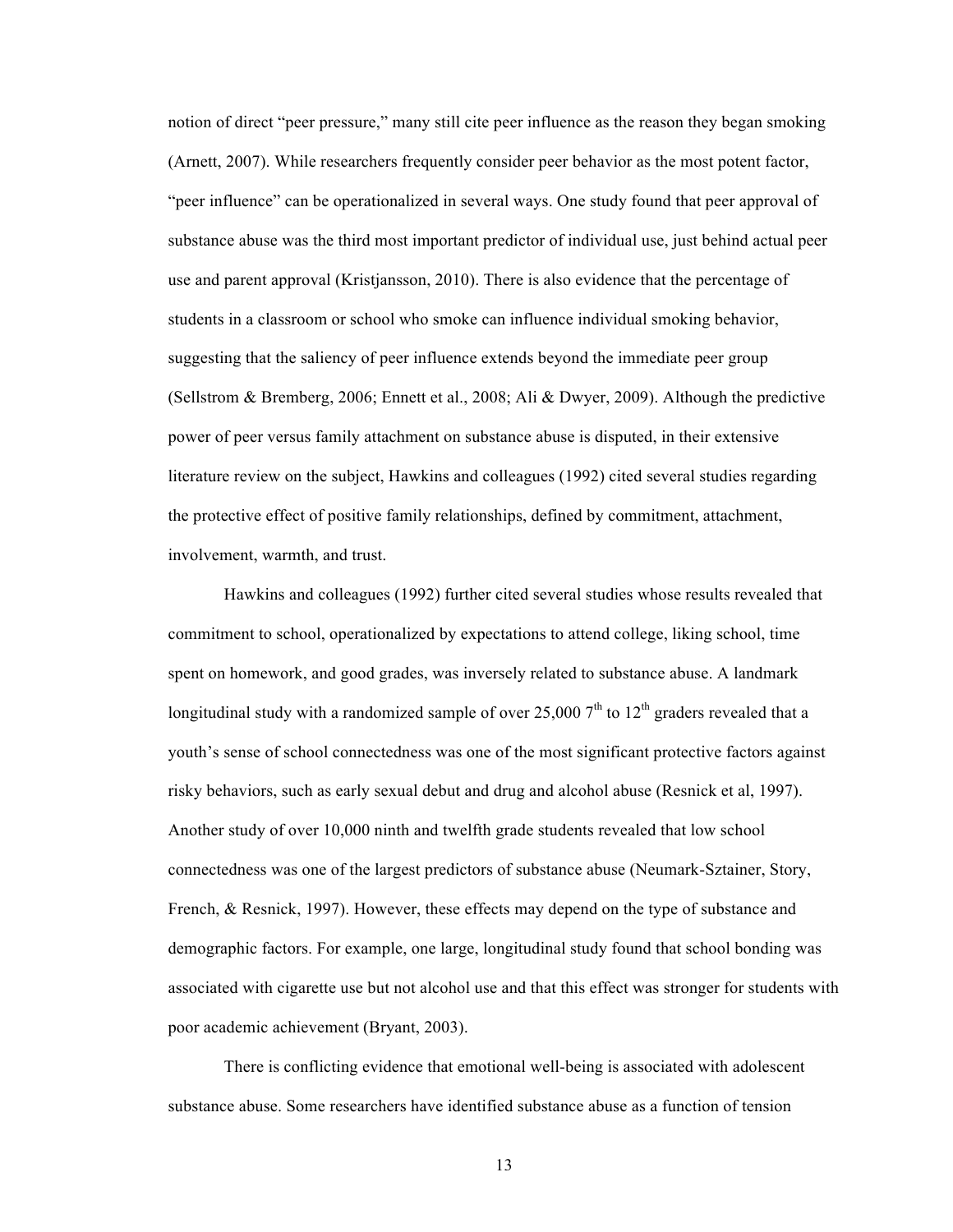reduction theory (Conger, 1956), positing that adolescents use substances to escape from negative emotional states (Wills & Shiffman, 1985; Cooper et al., 1992), a theory that was upheld in a longitudinal study of urban adolescents (Wills, 1986). Another study found a significant association between perceived life satisfaction and substance abuse among a large, diverse, and random sample of high school students (Zillig et al., 2001). However, emotional well-being had no significant relationship with substance abuse among a national, representative sample of twelfth grade students (Neumark-Sztainer, Story, French, & Resnick, 1997). Again, the relationship between emotional well-being and substance abuse may vary depending on the dependent variable and the operationalization of emotional well-being. For example, one longitudinal study found that loneliness was predictive of alcohol use but not tobacco use (Bryant, 2003). Another study found that stress, as opposed to other types of emotional distress, was the most frequently cited reason for smoking initiation among 16-17 year old girls (Arnett, 2007).

There is also conflicting evidence on the effect of self-esteem on substance abuse. Analysis of data from the National Longitudinal Study of Adolescent Health revealed that selfesteem did predict highly significantly lower rates of cigarette, alcohol, and marijuana use for ninth through twelfth graders (Resnick et al., 1997). Another study with a large representative sample of sixth, ninth, and twelfth graders revealed that for twelfth grade students, self-esteem was significantly associated with substance abuse, although it was the weakest predictor in the model (Neumark-Sztainer, Story, French, & Resnick, 1997). Many studies have found that risktaking disposition is an important predictor of adolescent substance abuse (Luengo, Carrillo-dela-Pena, Otero, & Romero, 1994; Markey et al., 2006; Neumark-Sztainer, Story, French, & Resnick, 1997). In fact, a study of over 500 Australian adolescents revealed that the main reason for initial use of drugs was to try something new, a reason that youth cited 72 percent of the time (Spooner, Flaherty, & Homel, 1992).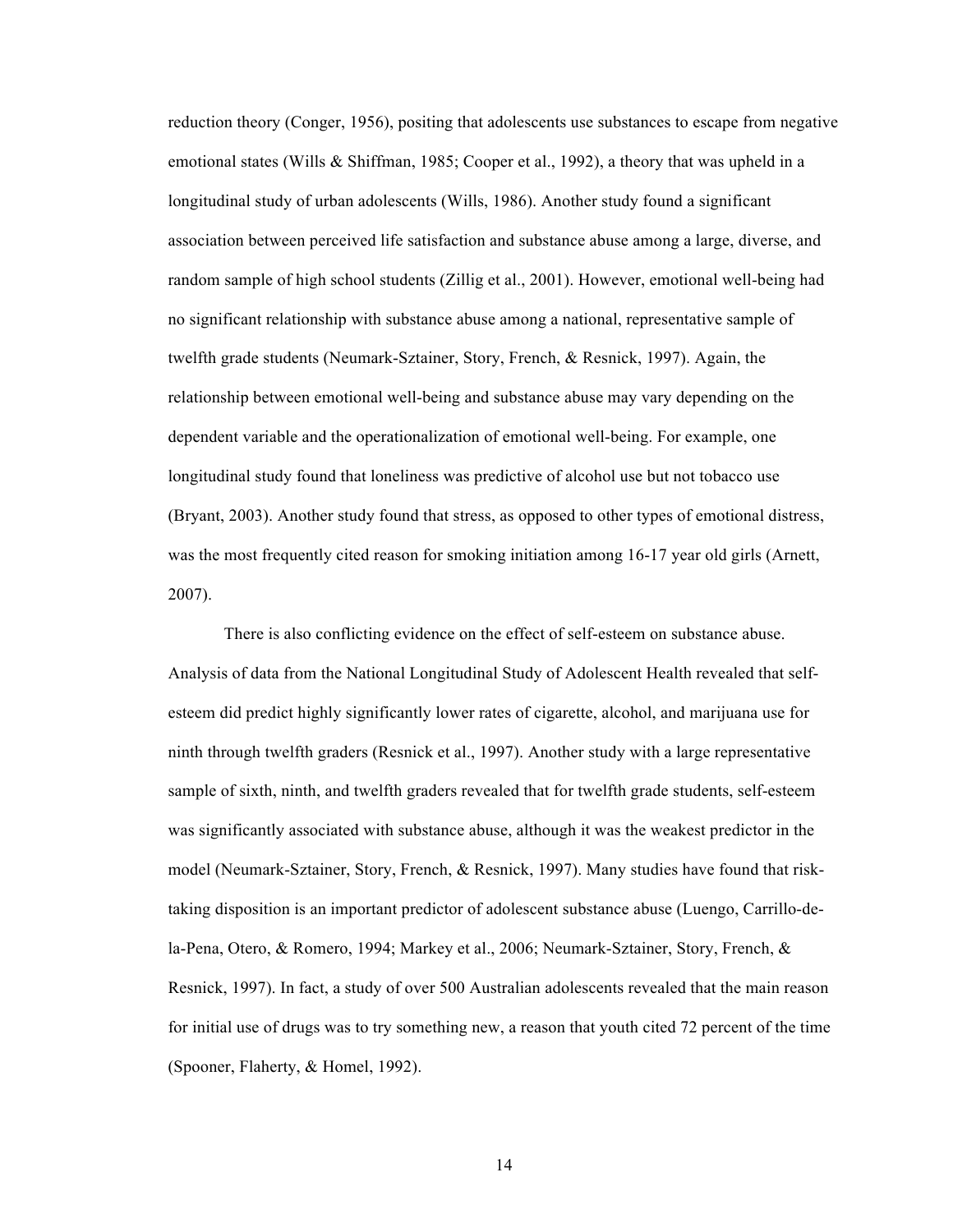#### Summary and Hypotheses

Thus research has revealed that volunteering can contribute to the development of young people who are not only "problem-free" but also "fully prepared" (Pittman, 1991). There is evidence that young people who volunteer have positive connections to peers, families, and school, as well as strong emotional well-being and decision-making abilities. Although studies have linked volunteering with each of these outcomes, studies have uncovered slightly less ambiguous evidence regarding the association between volunteering and strong bonds to peers, family, and institutions, compared to studies examining the influence of volunteering on emotional well-being and risk-taking disposition. Furthermore, the relational explanation seems to be a more salient predictor of substance abuse among adolescents. However, this body of literature is weakened by several shortcomings. Many studies testing whether volunteering results in attachment to individuals and institutions have utilized small samples and qualitative methods, which despite greatly contributing to the literature, have been unable to establish external validity. Furthermore, several studies have investigated service-learning rather than basic volunteering. Service-learning, which links service to curriculum, may offer a more meaningful experience than traditional volunteering, but considering that many more young people engage in the latter, there is merit to understanding the outcomes associated with basic volunteering.

Therefore, the purpose of this study is to further explore the relationship between volunteering and risk behavior using a large representative sample of high school seniors. To this end, it explores several research questions: Is there a relationship between volunteering and reduced substance abuse in adolescence? If so, what is the causal mechanism for this relationship? Finally, is a greater dosage of volunteering associated with proportional reductions in substance abuse? Consistent with other studies that have found a relationship between volunteering and reduction in risk behavior (Moore & Allen, 1996; Youniss, Yates, & Su, 1997; Uggen & Janikula, 1999; Aspy et al., 2010), this study hypothesizes that volunteering will be significantly associated with lower levels of tobacco, marijuana, and alcohol use. Additionally,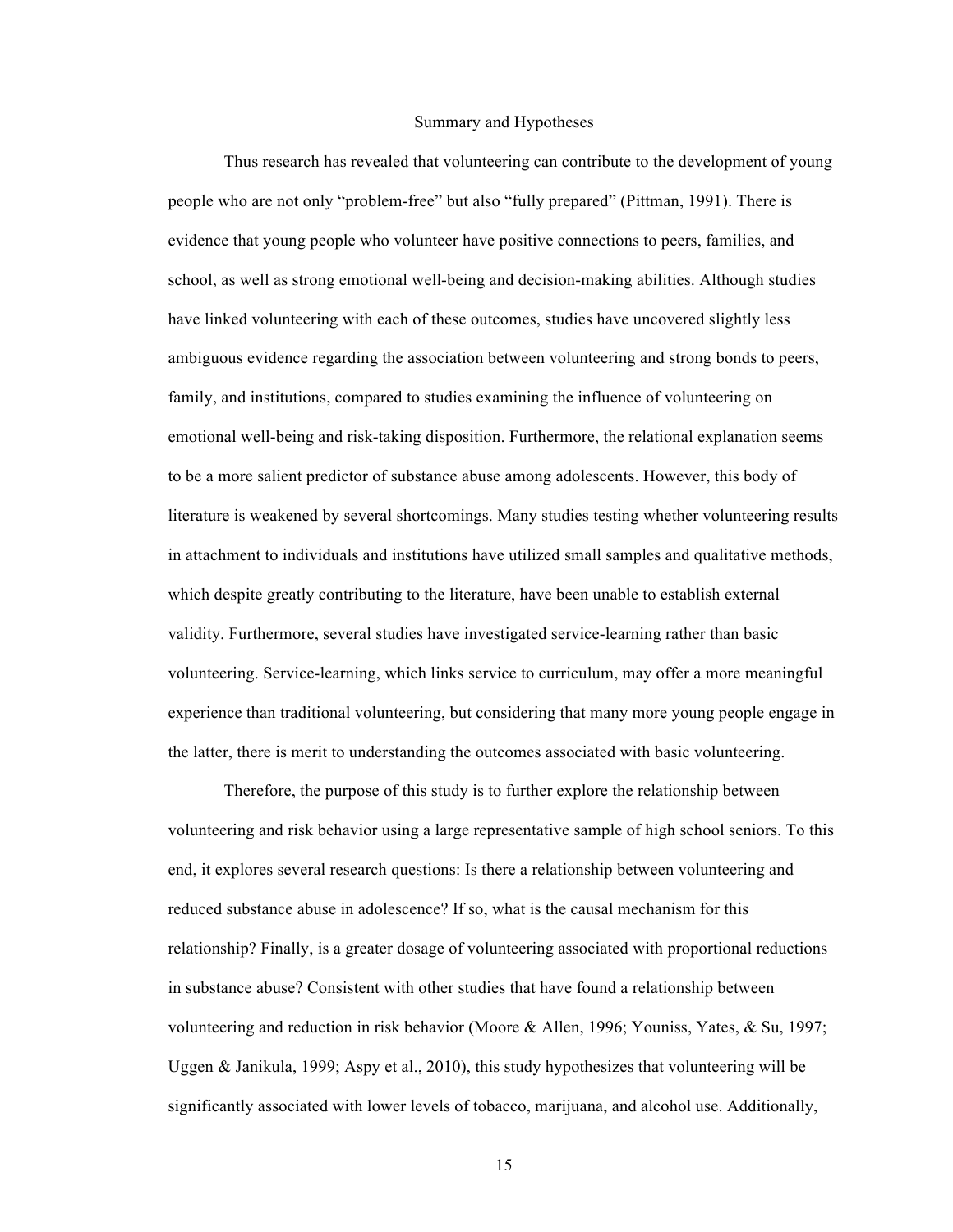considering lesser ambiguity in studies adapting the relational explanation, this study posits that the relationship between volunteering and substance abuse will be better explained by variables adhering to the relational explanation (peer, family, and school attachment) than the psychosocial explanation (self-esteem, emotional well-being, and risk-taking disposition). Finally, this study will explore whether a particular dosage of volunteering is associated with stronger outcomes; for example, do students who volunteer more experience more positive outcomes? Thus far, there is no conclusive evidence that this is the case (see Allen, Kuperminc, Philliber, & Herre, 1994; Davila & Mora, 2007); therefore, this question is simply exploratory and no formal hypothesis was made.

#### Data and Sample

This study is a secondary data analysis of the annual Monitoring the Future (Johnston, O'Malley, & Bachman, 2007) survey of high school seniors which has been completed in a representative sample of about 133 public and private high schools each spring since 1975. The sample is selected through a three-stage process, whereby the researchers select particular geographic areas, then select particular schools, and finally, sample classrooms within those schools (www.monitoringthefuture.org). The MTF survey contains about 1,300 items, which assess self-reported substance abuse, demographic information, and attitudes and values. Students take about 45 minutes to complete the survey during the school day. The present sample consists of 9,829 cases derived from Form 7 of the survey from 2006-2009. There were no significant differences in rates of volunteering or substance abuse among different cohorts. The sample is 68.4 percent White, 13.8 percent Black, 17.8 percent Hispanic, and 47.6 percent male and 52.3 percent female. The overall response rate was about 80 percent.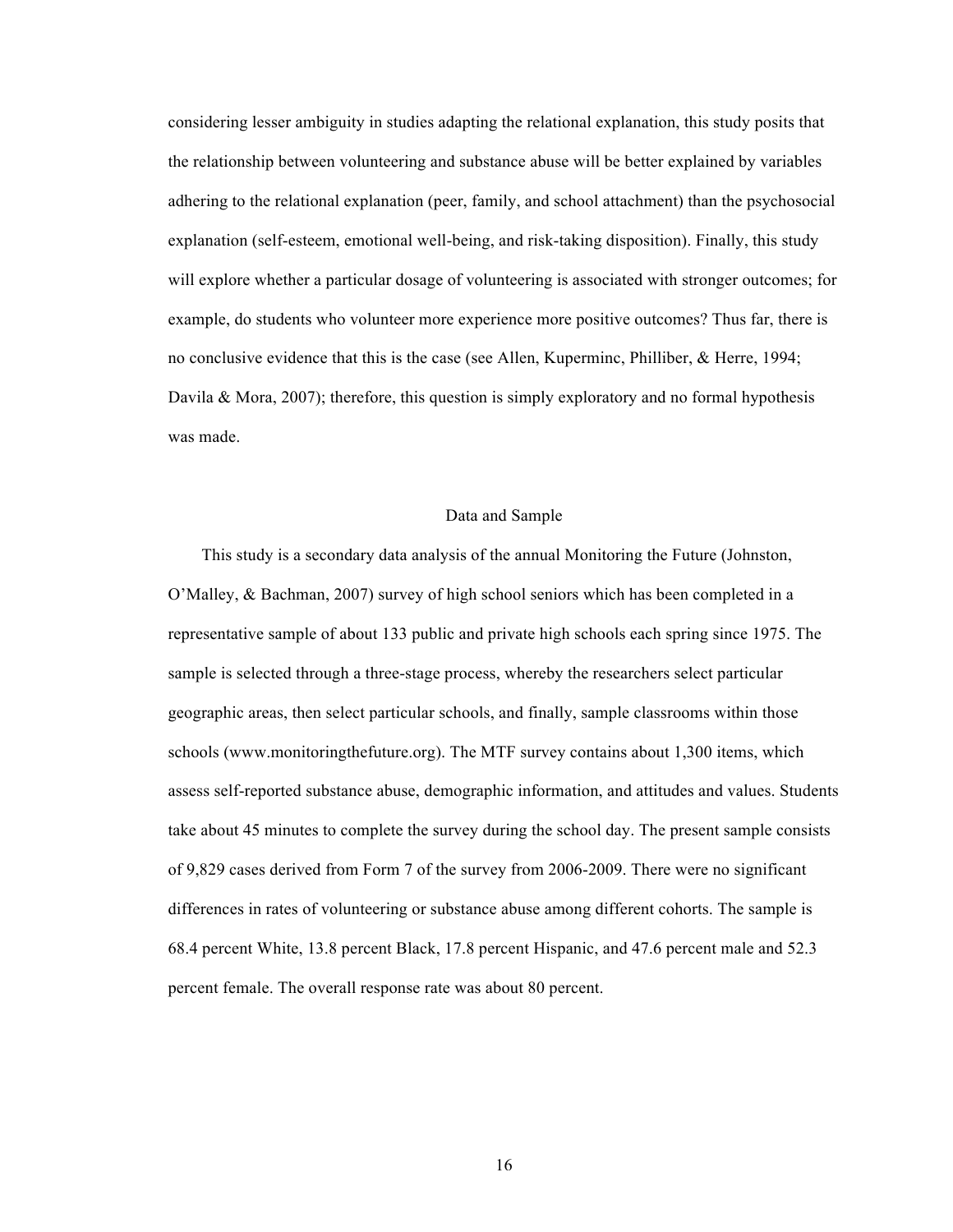#### **Measures**

#### *Independent and Dependent Variables*

*Volunteering*. Volunteering was measured by the single item, "How often do you participate in community affairs or volunteer work?" Responses were categorized as *1=never, 2=a few times a year, 3=once or twice a month, 4=once a week or more*.

Alcohol and marijuana use. Marijuana and alcohol use were each measured by asking students how often they drank more than just a few sips of alcohol and smoked marijuana in the *last 30 days*. Each variable originally contained seven response categories, including *Never, 1-2 times, 3-5 times, 6-9 times, 10-19 times, 20-39 times, and 40+ times*. It was necessary to recode these variables for several reasons. First, cases were distributed disproportionally across response categories. For example, an overwhelming percentage of youth had never used marijuana or alcohol, and very few had used these substances at the highest frequency levels. The response distributions for alcohol and marijuana use violate the requirement of 30-50 cases per variable for maximum likelihood estimation (Hart & Clark, 1999), rendering multinomial regression inefficient. This requirement could only be satisfied by collapsing response categories or by performing binomial logistic regression, but the former can inflate standard errors (Agresti  $\&$ Finlay, 2009) and the latter can produce vastly different results depending on where the variable is dichotomized (MacCallum et al., 2002). Recoding the response categories as continuous numeric data (i.e. 1-7) was also not a preferred strategy because the response categories were not spaced at equal distances. Rather, the disproportionate rate of zeroes followed by a monotonic response pattern best fit a negative binomial distribution, which is used for overdispersed count data. Thus, data were recoded as numeric count data by calculating the midpoint of each response category: *Never=*0*; 1-2 times=*1.5*; 3-5 times=*4*; 6-9 times=*7.5*; 10-19 times=*14*; 20-39 times=*29.5*; 40+ times=*40*.* This strategy enabled preservation of the original response categories as well as meaningful distance between response category values.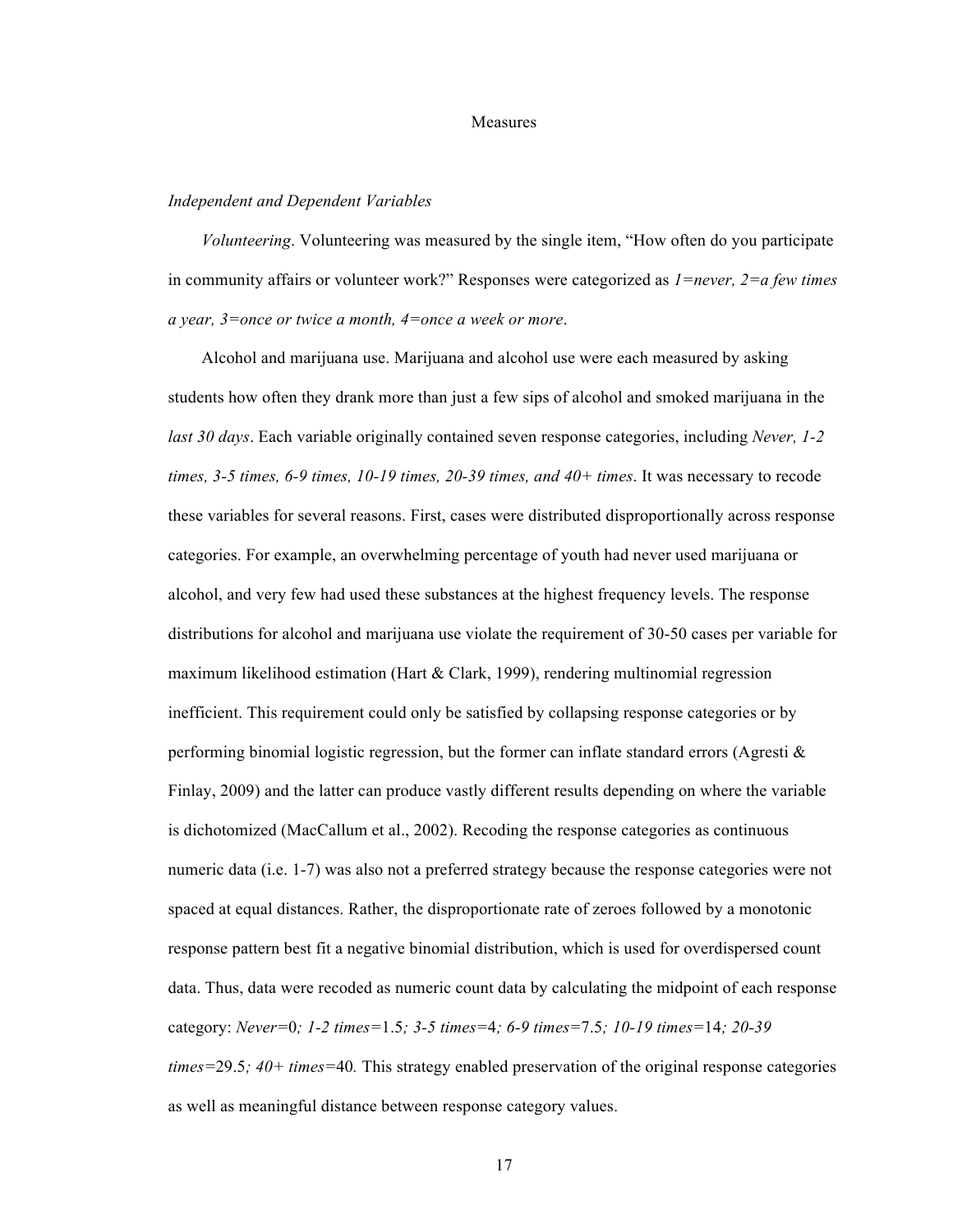*Tobacco use*. Tobacco use was measured by asking students how many cigarettes they smoked daily in the last 30 days. Each variable originally contained seven response categories, including *None, less than 1 cigarette per day, 1-5 cigarettes per day, ½ pack per day, 1 pack per day, 1 ½ packs per day, and 2+ cigarettes per day.* Response categories were also converted to count data for the same reasons which pertained to alcohol and marijuana use. Thus recoded response categories reflect the number of cigarettes smoked in the past 30 days, assuming a pack contains 20 cigarettes: *None=*0*; less than 1 cigarette per day=*0.5*, 1-5 cigarettes per day=*3*, ½ pack per day=*10*, 1 pack per day=*20*, 1 ½ packs per day=*30*, and 2+ cigarettes per day=*40*.*

#### *Relational Variables*

*Peer approval of substance abuse*. Peer acceptance was a factor comprised of three questions asking "How do you think your close friends feel (or would feel) about you doing…" various types of substances, including drinking 1-2 times a day, smoking cigarettes every day, and smoking marijuana regularly. Responses were coded numerically as 1=don't disapprove, 2=disapprove, 3=*strongly disapprove*. (α=.83)

*Family support*. Family support was measured by the item "How often do your parents (or stepparents or guardians) provide you with help with your homework when it's needed?" Responses are coded numerically as 1=*never* and 4=*often*.

*Family control.* Family control was measured by the single item "How often do your parents (or stepparents or guardians) check to make sure you have done your homework?" Responses are coded numerically as 1=*never* and 4=*often*. Although several other questions solicited responses on family control, the Cronbach's alpha was too low to combine these items into a single construct.

*School attachment.* School attachment was a factor comprised of two variables asking students over the past year how often they enjoyed being in school and how often they hated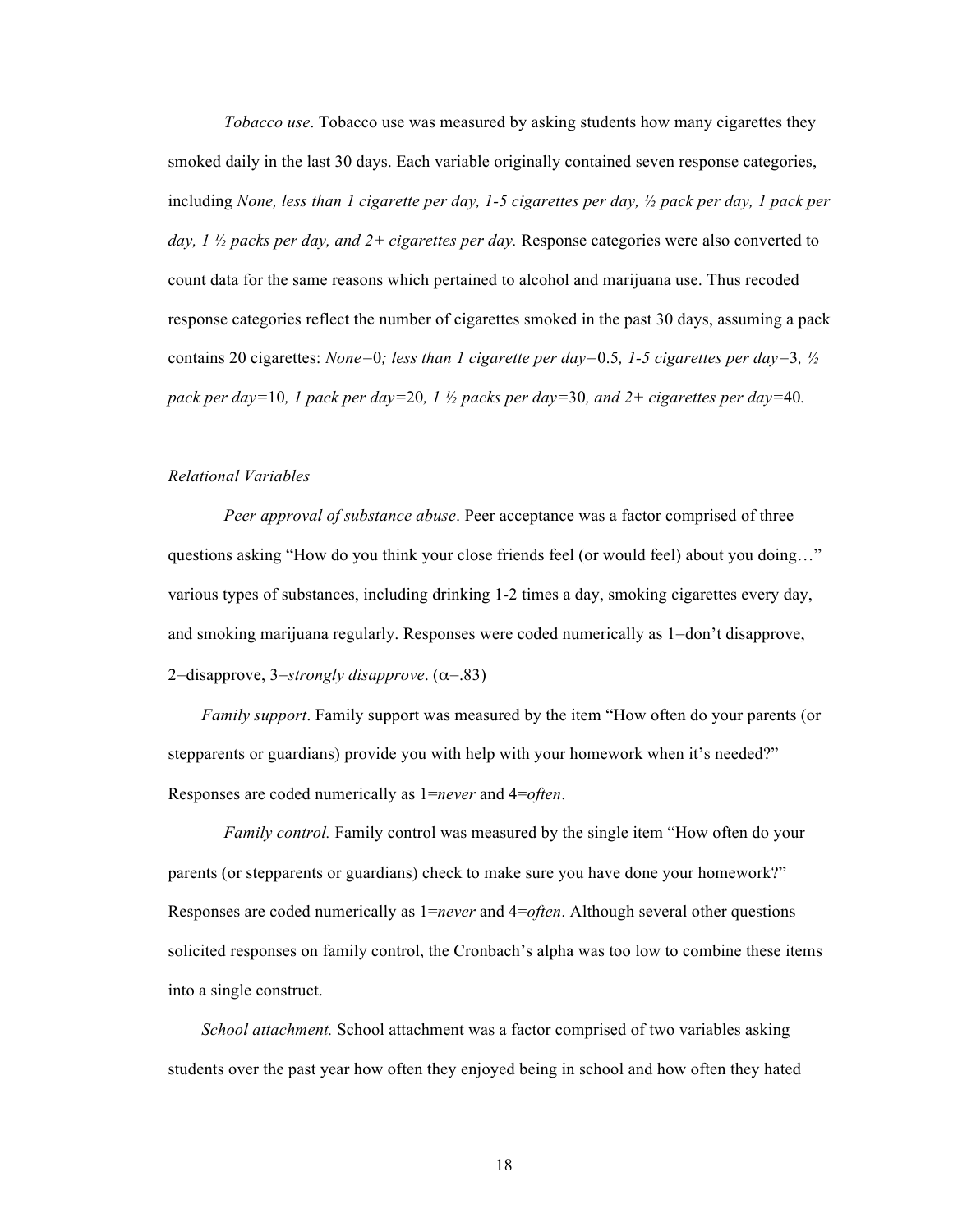being in school. Responses were coded numerically as 1=*never* and 5=*always* for the *enjoyed being in school* variable and are reverse coded for the *hated being in school* variable.  $(\alpha = .73)$ 

*Aspirations to attend college*. College aspirations were measured through a series of questions asking "How likely is it that you will do each of the following after high school?" One of the response options was *Graduate from college (4-year program)*. Responses were coded numerically, with 1=*definitely won't* and 4=*definitely will*. Young people who aspire to graduate college can be perceived as having more commitment to a conventional life course, which is consistent with relational theory.

## *Psychosocial Variables*

*Emotional well-being*. Emotional well-being was comprised of a twelve item scale which combines two sub-scales. There were eight items from the Rosenberg Self-Esteem Scale (Rosenberg, 1965) including items such as "On the whole I am satisfied with myself," "I take a positive attitude toward myself," "I am able to do things as well as most others," and "I feel that I am a person worth, at least the equal of others." There were four additional items from measuring happiness including items such as "Life often seems meaningless" and "It feels good to be alive." Responses are coded numerically as  $1 = disagree$  and  $5 = agree$ . ( $\alpha = .91$ )

*Risk-taking disposition*. Risk-taking disposition was a 6-item scale. Four of these items were derived from the Brief Sensation Seeking Scale (Hoyle et al., 2002), which contains items such as "I like to do frightening things" and "I like new and exciting experiences, even if I have to break the rules." Two of these items are derived from an adolescent thrill-seeking scale (Wood, Cochran, Pfefferbaum, & Arneklev, 1995) and include the items "I get a real kick out of doing things that are a little dangerous" and "I like to test myself every now and then by doing something a little risky." Responses were coded numerically as 1=*disagree* and 5=*agree*. (α=.84)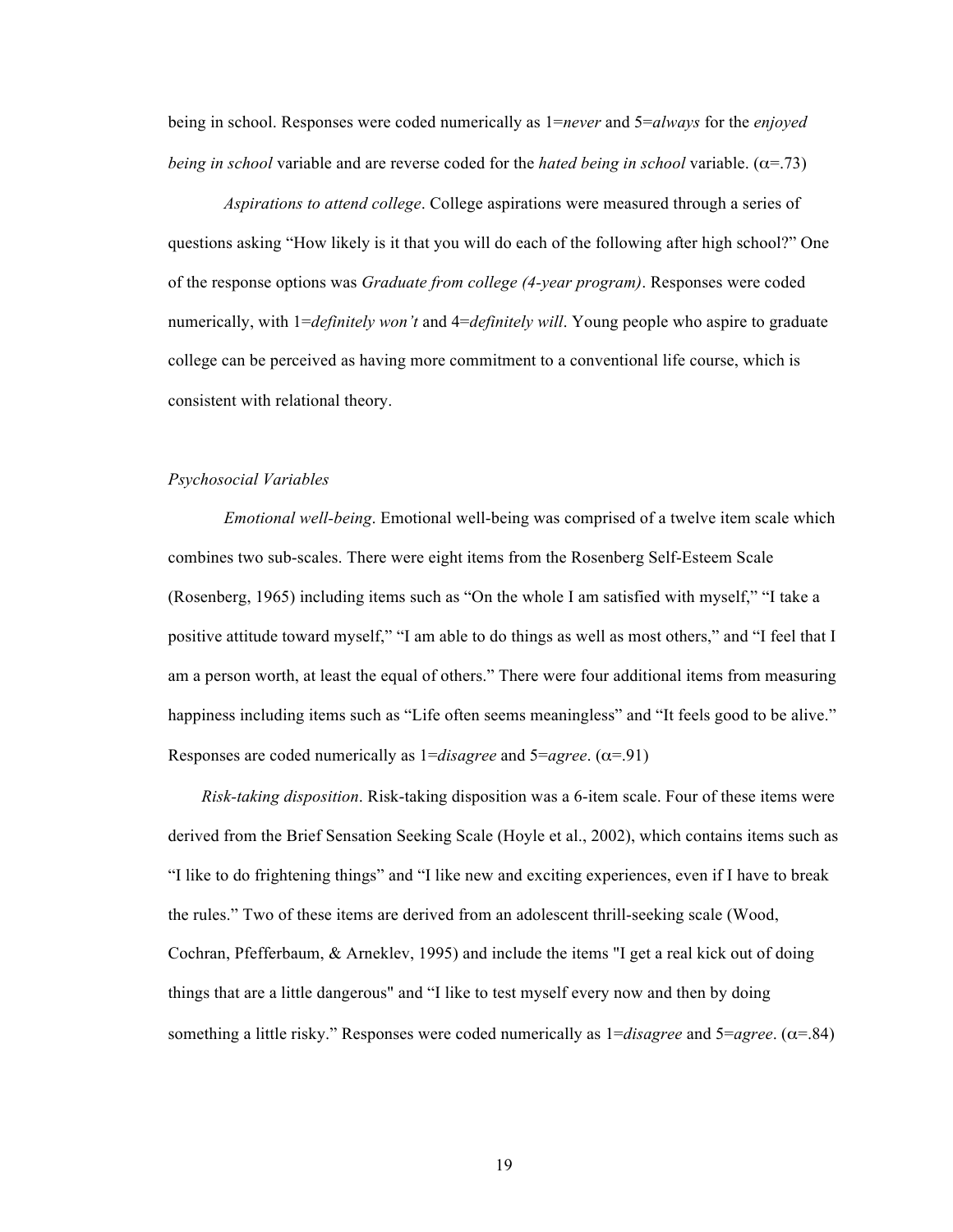### *Control Variables*

*Demographic variables*. Socioeconomic status was measured as the average of mother's and father's educational attainment. Responses were coded as 1=less than high school graduate, 2=*high school graduate*, 3=*some college*, 4=*college degree*, 5=*graduate degree*. Race was categorized as a factor with 0=*White*; 1=*Black*; and 2=*Hispanic*. MTF deleted all other cases from the study. Gender is categorized as a factor variable with 0=*male* and 1=*female*.

*Religiosity*. Religiosity was measured by two items, including, "How important is religion in your life?" and "How often do you attend religious services?" Each of these questions had four response categories that were averaged together with 4 representing the highest level of religiosity. ( $\alpha$ =.76). Studies have found that religious young people are more likely to volunteer (Youniss, McLellan, & Yates, 1999; Schmidt, Shumow, & Kackar, 2007) and to refrain from substance abuse (Hawkins, Catalano, & Miller, 1992; Neumark-Sztainer, Story, French, & Resnick, 1997).

*Academic grades*. Grades were measured with the question "Which of the following best describes your average grade so far in school?" Responses were coded numerically, with 1=D and 9=A. Students with higher GPAs are more likely to volunteer (Metz & Youniss, 2003; Corporation for National & Community Service, 2006), and school failure is associated with higher levels of substance abuse (Hawkins, Catalano, & Miller, 1992).

*Extracurricular activities*. Participation in extracurricular activities was constructed by items asking how often youth participate in school newspaper, student council, an academic club, music or drama, and other on a scale from 1=*not at all* to 5=*a great extent*. Scores were averaged across the five categories of activities. A large body of literature argues that participation in extracurricular activities prevents risk behavior (Battistich & Hom, 1997; Eccles & Barber, 1999).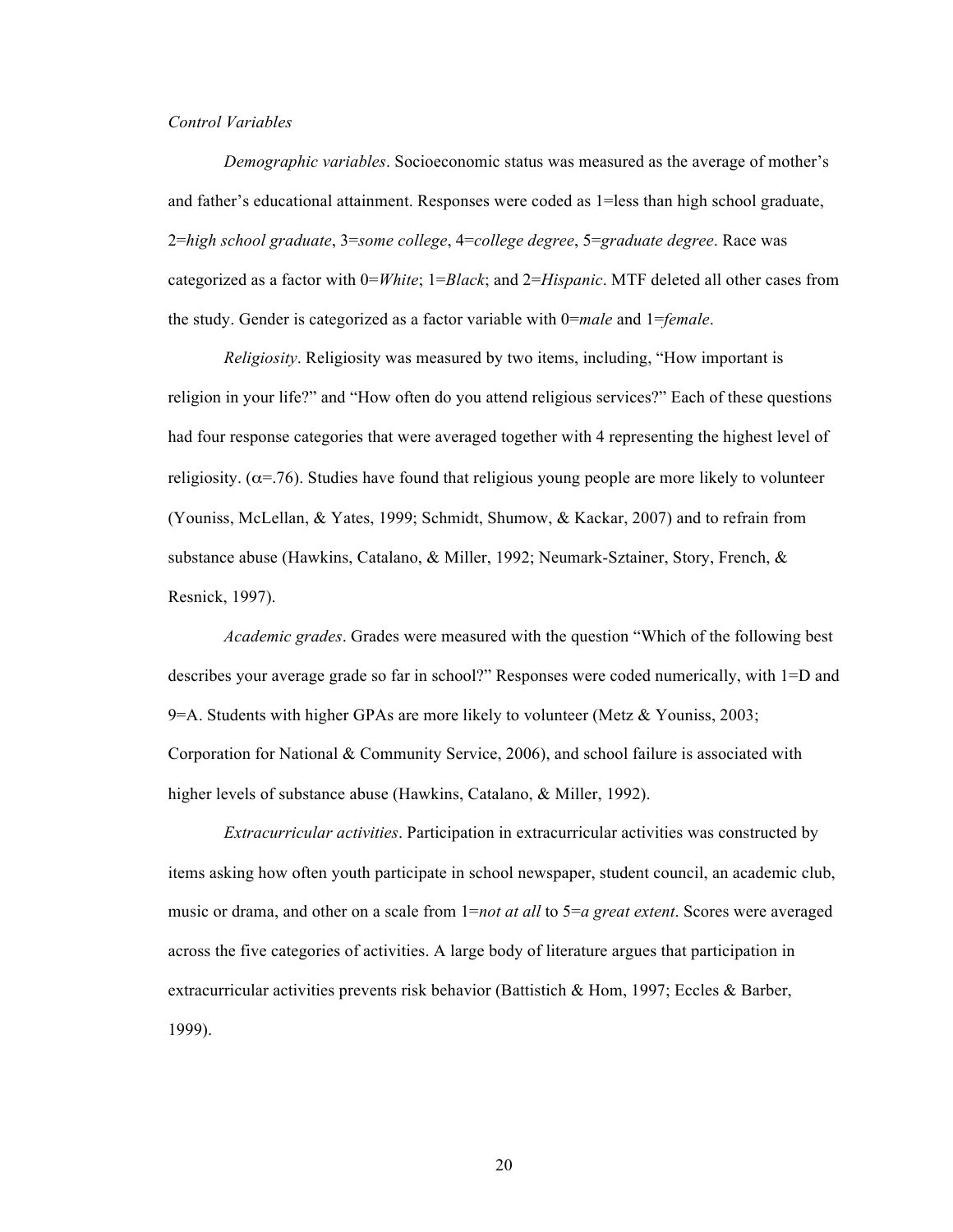#### Analytic Strategy

Before conducting analysis, problems with missing data were addressed. Because of the large number of variables examined in this study, listwise deletion would have severely reduced the sample size by about 50%. Thus multiple imputation was performed through the Multiple Imputation by Chained Equations (MICE) package in R. Multiple imputation is the most sophisticated method of addressing missing data, as it relies on frequentist statistics to produce multiple datasets that ultimately converge on the most plausible true missing value (Allison, 2002). MICE is able to handle various data types, such as binary or continuous, because each variable is computed using its own imputation model (White, Royston, & Wood, 2009). Multiple imputation adds power to the analysis and assures that no group is underrepresented in the data, especially relevant in the present study wherein black males were more likely to have missing values (Johnston, O'Malley, & Bachman, 2007). The proportion of missing data for volunteering and each type of substance abuse was no more than 5%. The highest proportion of missing data related to questions regarding religiosity (26%) and family helping with and checking on homework (23.9%).

Data were checked for problems with non-normality, homoscedasticity, and outlying observations. Because the dataset was large and since generalized linear models can accommodate outcomes with non-normal and non-constant error variance, the few variables with moderately skewed distributions were left in their original state. A check for multicollinearity revealed that several constructs representing various types of emotional well-being, such as selfesteem, self-depreciation, and life satisfaction were too highly correlated with one another (at >0.80), severely inflating standard errors. Thus, these constructs were combined into a single scale representing general emotional well-being.

To test the study hypothesis, that volunteering significantly reduces substance abuse and that relational variables are more predictive than psychosocial variables, negative binomial hierarchical regression was employed, testing three separate regression models, each with a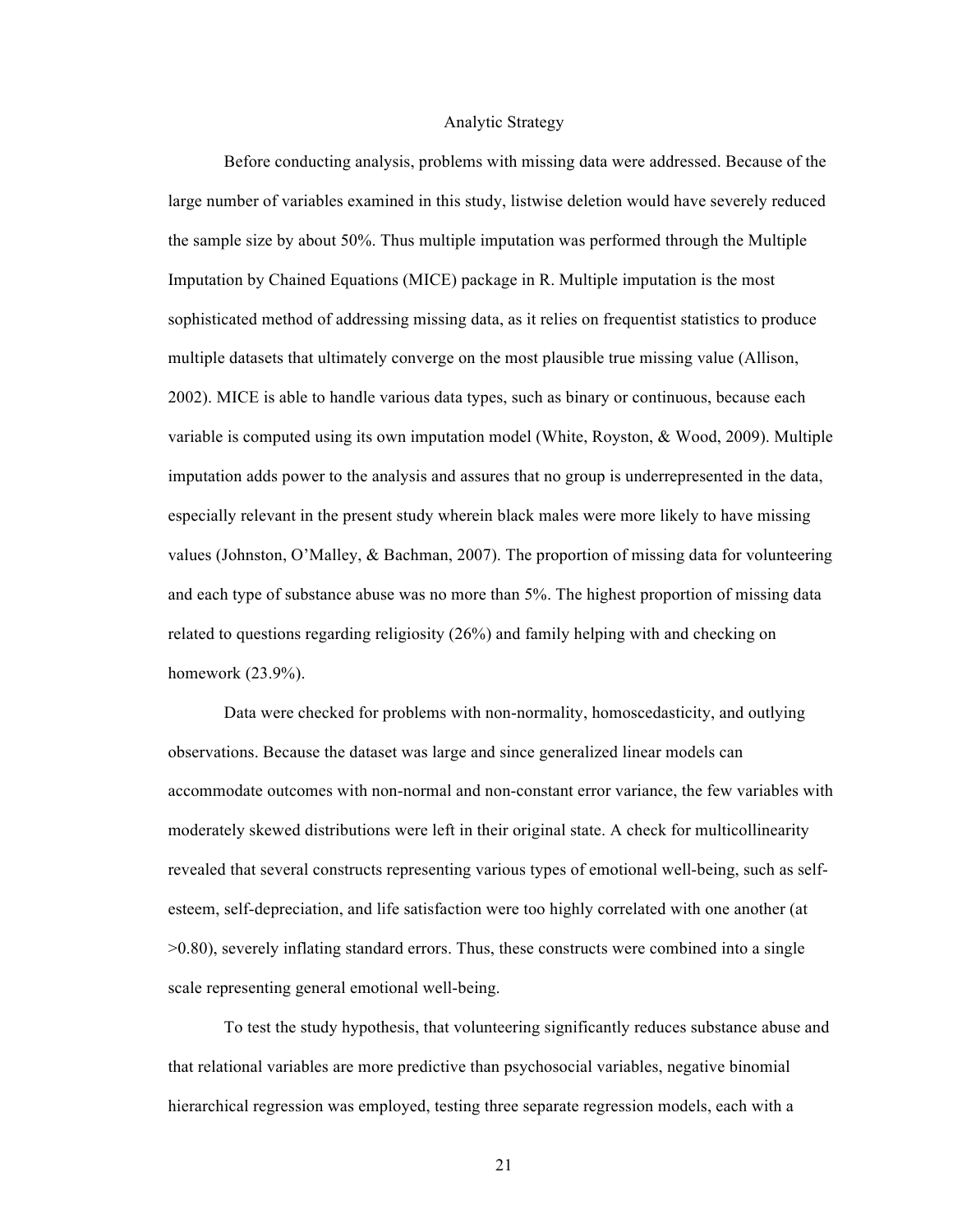different type of substance abuse as the dependent variable. Typically, Poisson regression is used for data with a high proportion of zeros; however, Poisson regression assumes equidispersion wherein the mean and variance of the dependent variables are equal. This assumption was violated due to overdispersion of the dependent variables in the present study, wherein the variances were substantially higher than the means. Thus negative binomial regression was employed due to its tolerance for overdispersion (White & Bennetts, 1996). Incidence rate ratios (IRRs) were derived from negative binomial regression models by calculating the antilog of the beta coefficients. Like odds ratios, IRRs are always greater than 0, and an effect below 1 demonstrates that the independent variable reduces the predicted rate of substance abuse, whereas an effect greater than 1 indicates that the independent variable increases this rate.

Each of the regression models involved four steps. The first step regressed the independent variable, volunteering, and the control variables, race, parent education, gender, religiosity, extracurricular activities, and grades on each type of substance abuse. The second step added the psychosocial variables, emotional well-being and risk-taking disposition. These variables were expected to somewhat increase the incidence risk ratios and explained proportion of variance, demonstrating a present but weak mediation effect. The third step included the relational variables but omitted the psychosocial variables. These variables, peer, family, and educational attachment, were expected to explain more variance than the psychosocial variables and more substantially increase the IRRs associated with volunteering. Finally, the last step included each group of variables: control variables, psychosocial variables, and relational variables. This time, the IRRs associated with volunteering for each type of substance abuse were expected to slightly increase, as was the explained proportion of variance. Nevertheless, the relational and psychosocial variables were expected to only partially mediate the relationship between volunteering and substance abuse; volunteering was expected to still predict lower levels of substance abuse holding all other variables constant.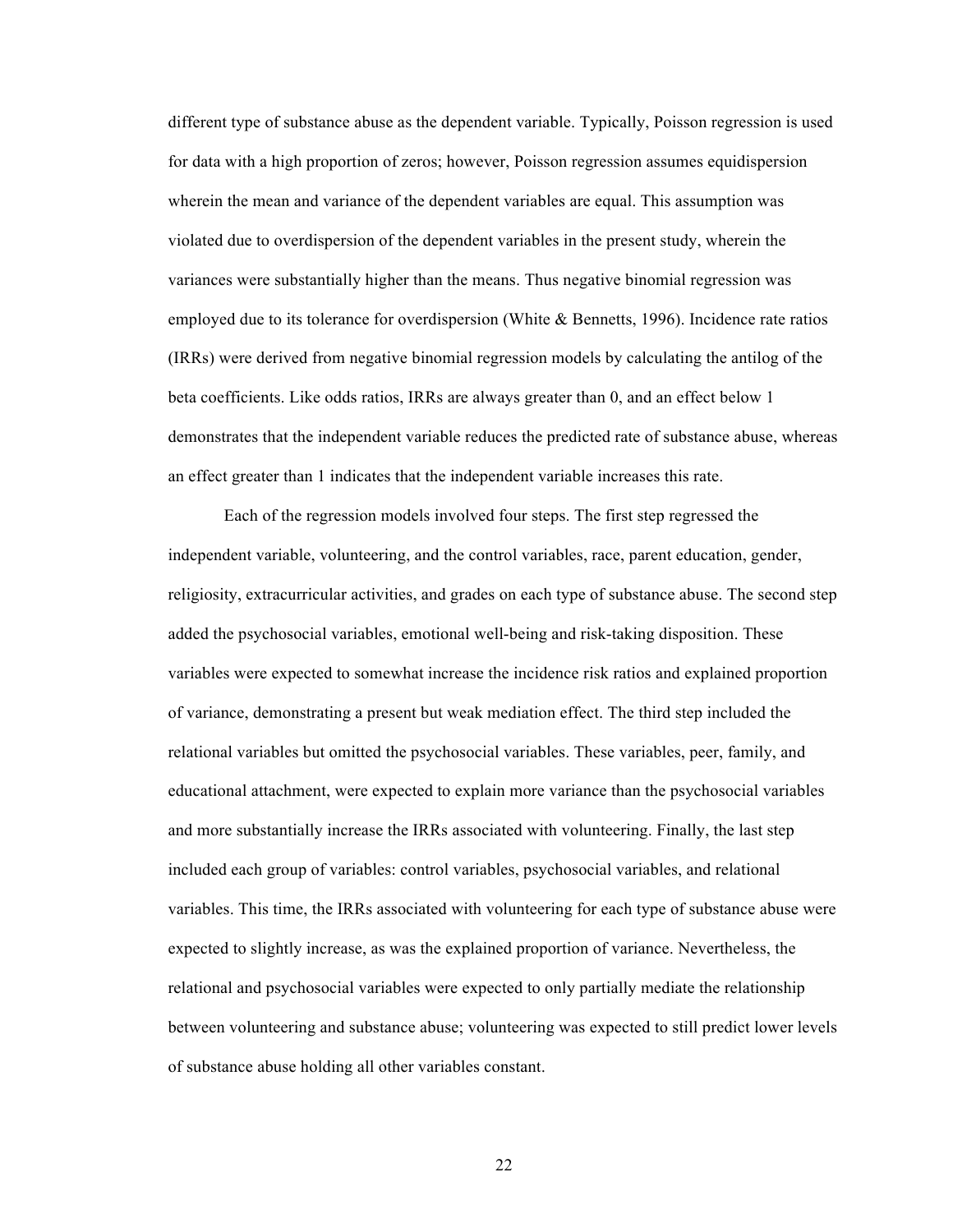## Results

### *Descriptive Statistics*

Table 1 displays means, standard deviations, frequencies, and ranges for each variable.

| Variable                                     | M                 | <b>SD</b> | Frequency<br>$(\%)$ | Range    |
|----------------------------------------------|-------------------|-----------|---------------------|----------|
| Volunteering                                 |                   |           |                     |          |
| Never                                        |                   |           | 2436 (24.8%)        |          |
| Few times/year                               |                   |           | 4092 (41.6%)        |          |
| Few times/month                              |                   |           | 2034 (20.7%)        | --       |
| Weekly or more                               |                   |           | 1267 (12.9%)        | --       |
| Occasions of alcohol use in past 30 days     | 2.81              | 6.48      | --                  | $0 - 40$ |
| Occasions of marijuana use in past 30 days   | 2.52              | 8.15      | $-$                 | $0-40$   |
| Number of cigarettes smoked daily in past 30 | 1.06              | 3.95      | --                  | $0-40$   |
| Race                                         |                   |           |                     |          |
| White                                        |                   |           | 6727 (68.4%)        | --       |
| <b>Black</b>                                 |                   |           | 1357 (13.8%)        | --       |
| Hispanic                                     |                   |           | 1746 (17.8%)        | --       |
| Gender                                       |                   |           |                     |          |
| Male                                         |                   |           | 4702 (47.8%)        |          |
| Female                                       |                   |           | 5127 (52.2%)        | --       |
| <b>Parent Education</b>                      | 3.91 <sup>1</sup> | 1.19      | --                  | $1-6$    |
| Religiosity                                  | 2.58              | 0.99      | --                  | $1 - 4$  |
| <b>Extracurricular Participation</b>         | 2.29              | 0.71      | $-$                 | $1 - 5$  |
| Academic Grades                              | $6.35^{2}$        | 1.99      | --                  | $1-9$    |
| <b>Emotional Well-Being</b>                  | 4.10              | 0.76      |                     | $1 - 5$  |
| Risk-taking Disposition                      | 3.39              | 0.95      | $-$                 | $1 - 5$  |
| Family Helps with Homework                   | 2.51              | 1.14      | --                  | $1 - 4$  |
| Family Checks on Homework                    | 2.27              | 1.06      |                     | $1 - 4$  |
| Peer Approval of Substance Use               | 2.27              | 0.65      | $-$                 | $1 - 3$  |
| School Attachment                            | 3.08              | 0.92      |                     | $1-5$    |
| <b>College Aspirations</b>                   | 3.34              | 0.96      |                     | $1 - 4$  |

Table 1: Descriptive statistics for all variables

Three-quarters of high school seniors volunteer, with the majority volunteering a few times a year and the minority volunteering weekly or more. Smoking was the least frequent type of substance abuse for high school seniors, and drinking was the most frequent type. The substantially higher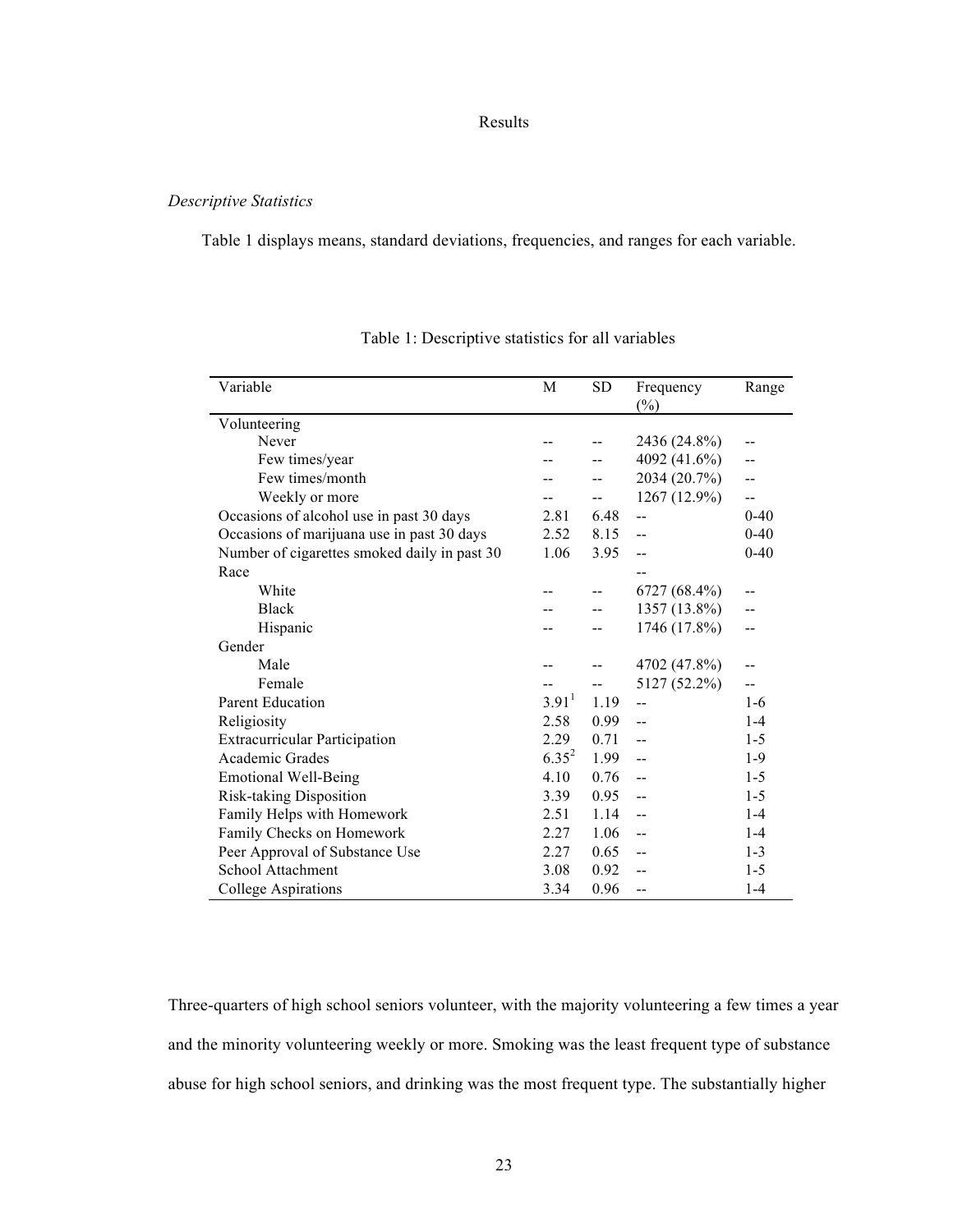means relative to standard deviations for each of the dependent variables demonstrate that the assumption of equidispersion associated with Poisson regression cannot be satisfied, and thus, negative binomial regression was a preferable analytic strategy. Emotional well-being and college aspirations were the only heavily skewed independent variables, as the majority of students reported high levels of well-being and aspirations to graduate college. Due to the large size of the sample, these variables were not transformed.

#### *Correlations*

Table 2 shows Pearson correlation coefficients representing the relationship between each of the independent and dependent variables and all other predictors.

|                            | Volunteering | Smoking | Marijuana | <b>Drinking</b> |
|----------------------------|--------------|---------|-----------|-----------------|
| Parent education           | 0.13         | $-0.08$ | $-0.02$   | 0.01            |
| Religiosity                | 0.25         | $-0.12$ | $-0.16$   | $-0.14$         |
| Grades                     | 0.24         | $-0.16$ | $-0.17$   | $-0.13$         |
| Extracurric. Participation | 0.29         | $-0.08$ | $-0.1$    | $-0.04$         |
| Emotional well-being       | 0.11         | $-0.12$ | $-0.06$   | $-0.05$         |
| Risk-taking disposition    | $-0.06$      | 0.09    | 0.15      | 0.18            |
| School attachment          | 0.2          | $-0.16$ | $-0.17$   | $-0.14$         |
| College aspirations        | 0.2          | $-0.2$  | $-0.13$   | $-0.07$         |
| Friend SA approval         | 0.19         | $-0.27$ | $-0.36$   | $-0.29$         |
| Family helps with HW       | 0.09         | $-0.02$ | $-0.04$   | $-0.07$         |
| Family checks on HW        | 0.1          | $-0.04$ | $-0.06$   | $-0.08$         |

Table 2: Pearson's correlation coefficients for relationships between independent and dependent variables and all other numeric variables

<sup>1</sup>Because this variable was converted from a categorical to numeric scale, this

value is roughly equivalent to the response, "some college completed."

<sup>2</sup>This value is roughly equivalent to a "B" letter grade.

Several variables had particularly strong correlations with both the independent and dependent variables, including religiosity, academic grades, school attachment, and friend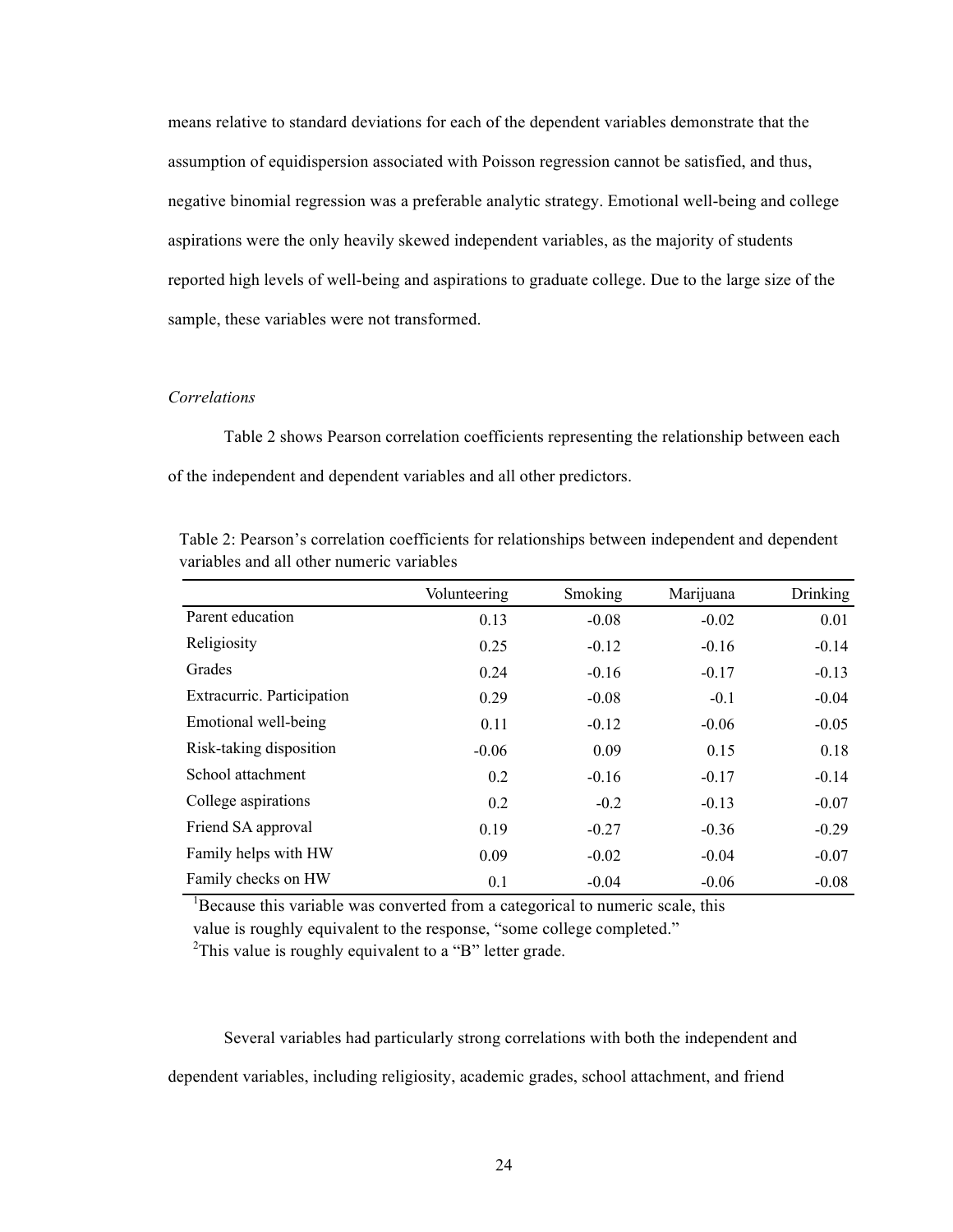approval of substance abuse. Family involvement with homework demonstrated consistently weak correlations with volunteering and substance abuse. The strength of correlations for other variables was less consistent. For example, emotional well-being was moderately associated with volunteering and smoking, but not drinking and marijuana use. Risk-taking disposition had a weak association with volunteering but a strong association with each type of substance use.

Additionally, volunteering was moderately correlated with each type of substance use:  $r=-0.11$  for smoking,  $r=-0.15$  for marijuana, and  $r=-0.09$  for drinking. Girls reported volunteering substantially more than boys, as 20% of girls reported never volunteering, compared with 30% of boys. Fewer White students reported never volunteering (22%), compared to Black (28%) and Hispanic (34%) students, but students who volunteered weekly or more were approximately equally represented among the three racial groups. According to the regression models below, girls smoked marijuana and drank on significantly fewer occasions than boys. Compared to White students, Black and Hispanic students smoked significantly fewer cigarettes, and Black students drank on significantly fewer occasions.

### *Smoking Model*

First, the relationship between volunteering and the number of cigarettes smoked daily in the past 30 days was explored. Table 3 shows the incidence rate ratio (IRR) and 95% confidence interval for each variable, as well as Hosmer-Lemeshow's pseudo  $R^2$  for each step.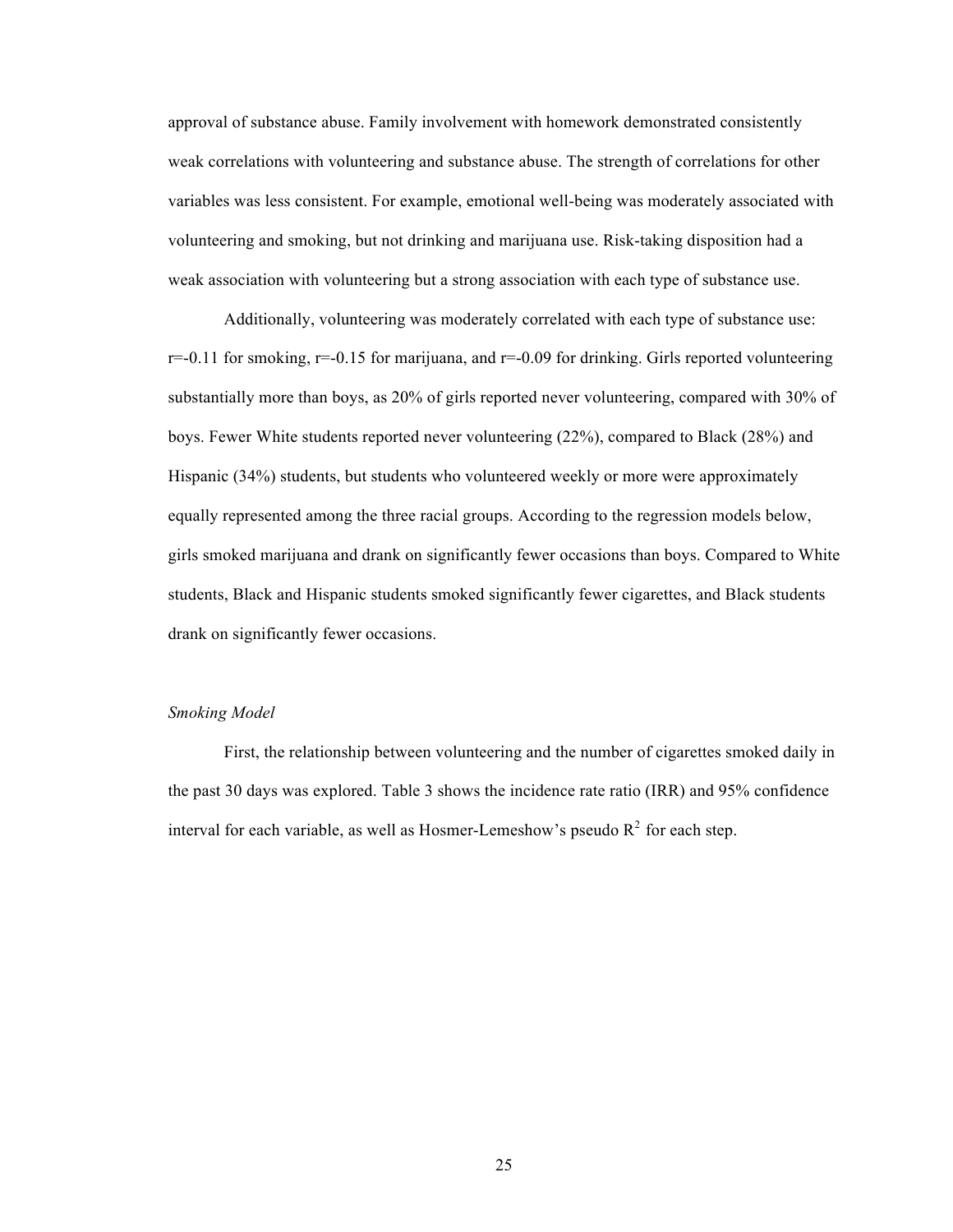Table 3: *Hierarchical negative binomial regression for number of cigarettes smoked daily in past 30 days*

|                                 | Step1          |      |      |                       |      | Step 2 |                       |      | Step 3 |      | Step 4         |                      |      |      |                       |      |
|---------------------------------|----------------|------|------|-----------------------|------|--------|-----------------------|------|--------|------|----------------|----------------------|------|------|-----------------------|------|
|                                 | 95% CI<br>Std. |      |      |                       | Std. | 95% CI | 95% CI<br>Std.        |      |        |      | Std.<br>95% CI |                      |      |      |                       |      |
|                                 |                |      |      | IRR Error Lower Upper |      |        | IRR Error Lower Upper |      |        |      |                | IRR Error ower Upper |      |      | IRR Error Lower Upper |      |
| Volunteer                       |                |      |      |                       |      |        |                       |      |        |      |                |                      |      |      |                       |      |
| Few times/year                  | 0.51           | 0.49 | 0.09 | 0.43                  | 0.55 | 0.09   | 0.45                  | 0.66 | 0.66   | 0.08 | 0.56           | 0.79                 | 0.68 | 0.08 | 0.58                  | 0.80 |
| Few times/month                 | 0.52           | 0.48 | 0.11 | 0.42                  | 0.55 | 0.11   | 0.44                  | 0.68 | 0.89   | 0.11 | 0.71           | 1.11                 | 0.90 | 0.11 | 0.73                  | 1.12 |
| Weekly or more                  | 0.43           | 0.57 | 0.13 | 0.34                  | 0.46 | 0.12   | 0.36                  | 0.58 | 0.79   | 0.12 | 0.62           | 1.01                 | 0.80 | 0.12 | 0.63                  | 1.02 |
| Gender                          |                |      |      |                       |      |        |                       |      |        |      |                |                      |      |      |                       |      |
| Female                          | 0.75           | 0.25 | 0.08 | 0.63                  | 0.80 | 0.07   | 0.69                  | 0.92 | 0.89   | 0.09 | 0.73           | 1.09                 | 0.92 | 0.09 | 0.76                  | 1.10 |
| Race                            |                |      |      |                       |      |        |                       |      |        |      |                |                      |      |      |                       |      |
| <b>Black</b>                    | 0.40           | 0.60 | 0.13 | 0.31                  | 0.41 | 0.12   | 0.32                  | 0.51 | 0.37   | 0.14 | 0.27           | 0.49                 | 0.38 | 0.12 | 0.29                  | 0.49 |
| Hispanic                        | 0.30           | 0.70 | 0.11 | 0.24                  | 0.28 | 0.12   | 0.21                  | 0.36 | 0.45   | 0.10 | 0.37           | 0.55                 | 0.43 | 0.11 | 0.35                  | 0.53 |
| Parent education                | 0.81           | 0.19 | 0.03 | 0.76                  | 0.80 | 0.03   | 0.75                  | 0.85 | 0.86   | 0.03 | 0.81           | 0.92                 | 0.85 | 0.03 | 0.80                  | 0.91 |
| Academic grades                 | 0.80           | 0.20 | 0.02 | 0.78                  | 0.82 | 0.02   | 0.79                  | 0.85 | 0.90   | 0.02 | 0.87           | 0.94                 | 0.91 | 0.02 | 0.88                  | 0.94 |
| Religiosity                     | 0.72           | 0.28 | 0.04 | 0.67                  | 0.76 | 0.04   | 0.71                  | 0.82 | 0.82   | 0.03 | 0.77           | 0.88                 | 0.84 | 0.04 | 0.79                  | 0.90 |
| Extracurricular involvement     | 0.88           | 0.12 | 0.05 | 0.79                  | 0.86 | 0.05   | 0.78                  | 0.95 | 0.95   | 0.05 | 0.86           | 1.05                 | 0.94 | 0.05 | 0.86                  | 1.04 |
| Risk-taking disposition         |                |      |      |                       | 1.40 | 0.04   | 1.30                  | 1.51 |        |      |                |                      | 1.16 | 0.04 | 1.08                  | 1.24 |
| Emotional well-being            |                |      |      |                       | 0.64 | 0.05   | 0.59                  | 0.70 |        |      |                |                      | 0.78 | 0.05 | 0.71                  | 0.86 |
| School attachment               |                |      |      |                       |      |        |                       |      | 0.77   | 0.04 | 0.72           | 0.82                 | 0.80 | 0.04 | 0.75                  | 0.86 |
| Aspirations to graduate college |                |      |      |                       |      |        |                       |      | 0.70   | 0.04 | 0.66           | 0.75                 | 0.72 | 0.05 | 0.67                  | 0.77 |
| Friend substance use approval   |                |      |      |                       |      |        |                       |      | 0.23   | 0.05 | 0.21           | 0.25                 | 0.24 | 0.04 | 0.22                  | 0.27 |
| Family helps with homework      |                |      |      |                       |      |        |                       |      | 1.01   | 0.04 | 0.92           | 1.10                 | 1.03 | 0.04 | 0.95                  | 1.13 |
| Family checks homework          |                |      |      |                       |      |        |                       |      | 0.90   |      | $0.04$ 0.83    | 0.96                 | 0.89 | 0.04 | 0.82                  | 0.95 |
| Hosmer-Lemeshow Pseudo R2       |                |      |      | 0.06                  |      |        |                       | 0.17 |        |      |                | 0.28                 |      |      |                       | 0.29 |

*Note*. Statistically significant values are noted in bold. The "mitools" package in R does not report significance levels of incidence rate ratios. Parameters were determined statistically significant if the number "1" was not present in the confidence interval.

The full model with all the predictors revealed that compared to never volunteering, volunteering a few times a year significantly reduced the number of daily cigarettes smoked by a factor of 68% (95% CI [0.58, 0.80]), adjusting for control, psychosocial, and relational variables. In other words, the average student who had reported smoking cigarettes in the past 30 days and volunteered a few times a year would experience a reduction in smoking from 4.9 daily cigarettes to 3.3 daily cigarettes (4.9 x 0.68), controlling for all predictors. Volunteering a few times a month and weekly or more did not significantly reduce the smoking rate in the full model.

Relational variables explained the relationship between volunteering and smoking much more substantially than did psychosocial variables, as evidenced by the greater increase they produced in IRRs for volunteering. The addition of psychosocial variables in Step 2 only increased the IRR for volunteering yearly, monthly, and weekly by three, three, and five percentage points, respectively. In this step, volunteering at each level, including yearly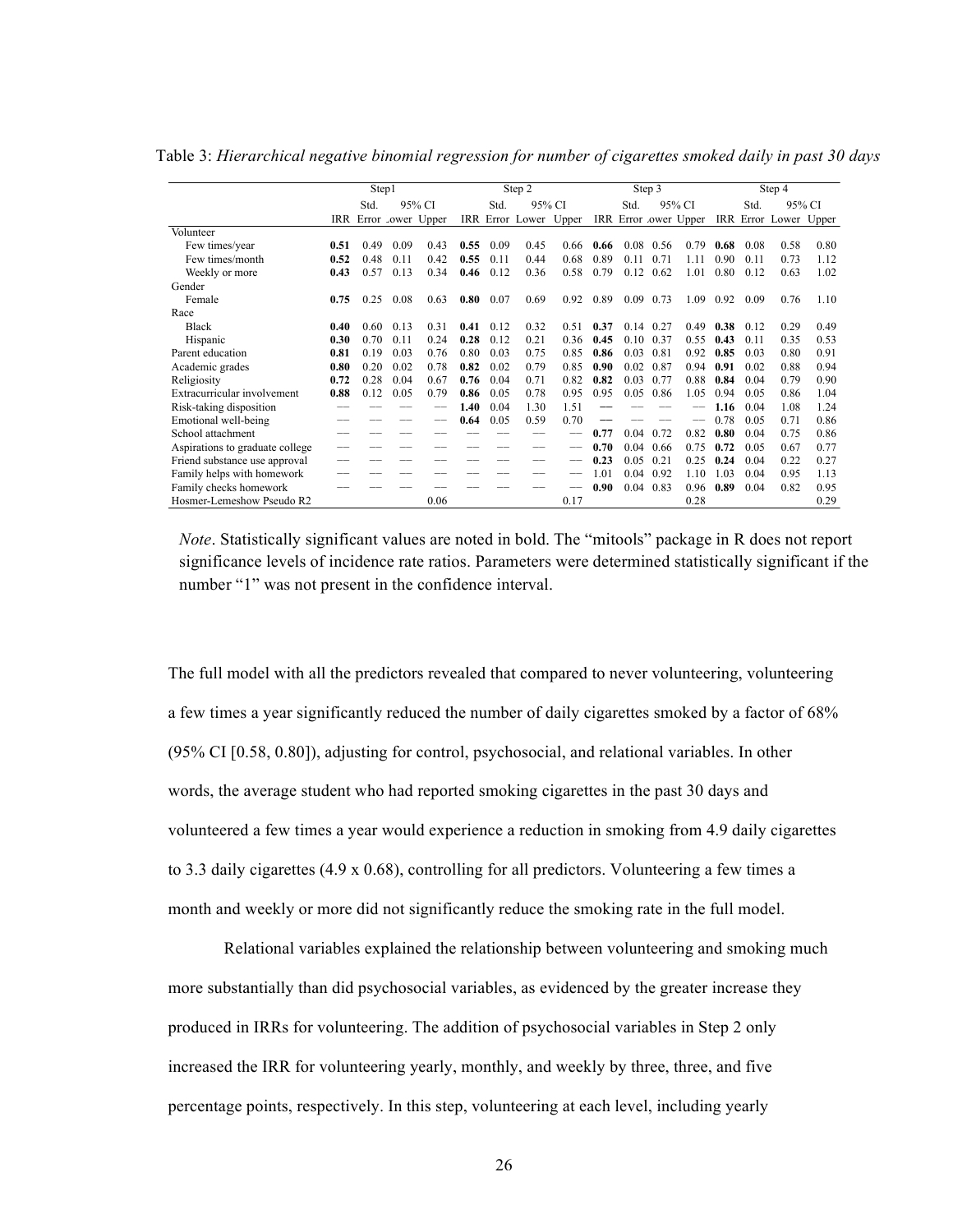(IRR=0.55, 95% CI [0.45, 0.66]), monthly (IRR=0.55, 95% CI [0.44, 0.68]), and weekly (IRR=0.46, 95% CI [0.36, 0.58]) had a statistically significant effect on smoking, adjusting for control variables and psychosocial variables. This model explained 17% of the variance in smoking, an increase of 11 percentage points compared to the Step 1 model with only volunteering and the control variables. The addition of relational variables and the deletion of psychosocial variables in Step 3 increased Step 1 IRRs for yearly, monthly, and weekly volunteering by 15, 36, and 37 percentage points, respectively, demonstrating that volunteering had a substantially weaker effect on smoking when adjusting for control and relational variables, compared with adjusting for control and psychosocial variables. In Step 3, monthly and weekly volunteering were no longer significant; only volunteering a few times a year significantly reduced smoking (IRR=0.66, 95% CI [0.56, 0.79]). This model explained 28% of the variance in smoking, an increase of 22 percentage points from the model predicted in Step 1, and double the increase in explained variance that the psychosocial predictors yielded (11 percentage points). The full model predicted in Step 4 only increased the percent of explained variance from the Step 3 model by one percentage point (Pseudo  $R^2 = .29$ ) and had a negligible effect on the IRR associated with volunteering. Figure 1 illustrates the extent to which each model reduces the number of cigarettes smoked daily by the average high school senior who smokes.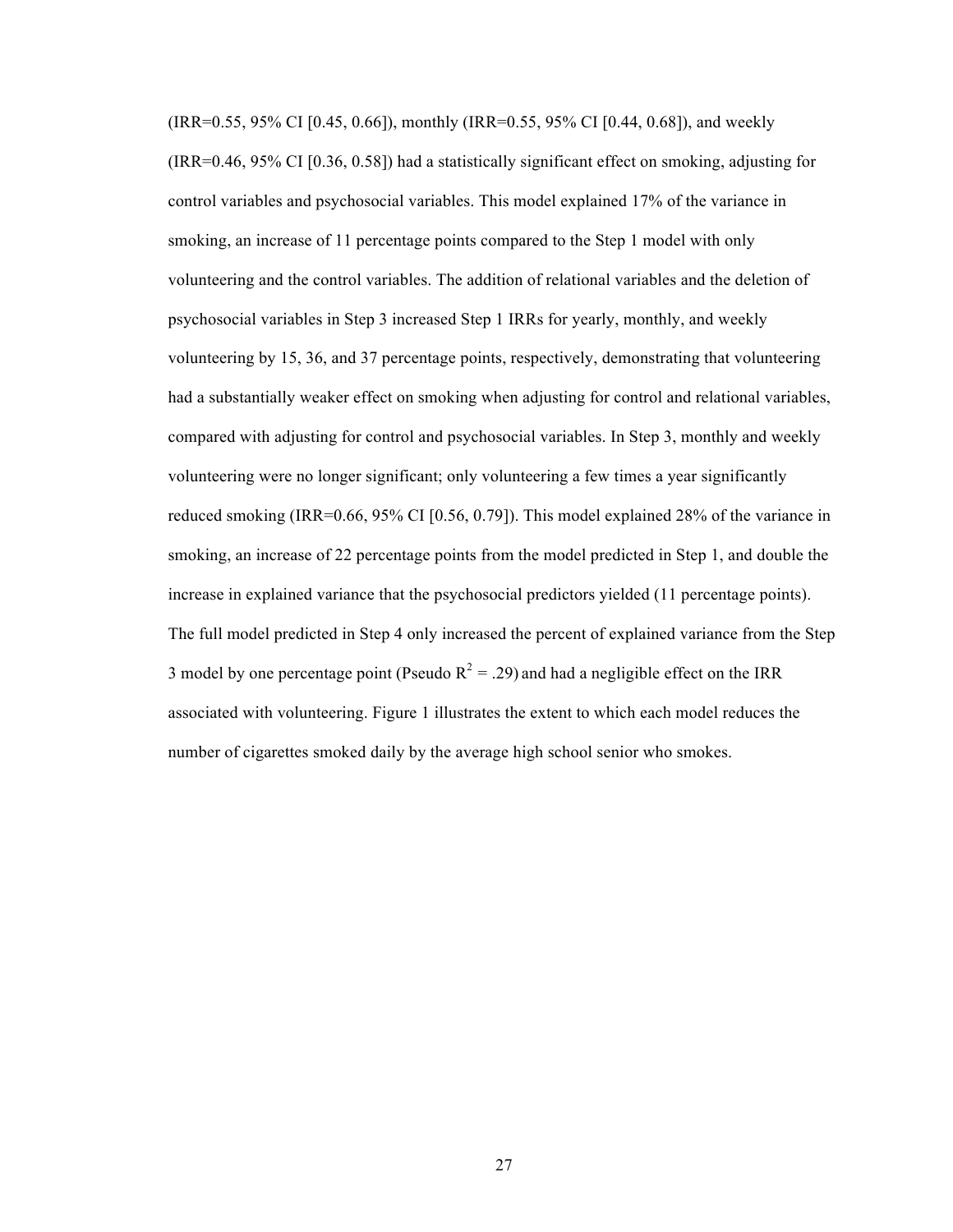

 $\Box$  Step 2: Volunteering+Control+Psychosocial Variables

Full Model: Volunteering+Control+Psychosocial+Social Control Variables

Figure 1: The effect of volunteering in each regression step on the number of daily cigarettes smoked for the average high school senior who has reported smoking cigarettes in the past 30 days.

*Marijuana Model*

Next, I investigated the relationship between volunteering and the number of occasions of

marijuana use in the past 30 days (see Table 4).

| Table 4: Hierarchical negative binomial regression for number of occasions of marijuana use in past |  |  |  |  |  |  |
|-----------------------------------------------------------------------------------------------------|--|--|--|--|--|--|
| 30 days                                                                                             |  |  |  |  |  |  |

|                                 | Step 1         |      |      |                       |      | Step 2 |                   |      |      |        | Step 3                |                | Step 4 |       |             |      |
|---------------------------------|----------------|------|------|-----------------------|------|--------|-------------------|------|------|--------|-----------------------|----------------|--------|-------|-------------|------|
|                                 | 95% CI<br>Std. |      |      |                       | Std. | 95% CI |                   |      | Std. | 95% CI |                       | 95% CI<br>Std. |        |       |             |      |
|                                 |                |      |      | IRR Error Lower Upper | IRR  |        | Error Lower Upper |      |      |        | IRR Error Lower Upper |                | IRR    | Error | Lower Upper |      |
| Volunteer                       |                |      |      |                       |      |        |                   |      |      |        |                       |                |        |       |             |      |
| Few times/year                  | 0.67           | 0.10 | 0.55 | 0.82                  | 0.68 | 0.10   | 0.56              | 0.83 | 0.84 | 0.09   | 0.70                  | 1.00           | 0.86   | 0.09  | 0.72        | 1.03 |
| Few times/month                 | 0.45           | 0.13 | 0.35 | 0.58                  | 0.46 | 0.13   | 0.36              | 0.59 | 0.63 | 0.12   | 0.50                  | 0.80           | 0.64   | 0.12  | 0.51        | 0.81 |
| Weekly or more                  | 0.43           | 0.15 | 0.32 | 0.58                  | 0.47 | 0.15   | 0.35              | 0.62 | 0.67 | 0.14   | 0.52                  | 0.88           | 0.70   | 0.14  | 0.54        | 0.92 |
| Gender                          |                |      |      |                       |      |        |                   |      |      |        |                       |                |        |       |             |      |
| Female                          | 0.58           | 0.08 | 0.49 | 0.69                  | 0.64 | 0.08   | 0.54              | 0.76 | 0.65 | 0.08   | 0.56                  | 0.76           | 0.71   | 0.08  | 0.61        | 0.83 |
| Race                            |                |      |      |                       |      |        |                   |      |      |        |                       |                |        |       |             |      |
| <b>Black</b>                    | 1.07           | 0.15 | 0.79 | 1.45                  | 1.34 | 0.17   | 0.94              | 1.91 | 1.38 | 0.13   | 1.08                  | 1.78           | 1.54   | 0.13  | 1.20        | 1.98 |
| Hispanic                        | 0.66           | 0.13 | 0.51 | 0.85                  | 0.69 | 0.14   | 0.51              | 0.92 | 0.87 | 0.11   | 0.70                  | 1.09           | 0.87   | 0.11  | 0.70        | 1.08 |
| Parent education                | 1.04           | 0.04 | 0.96 | 1.12                  | 1.01 | 0.04   | 0.94              | 1.08 | 1.08 | 0.04   | 1.01                  | 1.16           | 1.07   | 0.04  | 1.00        | 1.15 |
| Academic grades                 | 0.80           | 0.02 | 0.76 | 0.83                  | 0.82 | 0.02   | 0.78              | 0.86 | 0.85 | 0.02   | 0.81                  | 0.89           | 0.87   | 0.02  | 0.83        | 0.91 |
| Religiosity                     | 0.63           | 0.04 | 0.58 | 0.69                  | 0.64 | 0.04   | 0.58              | 0.70 | 0.70 | 0.04   | 0.64                  | 0.75           | 0.69   | 0.04  | 0.64        | 0.75 |
| Extracurricular involvement     | 0.87           | 0.06 | 0.77 | 0.98                  | 0.88 | 0.06   | 0.78              | 0.98 | 0.88 | 0.05   | 0.79                  | 0.98           | 0.87   | 0.05  | 0.78        | 0.97 |
| Risk-taking disposition         |                |      |      |                       | 1.60 | 0.04   | 1.47              | 1.74 |      |        |                       |                | 1.41   | 0.04  | 1.30        | 1.52 |
| Emotional well-being            |                |      |      |                       | 0.80 | 0.05   | 0.72              | 0.89 |      |        |                       |                | 0.98   | 0.05  | 0.89        | 1.08 |
| School attachment               |                |      |      |                       |      |        |                   |      | 0.80 | 0.04   | 0.74                  | 0.87           | 0.81   | 0.04  | 0.75        | 0.88 |
| Aspirations to graduate college |                |      |      |                       |      |        |                   |      | 0.94 | 0.04   | 0.87                  | 1.02           | 0.88   | 0.04  | 0.81        | 0.96 |
| Friend substance use approval   |                |      |      |                       |      |        |                   |      | 0.14 | 0.06   | 0.13                  | 0.16           | 0.15   | 0.06  | 0.14        | 0.17 |
| Family helps with homework      |                |      |      |                       |      |        |                   |      | 1.07 | 0.04   | 0.98                  | 1.17           | 1.08   | 0.04  | 0.99        | 1.18 |
| Family checks homework          |                |      |      |                       |      |        |                   |      | 0.94 | 0.04   | 0.86                  | 1.02           | 0.92   | 0.04  | 0.85        | 1.00 |
| Hosmer-Lemeshow Pseudo R2       |                |      |      | 0.12                  |      |        |                   | 0.14 |      |        |                       | 0.3            |        |       |             | 0.32 |

*Note*. Statistically significant values are in bold. The "mitools" package in R does not report significance levels of incidence rate ratios. Parameters were determined statistically significant if the number "1" was not present in the confidence interval.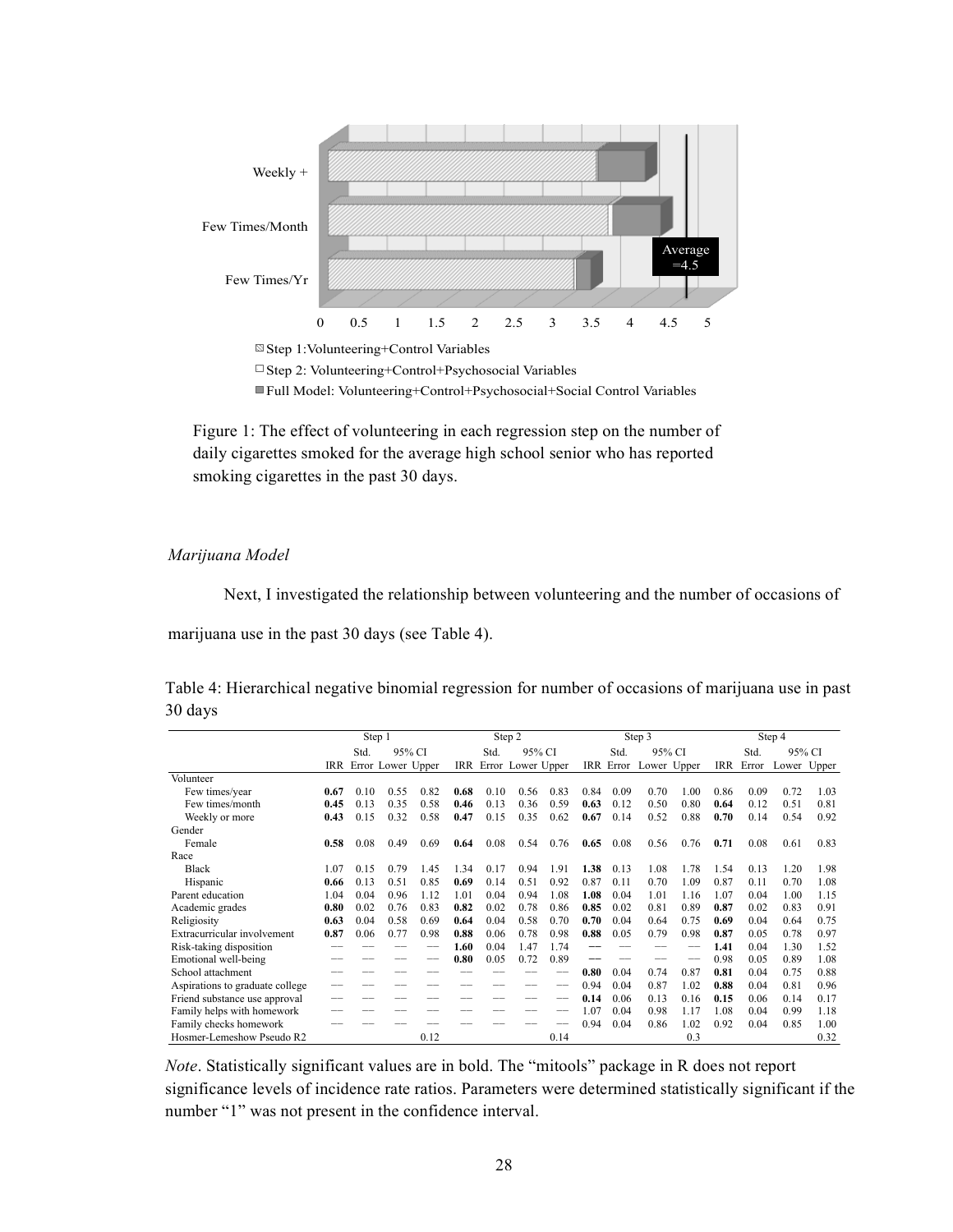The full model with all the predictors revealed that compared to never volunteering, volunteering monthly and weekly significantly reduced the number of occasions of marijuana use by a factor of 64% (95% CI [0.51, 0.81]) and 70% (95% CI [0.54, 0.92]), respectively, adjusting for control, psychosocial, and relational variables. Thus, the average student who reported smoking marijuana in the past 30 days and volunteering monthly or weekly, respectively, would experience a reduction in the number of occasions of marijuana use from 12.8 times to 8.2 or 9 times, respectively. Volunteering a few times a year did not significantly reduce the smoking rate in the full model.

Again, relational variables acted as more powerful mediators between volunteering and marijuana use than did psychosocial variables. The addition of psychosocial variables in Step 2 only increased the IRR for volunteering yearly, monthly, and weekly by one, one, and three percentage points, respectively. In the Step 2 model, volunteering at each level, including yearly (IRR=0.68, 95% CI [0.56, 0.83]), monthly (IRR=0.46, 95% CI [0.36, 0.59]), and weekly (IRR=0.47, 95% CI [0.35, 0.62]) had a statistically significant effect on marijuana use, adjusting for control variables and psychosocial variables. This model explained 14% of the variance in marijuana use, an increase of only two percentage points compared to the Step 1 model with only volunteering and the control variables. The addition of relational variables and the deletion of psychosocial variables in Step 3 increased the IRR from Step 1 for yearly, monthly, and weekly volunteering by 17, 18, and 24 percentage points, respectively, demonstrating again that volunteering had a substantially weaker effect on marijuana use when adjusting for control and relational variables, compared with adjusting for control and psychosocial variables. In Step 3, monthly volunteering (IRR=0.63,  $(95\% \text{ CI} [0.50, 0.80])$  and weekly volunteering (IRR=0.67, (95% CI [0.52, 0.88]) remained significant, but volunteering yearly was no longer significant. This model explained 30% of the variance in marijuana use, an increase of 18 percentage points from the model predicted in Step 1, and 9 times the increase in explained variance that the psychosocial predictors yielded (2 percentage points). The full model predicted in Step 4 only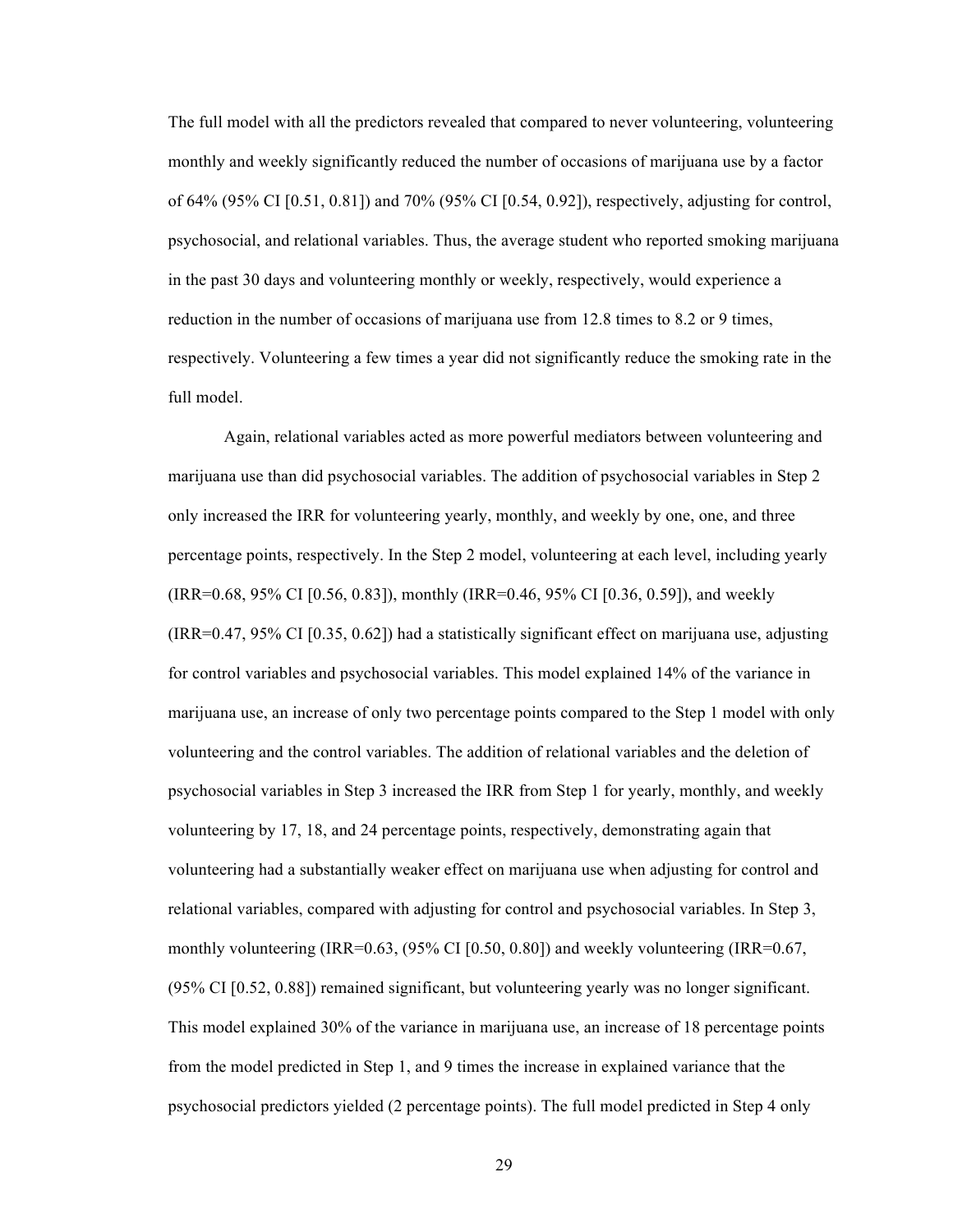increased the percent of explained variance from the Step 3 model by two percentage points (Pseudo  $R^2 = .32$ ) and only very slightly increased the IRRs associated with volunteering. Figure 2 illustrates the extent to which volunteering in each model reduces the number of occasions of marijuana use by the average high school senior who reported using the substance in the past 30 days.



Step 2: Volunteering+Control+Psychosocial Variables

Full Model: Volunteering+Control+Psychosocial+Social Control Variables

*Figure 2:* The effect of volunteering in each regression step on the number of occasions of marijuana use for the average high school senior who has reported using marijuana in the past 30 days.

#### *Drinking Model*

Finally, I investigated the relationship between volunteering and the number of occasions

of alcohol use in the past 30 days (see Table 5).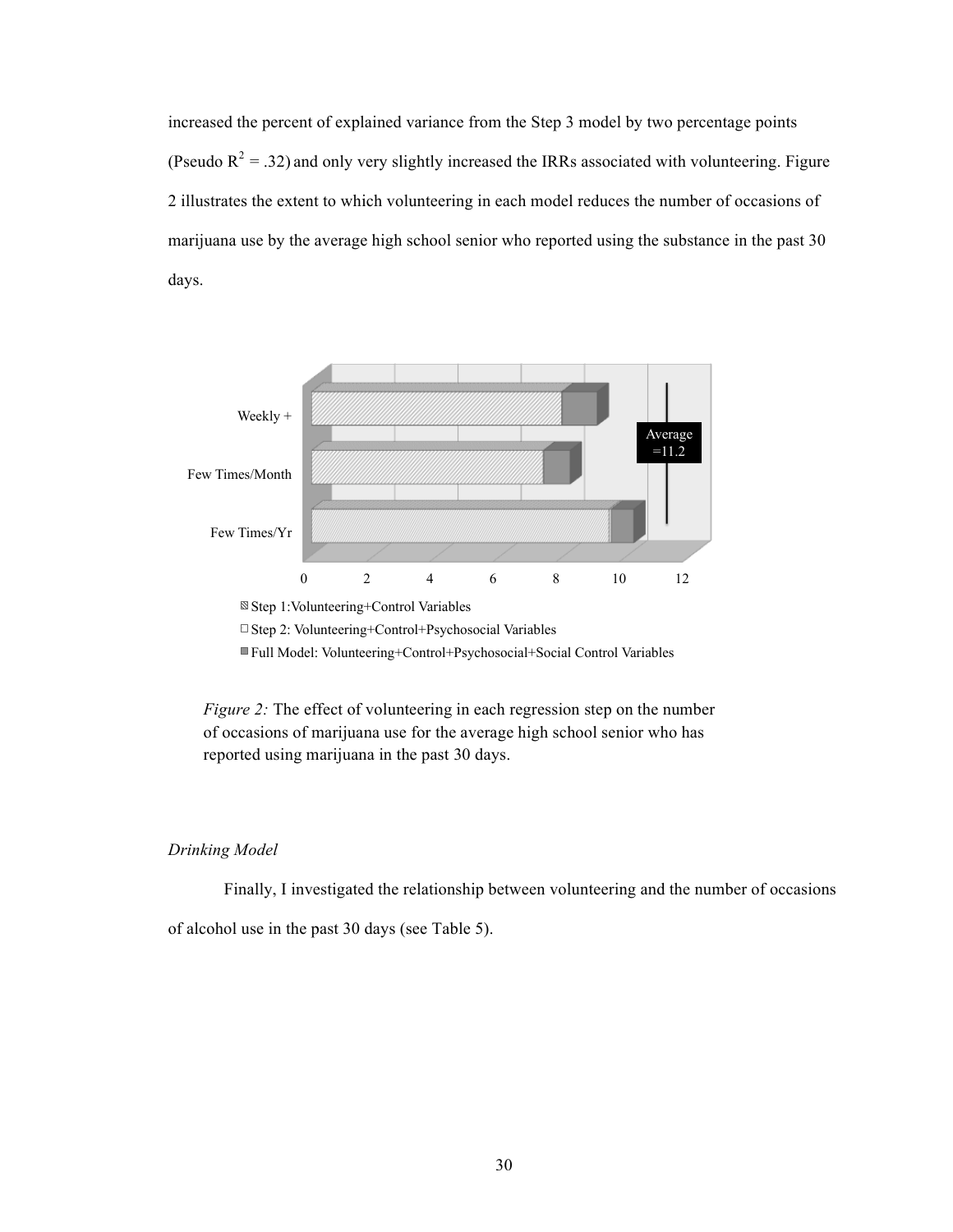|                                 | Step 1         |      |                       |      |      |        | Step 2                |      |      |        | Step 3          |       | Step 4 |        |             |      |
|---------------------------------|----------------|------|-----------------------|------|------|--------|-----------------------|------|------|--------|-----------------|-------|--------|--------|-------------|------|
|                                 | 95% CI<br>Std. |      |                       |      | Std. | 95% CI |                       |      | Std. | 95% CI |                 |       | Std.   | 95% CI |             |      |
|                                 |                |      | IRR Error Lower Upper |      |      |        | IRR Error Lower Upper |      |      |        | IRR Error Lower | Upper | IRR    | Error  | Lower Upper |      |
| Volunteer                       |                |      |                       |      |      |        |                       |      |      |        |                 |       |        |        |             |      |
| Few times/year                  | 0.89           | 0.06 | 0.80                  | 0.99 | 0.90 | 0.05   | 0.81                  | 1.00 | 1.03 | 0.05   | 0.93            | 1.15  | 1.03   | 0.05   | 0.93        | 1.14 |
| Few times/month                 | 0.84           | 0.07 | 0.74                  | 0.96 | 0.85 | 0.07   | 0.75                  | 0.97 | 1.06 | 0.07   | 0.93            | 1.21  | 1.07   | 0.07   | 0.94        | 1.21 |
| Weekly or more                  | 0.67           | 0.08 | 0.58                  | 0.79 | 0.66 | 0.08   | 0.57                  | 0.77 | 0.83 | 0.08   | 0.71            | 0.96  | 0.81   | 0.08   | 0.70        | 0.94 |
| Gender                          |                |      |                       |      |      |        |                       |      |      |        |                 |       |        |        |             |      |
| Female                          | 0.73           | 0.04 | 0.67                  | 0.80 | 0.80 | 0.04   | 0.74                  | 0.87 | 0.83 | 0.04   | 0.76            | 0.90  | 0.91   | 0.04   | 0.83        | 0.98 |
| Race                            |                |      |                       |      |      |        |                       |      |      |        |                 |       |        |        |             |      |
| <b>Black</b>                    | 0.47           | 0.09 | 0.39                  | 0.56 | 0.54 | 0.09   | 0.45                  | 0.65 | 0.50 | 0.08   | 0.42            | 0.59  | 0.55   | 0.08   | 0.47        | 0.64 |
| Hispanic                        | 0.74           | 0.07 | 0.65                  | 0.84 | 0.73 | 0.07   | 0.63                  | 0.84 | 0.94 | 0.06   | 0.83            | 1.06  | 0.89   | 0.06   | 0.79        | 1.02 |
| Parent education                | 0.99           | 0.02 | 0.95                  | 1.03 | 0.99 | 0.02   | 0.95                  | 1.03 | 1.02 | 0.02   | 0.98            | 1.06  | 1.02   | 0.02   | 0.98        | 1.06 |
| Academic grades                 | 0.88           | 0.01 | 0.86                  | 0.90 | 0.89 | 0.01   | 0.87                  | 0.92 | 0.91 | 0.01   | 0.89            | 0.94  | 0.92   | 0.01   | 0.90        | 0.94 |
| Religiosity                     | 0.77           | 0.02 | 0.73                  | 0.80 | 0.79 | 0.02   | 0.75                  | 0.82 | 0.84 | 0.02   | 0.81            | 0.88  | 0.86   | 0.02   | 0.82        | 0.89 |
| Extracurricular involvement     | 1.09           | 0.03 | 1.02                  | 1.16 | 1.06 | 0.03   | 1.00                  | 1.13 | 1.11 | 0.03   | 1.05            | 1.18  | 1.09   | 0.03   | 1.02        | 1.15 |
| Risk-taking disposition         |                |      |                       |      | 1.47 | 0.02   | 1.40                  | 1.54 |      |        |                 |       | 1.36   | 0.02   | 1.30        | 1.42 |
| Emotional well-being            |                |      |                       |      | 0.92 | 0.03   | 0.87                  | 0.97 |      |        |                 |       | 1.05   | 0.03   | 1.00        | 1.11 |
| School attachment               |                |      |                       |      |      |        |                       |      | 0.87 | 0.02   | 0.83            | 0.91  | 0.88   | 0.02   | 0.84        | 0.92 |
| Aspirations to graduate college |                |      |                       |      |      |        |                       |      | 1.01 | 0.02   | 0.96            | 1.05  | 0.99   | 0.02   | 0.94        | 1.04 |
| Friend substance use approval   |                |      |                       |      |      |        |                       |      | 0.40 | 0.03   | 0.37            | 0.43  | 0.42   | 0.03   | 0.39        | 0.44 |
| Family helps with homework      |                |      |                       |      |      |        |                       |      | 0.96 | 0.02   | 0.92            | 1.00  | 0.96   | 0.02   | 0.92        | 0.99 |
| Family checks homework          |                |      |                       |      |      |        |                       |      | 0.90 | 0.02   | 0.86            | 0.95  | 0.91   | 0.02   | 0.87        | 0.95 |
| Hosmer-Lemeshow Pseudo R2       |                |      |                       | 0.06 |      |        |                       | 0.1  |      |        |                 | 0.15  |        |        |             | 0.18 |

Table 5: Hierarchical negative binomial regression for number of occasions of alcohol use in past 30 days

*Note*. Statistically significant values are in bold. The "mitools" package in R does not report significance levels of incidence rate ratios. Parameters were determined statistically significant if the number "1" was not present in the confidence interval.

The full model with all the predictors revealed that compared to never volunteering, volunteering weekly significantly reduced the number of occasions of alcohol use by a factor of 81% (95% CI [0.70, 0.94]), adjusting for control, psychosocial, and relational variables. Thus, the average student who consumed alcohol and volunteered weekly would experience a reduction in the number of occasions of alcohol use from 6.3 times to roughly five times. Volunteering a few times a year and volunteering monthly did not significantly reduce the rate of alcohol use in the full model.

Consistent with the models predicting tobacco and marijuana use, relational variables acted as more powerful mediators between volunteering and marijuana use than did psychosocial variables. The addition of psychosocial variables in Step 2 only increased the IRR for volunteering yearly and weekly by one percentage point each, and the IRR associated with volunteering monthly actually increased by one percentage point after including the psychosocial variables. In the Step 2 model, volunteering monthly (IRR=0.85, 95% CI [0.75, 0.97]), and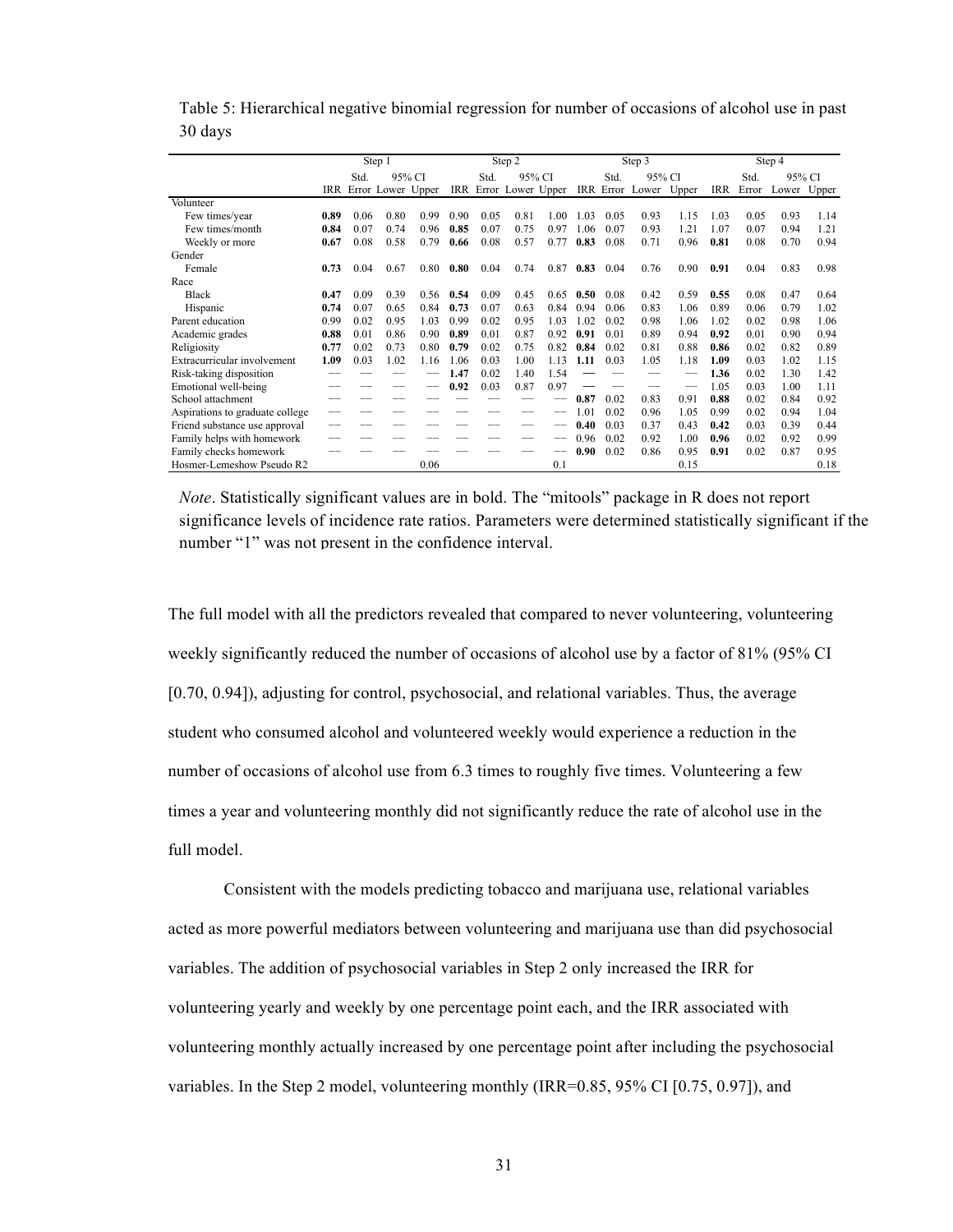weekly (IRR=0.66, 95% CI [0.57, 0.77]) had a statistically significant effect on alcohol use, adjusting for control variables and psychosocial variables. This model explained 10% of the variance in alcohol use, an increase of four percentage points compared to the Step 1 model containing only volunteering and the control variables. The addition of relational variables and the deletion of psychosocial variables in Step 3 increased the IRR from Step 1 for yearly, monthly, and weekly volunteering by 14, 22, and 16 percentage points, respectively, revealing again that volunteering had a substantially weaker effect on alcohol use when adjusting for control and relational variables, compared with adjusting for control and psychosocial variables. In Step 3, only weekly volunteering (IRR=0.83, (95% CI [0.71, 0.96]) remained significant. This model explained 15% of the variance in alcohol use, an increase of nine percentage points from the model predicted in Step 1, and more than double the increase in explained variance yielded by the psychosocial variables (four percentage points). The full model predicted in Step 4 only increased the percent of explained variance from the Step 3 model by three percentage points (Pseudo  $R^2$  = 18) and had negligible effect on the IRRs associated with volunteering. Figure 3 illustrates the extent to which volunteering in each model affects the number of occasions of alcohol use by the average high school senior who reported using the substance in the past 30 days.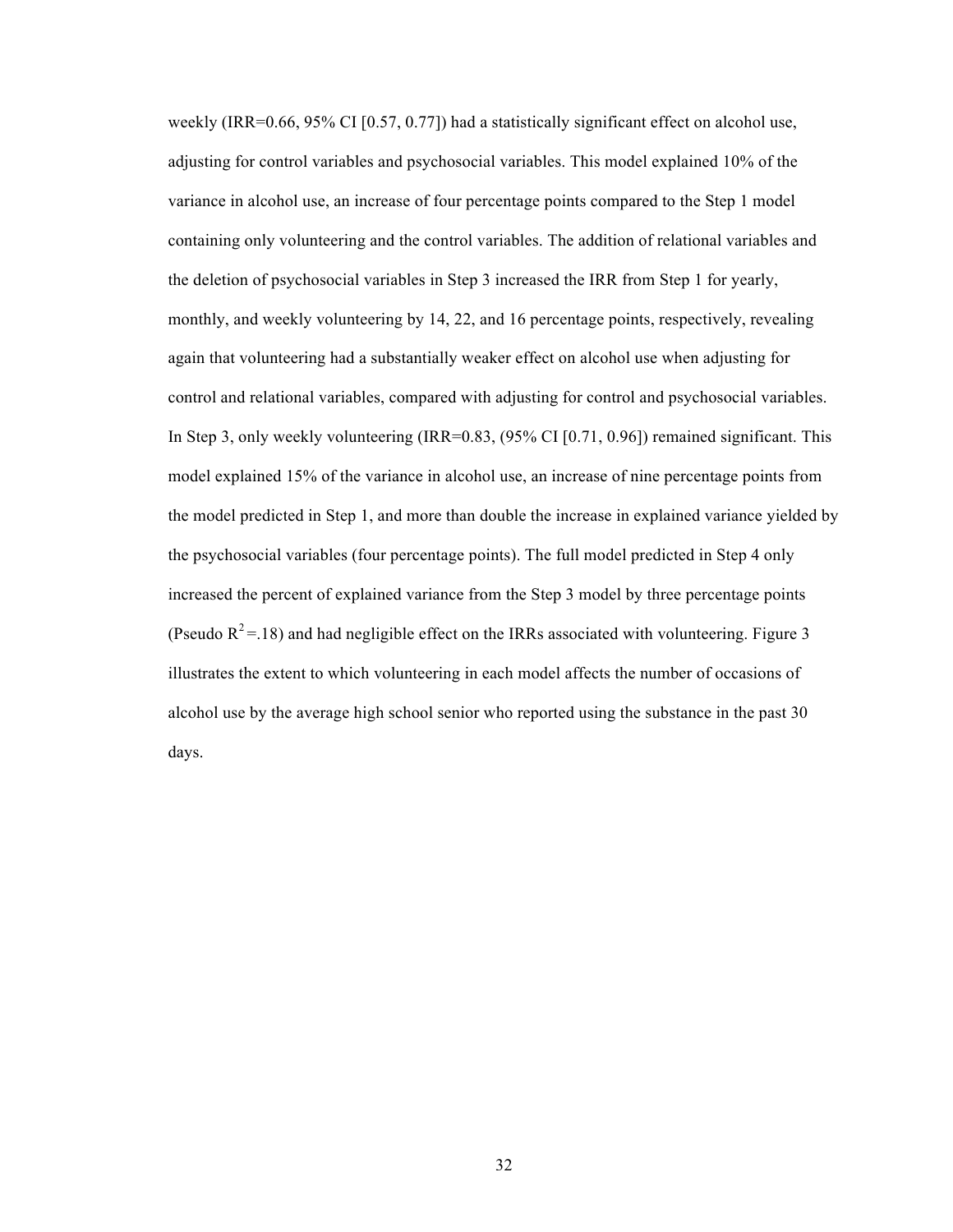

Full Model: Volunteering+Control+Psychosocial+Social Control Variables

Figure 3: The effect of volunteering in each regression step on the number of occasions of alcohol use for the average high school senior who has reported drinking in the past 30 days.

#### Discussion

This study tested 1) whether volunteering was associated with a reduction in tobacco, marijuana, and alcohol use among high school seniors; 2) if so, whether the relationship was better explained by psychosocial or relational factors; and 3) which dosage of volunteering was most effective. The results demonstrated that volunteering was associated with a reduction in each type of substance abuse, although different dosages of volunteering yielded different effects for each dependent variable. Volunteering a few times a year was significantly associated with about a one third reduction in the number of daily cigarettes smoked; volunteering a few times a month and weekly or more were both significantly associated with about a one third reduction in occasions of marijuana use; and volunteering weekly or more was significantly associated with a reduction of about one fifth in occasions of alcohol use. Considering the magnitude of high school seniors who volunteer (75%), these effects also suggest practical significance. Since the majority of young people who volunteer only do so a few times a year (55%), this study suggests that smoking may be the type of substance abuse most drastically reduced by volunteering. Additionally, 45% of students volunteer a few times a month or more, suggesting that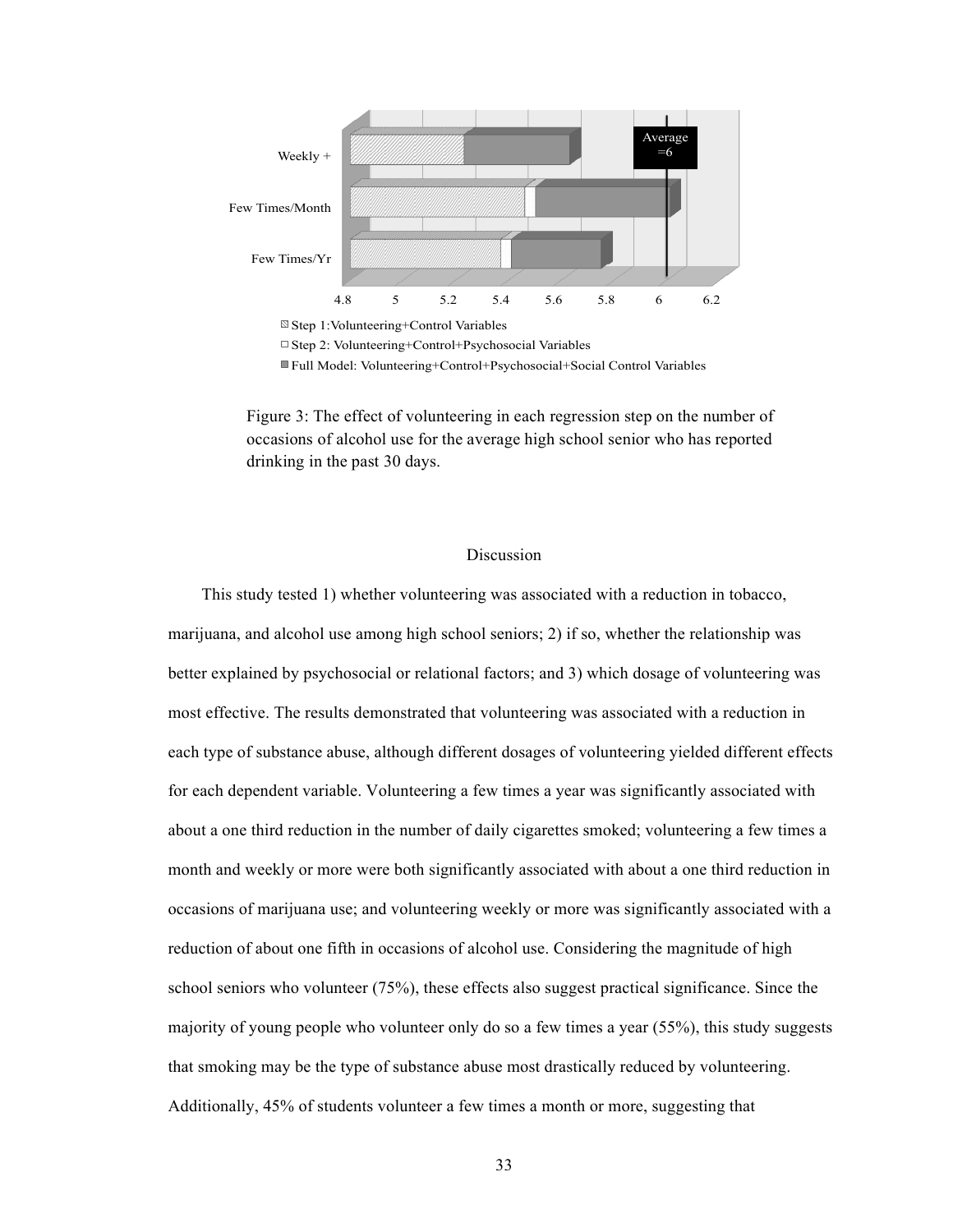volunteering may also have a powerful effect on marijuana use. In contrast, only 17% of students who volunteer do so weekly or more, indicating that alcohol use is the least likely type of substance abuse to be reduced by volunteering. Additionally, volunteering had a much smaller effect size associated with alcohol use, compared to tobacco and marijuana.

Two specific findings related to volunteering dosage merit further elaboration. First, volunteering a few times a year or a few times a month were actually associated with an increased incidence rate ratio for drinking, although these effects were not statistically significant. These results do not indicate that volunteering directly causes one to drink more; they may, however, reflect the fact that drinking is a more normative form of substance abuse, engaged in by involved students. Second, it is curious that volunteering just a few times a year is associated with smoking reduction, while more frequent volunteering levels are insignificant. This may be the product of a spurious relationship between volunteering and smoking, which is mediated by a type of emotional distress that was not captured with the measure used in the present study. In this study, smoking was substantially more negatively correlated with emotional well-being than were marijuana and alcohol use  $(r=-0.12)$ . This corroborates other studies, which have found a strong relationship between emotional distress and smoking (Tyas & Pederson, 1998; Orlando, Ellickson, & Jinnett, 2001). More specifically, Ennett and Bauman (1994) found that high school smokers were more isolated from their peers at school. Perhaps, students who frequently volunteer do so because they are not fitting in at school and are searching for more meaning in their lives. These students may also be at more risk for smoking. This is only a hypothesis, and future research should further explore this relationship as well as understand what types of students frequently volunteer.

Regarding the relative mediating effects of the relational and psychosocial explanations, this study consistently demonstrated that relational variables had a dramatically stronger effect on the relationship between volunteering and substance abuse than did psychosocial variables. In other words, students who volunteer may benefit from positive peer and family influences and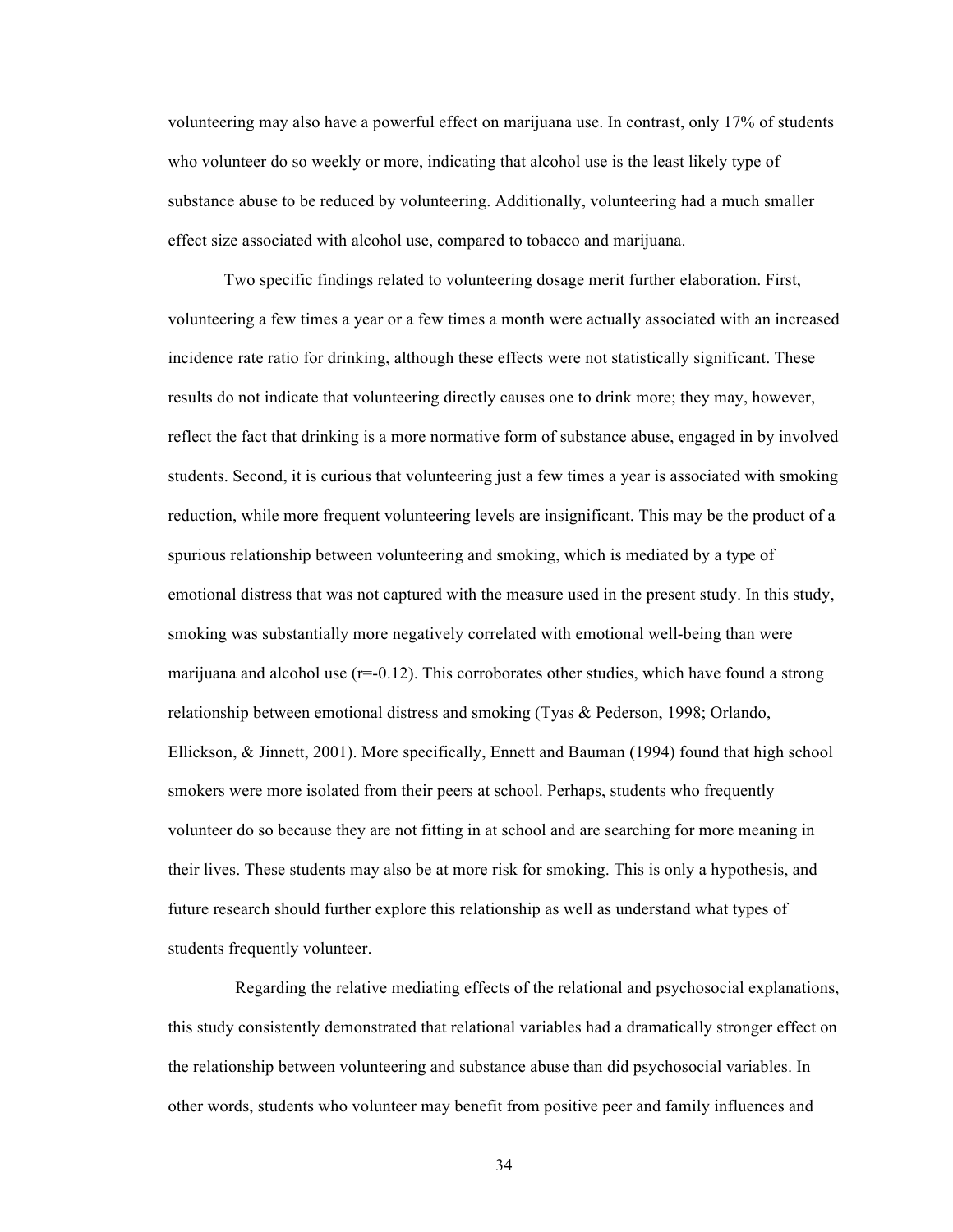harbor bonds to institutions such as school and college; these attachments, in turn, may cause students to be less likely to engage in substance abuse. This is particularly true for smoking, where the model that included relational variables most substantially weakened the relationship between volunteering and substance abuse. On the other hand, according to these results, volunteering is unlikely to be associated with lower rates of substance abuse due to internal characteristics, such as self-esteem, life satisfaction, and risk-taking disposition.

This finding does not conclusively suggest that volunteering does not impact psychosocial characteristics. There may be significant interactions between relational and psychosocial variables; for example, volunteering may have an especially strong effect on a student who is prone to risky behavior but meets prosocial friends while preparing meals at a homeless shelter. Or, perhaps, students benefit from increased self-esteem only when volunteering involves a connection with a positive adult role model. Future research should explore such interaction effects.

#### Strengths and Limitations

This study has several limitations. The most prominent limitation is that because the data are cross-sectional, it is not possible to determine that volunteering *causes* decreased substance abuse rates; rather, this study can only suggest that these variables are associated. However, the author was able to control for every available variable that was theoretically related to both the independent and the dependent variables; the fact that some dosage of volunteering was significantly associated with substance abuse even after holding qualities such as academic grades, religiosity, and other extracurricular participation constant, evokes the possibility that volunteering could have a direct causal effect on substance abuse. Additionally, using data regarding substance abuse behavior in the past 30 days optimizes the chance that volunteering occurred before the behavior, a prerequisite to determining causality. Nevertheless, this study cannot make any definite claims that a causal relationship exists.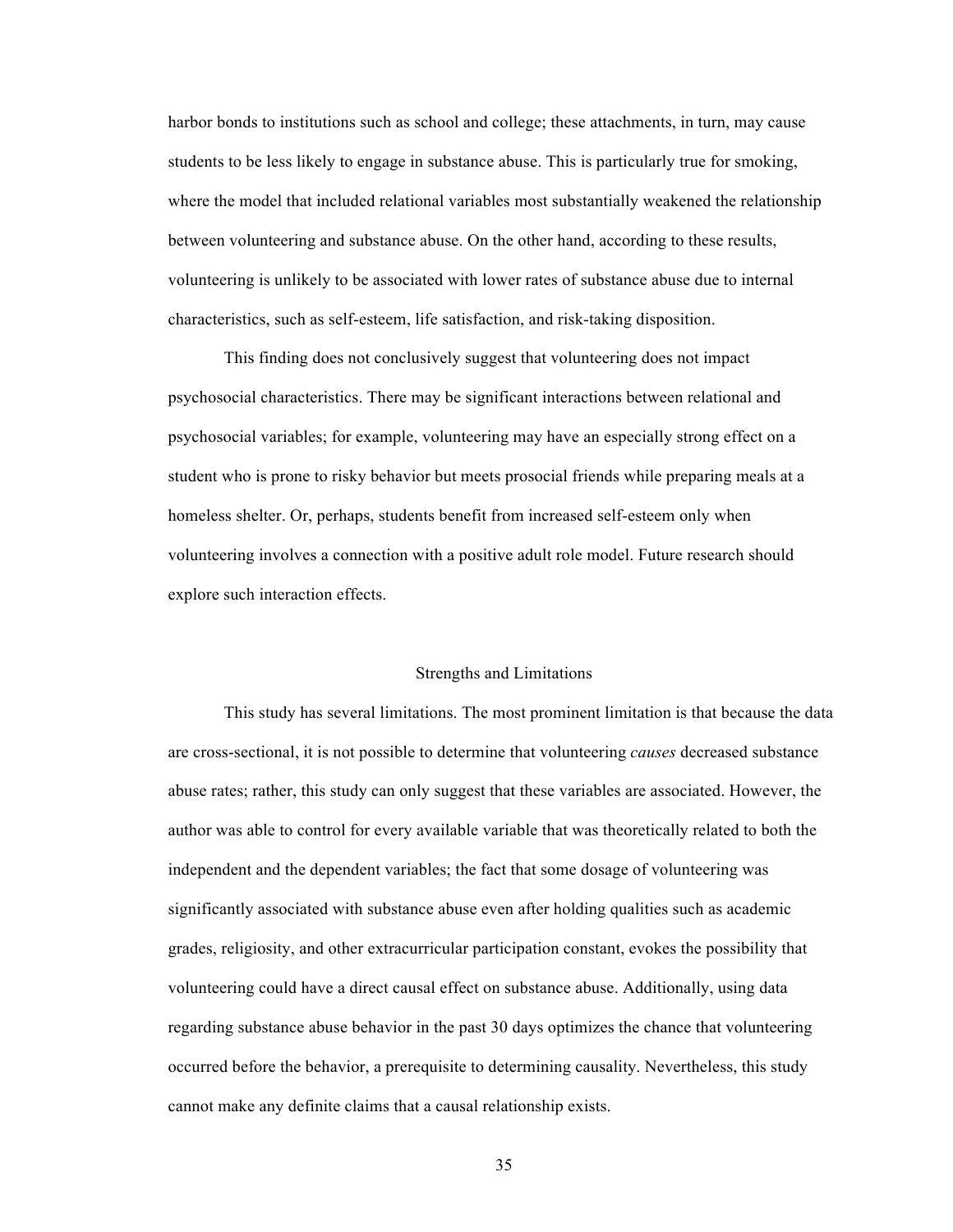Additionally, this study relied on student self-report data. Because the survey was long and students completed it at school, which likely raises concerns about anonymity for many students, a high proportion of students did not answer every question. Rather than use listwise deletion, which would have severely reduced power (Allison, 2002) this study employed multiple imputation, a widely accepted strategy for handling missing data (Graham, 2009). This strategy introduces random error into the imputation process to yield unbiased estimates of all parameters and standard errors (Allison, 2002). Fortunately, the proportion of missing cases for all dependent and independent variables was small. Diagnostics assured that the distributions for multiply imputed variables were similar to distributions found in the true data. Despite doing everything possible to preserve as much sample representativeness as possible, it is worth noting that adolescents who had dropped out of high school by their senior year or who were absent on the day of survey administration were not represented in the study.

An additional problem with self-report data collection in school settings is the chance that certain students under-report their true amount of substance use. However, O'Malley, Bachman, and Johnston (1983) have determined that MTF substance abuse measures are highly reliable, as they found consistency of responses over time among the same individuals, and valid, as they have asked friends of respondents to evaluate the respondent's level of substance use. Another limitation concerned the independent variable; because there was only one item measuring volunteering, students may have had different perceptions regarding what counts as volunteer work. Furthermore, as mentioned before, young people participate in many different types of civic activities, which may yield significantly different outcomes. For example, the adolescent who engages in *personally responsible* volunteer work may be more likely to adhere to conventional norms than the adolescent who participates in *social justice oriented* volunteer work (Westheimer & Kahne, 2006). Future research should test this hypothesis.

There were also limitations to using an existing dataset. First, the construct measuring emotional well-being was heavily skewed. Many of the items comprising this scale were derived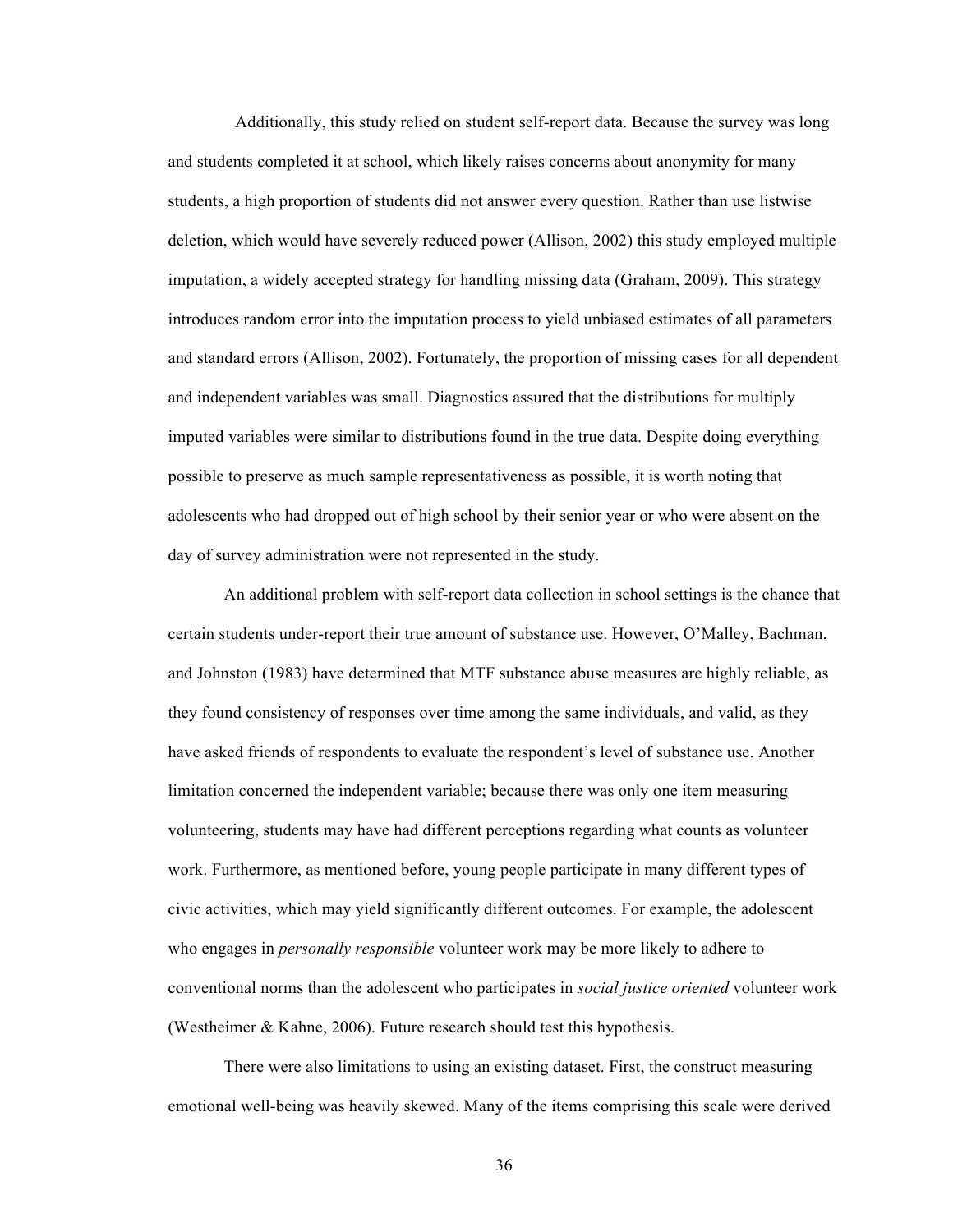from the Rosenberg Self-Esteem scale, which is a standard and widespread scale used to measure self-esteem (Blascovich & Tomaka, 1991). Nevertheless, measures that yielded more variation would have improved the explanatory power of this variable. Given the difficulty in measuring emotional well-being, qualitative research may be better suited to exploring its relationship with volunteering. Additionally, this dataset did not contain scales measuring family relationships; the author was forced to use single items to fulfill this construct. Also, the author would have liked to include a construct concerning relationships to non-family adults as a relational variable, due to the theoretical relevance of such relationships to both volunteering and substance abuse prevention. A final limitation in using an existing dataset was that response categories for drinking, smoking, and marijuana levels had to be transformed from categorical to count data by using the midpoint of each category. Using an exact estimation of substance abuse frequency would have been preferable.

Despite these limitations, this study has several strengths. The MTF study has several key strengths, including high levels of reliability and validity, the representativeness of the national sample, and low levels of sampling error (Bachman, Johnston, & O'Malley, 2001). By combining several years of data and using multiple imputation, the present study had ample power to avoid Type I errors. Large samples may increase Type II errors, finding significance where it does not actually exist, but effect sizes could be ascertained from incidence rate ratios, enabling assessment of the practical significance of the findings. The finding that volunteering is associated with a reduction in substance use ranging from 19% to 36%, even after adjusting for theoretically relevant confounding variables, suggests that volunteering may truly be an effective strategy to reducing risk behavior.

This study was also unique for exploring how volunteering caused reduction in substance abuse rather than dichotomizing the dependent variables into *use* or *no use*. Although to the best of the author's knowledge, there is no clear cut marker of what level of tobacco, marijuana, and alcohol use in adolescence is considered risky, this study was able to demonstrate that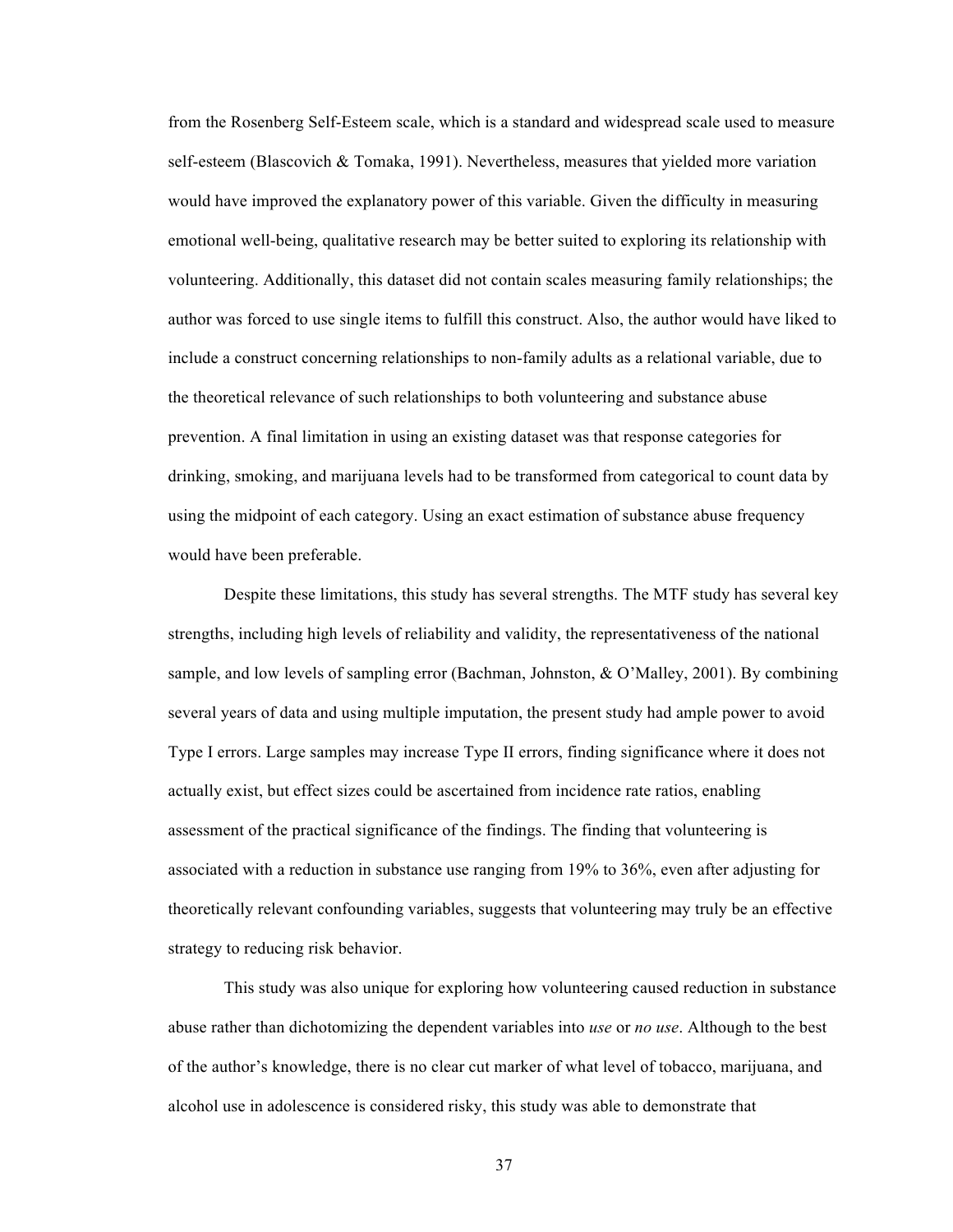volunteering reduced levels of these behaviors. Although ideally adolescents would never smoke, drink, or use marijuana, understanding how volunteering reduces use rather than prevents use altogether may be a more developmentally appropriate and realistic way to understand its effects.

To the best of the author's knowledge, this was the first study to compare two common explanations for the relationship between volunteering and risk behavior. Although more research is needed, particularly to understand possible interactions between these two explanations, findings suggest that volunteering may strengthen bonds to individuals and institutions, which could result in decreased risk behavior. These implications are important for practitioners and policy-makers working in schools, school districts, states, and the federal government, as the majority of U.S. high school students spend some time volunteering. This study also suggests that more frequent volunteering is not necessarily associated with reduced risk behavior for all types of substance abuse. As required service hours become a more prominent feature of American high schools – over 40% have these requirements (Corporation for National Community Service, 2008) – these findings suggest that focusing more attention on the quality of volunteer experiences may yield stronger outcomes than solely focusing on time investment. More implications of this study are discussed in the next section.

#### Implications

This study further confirms that positive youth development is an appropriate lens through which to promote risk reduction. Rather than focusing on deficits as a prevention strategy, positive youth development scholars explore the association between young peoples' assets and risk reduction. Specifically, the findings of the present study indicate that young people should continue to be provided with opportunities to volunteer. Although volunteering rates among adolescents have increased considerably compared to several decades ago, they declined by five percentage points from 2005 to 2009 (Kirby, Kawashima-Ginsberg, & Godsay, 2011). Additionally, there are volunteering disparities between population sub-groups: girls are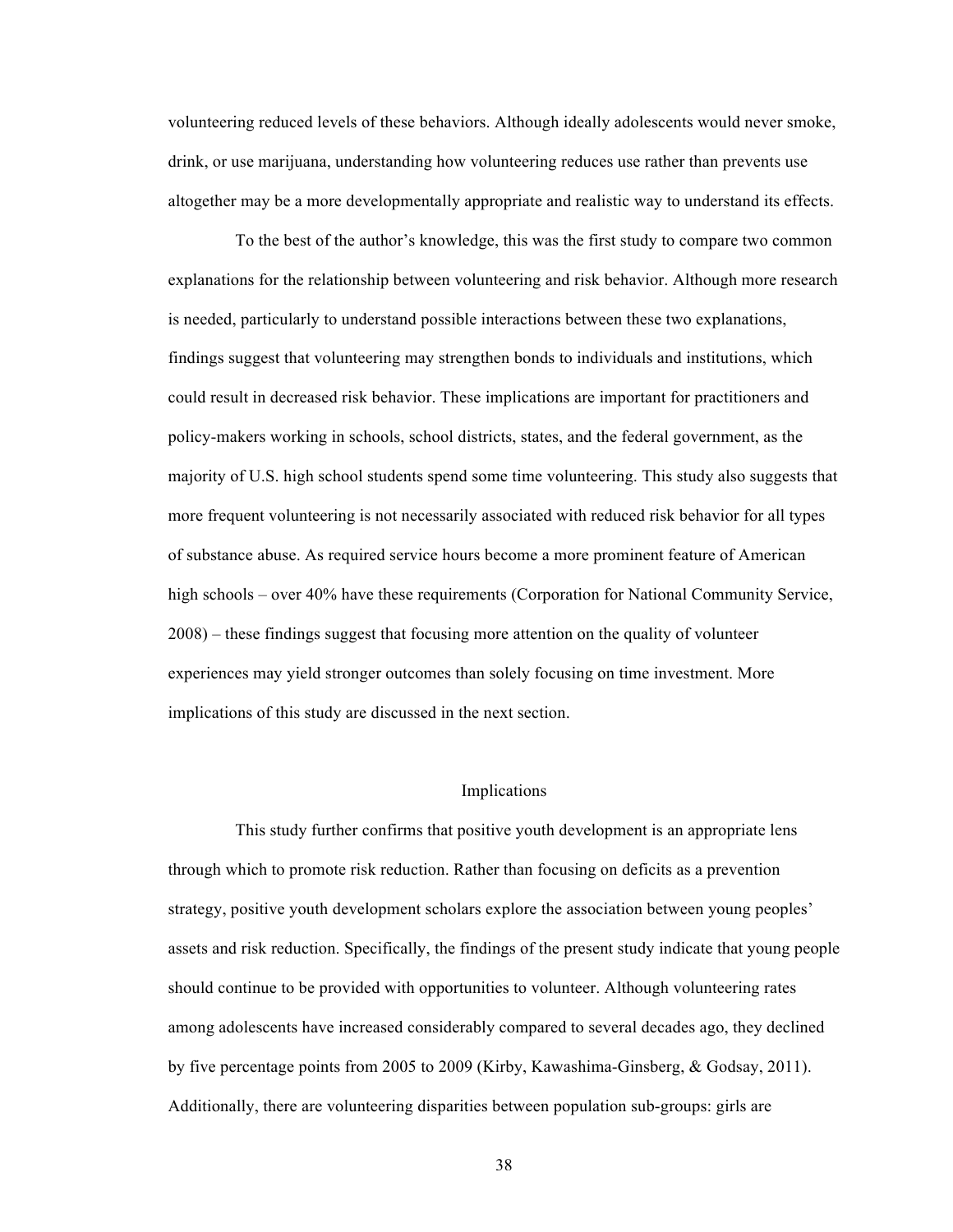significantly more likely to volunteer than are boys and socioeconomically disadvantaged adolescents are less likely to volunteer (Kuperminc, Holditch, & Allen, 2001). While schools and school districts may be in the most optimal position to afford students service opportunities, state and federal policies may also play important roles. For example, there is considerable variation in volunteering rates among late adolescents by state, from the lowest of 14% in Mississippi to the highest of 51% in Utah, with large variation in prevalence of state policies supporting youth service (Kirby, Kawashima-Ginsberg, & Godsay, 2011). On a federal level, Congress would be wise to continue funding government agencies such as the Corporation for National and Community Service, which manages several large-scale youth volunteer programs and lost significant funding in the 2011 federal budget.

This study also suggests that certain types of volunteer opportunities may yield better results than others. Volunteer opportunities that enable positive bonding experiences to individuals, including peers, family members, and other adults, and to institutions, including community organizations and school, may result in the most powerful effects. This finding is consistent with other studies demonstrating that volunteering generates more desirable outcomes in contexts where there is opportunity for supportive relationships with adults (Conrad & Hedin, 1981b; Calabrese & Shumer, 1986; LoSciuto, Rajala, Townsend, & Taylor, 1996). Unfortunately, Monitoring the Future did not ask questions about the types of volunteering in which students are engaged. According to the U.S. Census' Current Population Survey, however, the five most common volunteer activities for high school students, in descending order, are collecting, preparing, or distributing food or other items; mentoring and tutoring; fundraising; general labor; and music, performance, and art (Marcelo, 2007). Only one of these activities – mentoring and tutoring – explicitly implies direct interaction with other individuals.

Service-learning, the practice of connecting service to academic curriculum, has demonstrated success in generating school attachment, positive relationships with peers and adults, and greater aspirations for the future (Billig, 2002; Melchior, 1998; RMC Research, 2005),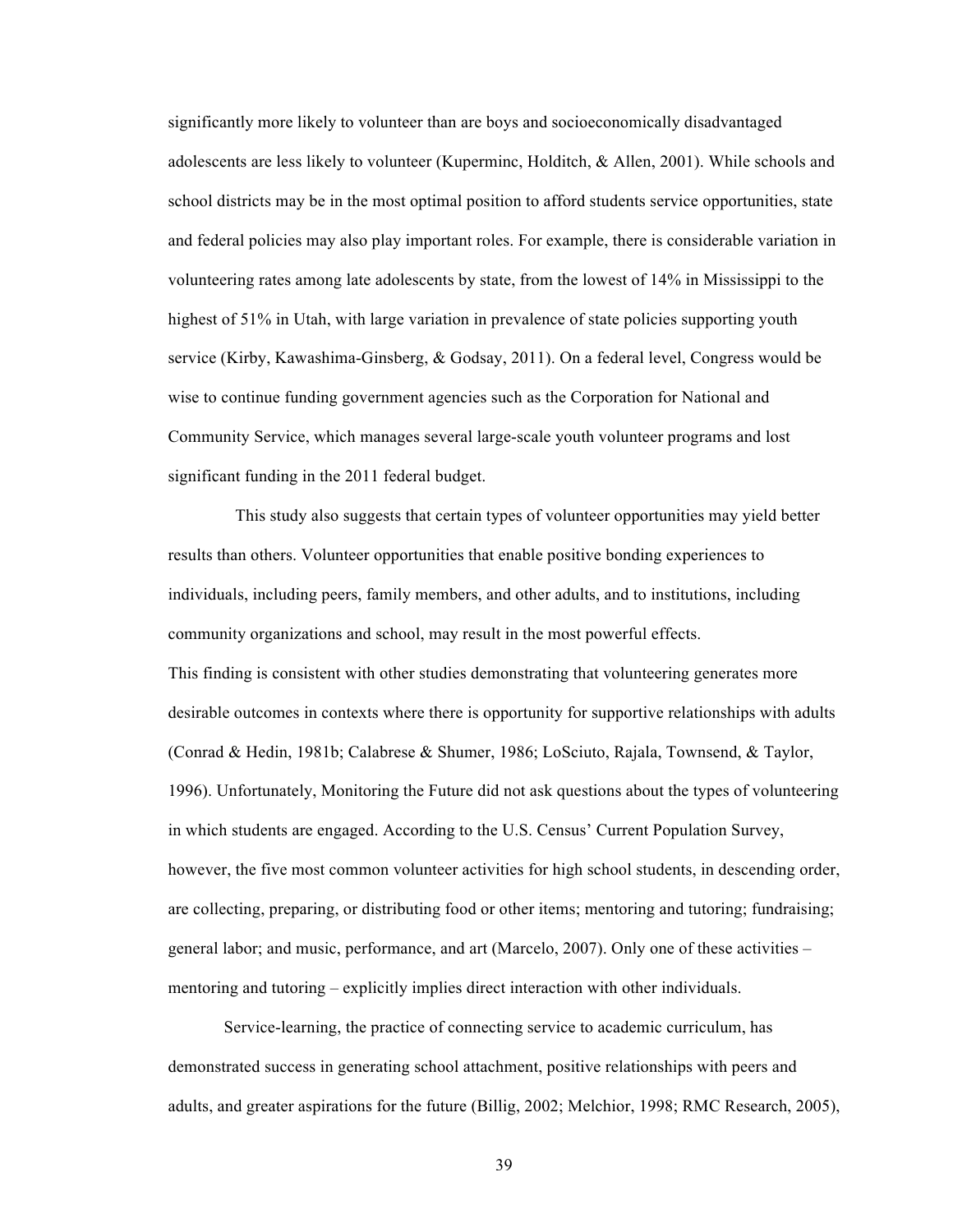and may be an especially effective tool for reducing risk behavior. Although 86% of secondary schools report offering community service activities, only 35% of schools offer service-learning opportunities, and this rate has declined by 11 percentage points since 1999 (Corporation for National Community Service, 2008). Principals report that the primary reasons for not offering service-learning in schools concern lack of time because of state curriculum requirements, lack of funding, and the absence of someone to coordinate the activities (Corporation for National Community Service, 2008). School districts can support service-learning through district staff support, professional development, technical assistance, and online exchanges. Several school districts have also made service-learning a graduation requirement (National Service-Learning Clearinghouse, 2007). State policies can also promote service-learning; for example, several states permit service-learning to count toward graduation requirements, include service-learning in state education standards, and have policies regarding the authorization of funding appropriations to service-learning programs. However, as of 2007, 23 states still had no mention of service-learning in any state policy (National Service-Learning Clearinghouse, 2007).

Exactly what these state policies should entail is beyond the scope of this paper, as is a recommendation regarding whether schools, districts, and states should enact mandatory service requirements. This study also cannot offer conclusive recommendations on what dosage of volunteering may produce the most desirable outcomes, although it is important to note that volunteering just a few times a year was associated with a reduction in smoking. Other studies also suggest that more frequent volunteering may not be more effective. For example, Davila and Mora (2007) found that students who participated in community service less than once a week improved their academic achievement more substantially than students who participated more than once a week. An evaluation of the Teen Outreach program also revealed that perceived program quality, such as opportunities for students to learn new skills and consider future goals, significantly predicted reductions in risk behavior while the number of hours they spent volunteering had no effect (Allen, Kuperminc, Philliber, & Herre, 1994). The results of this study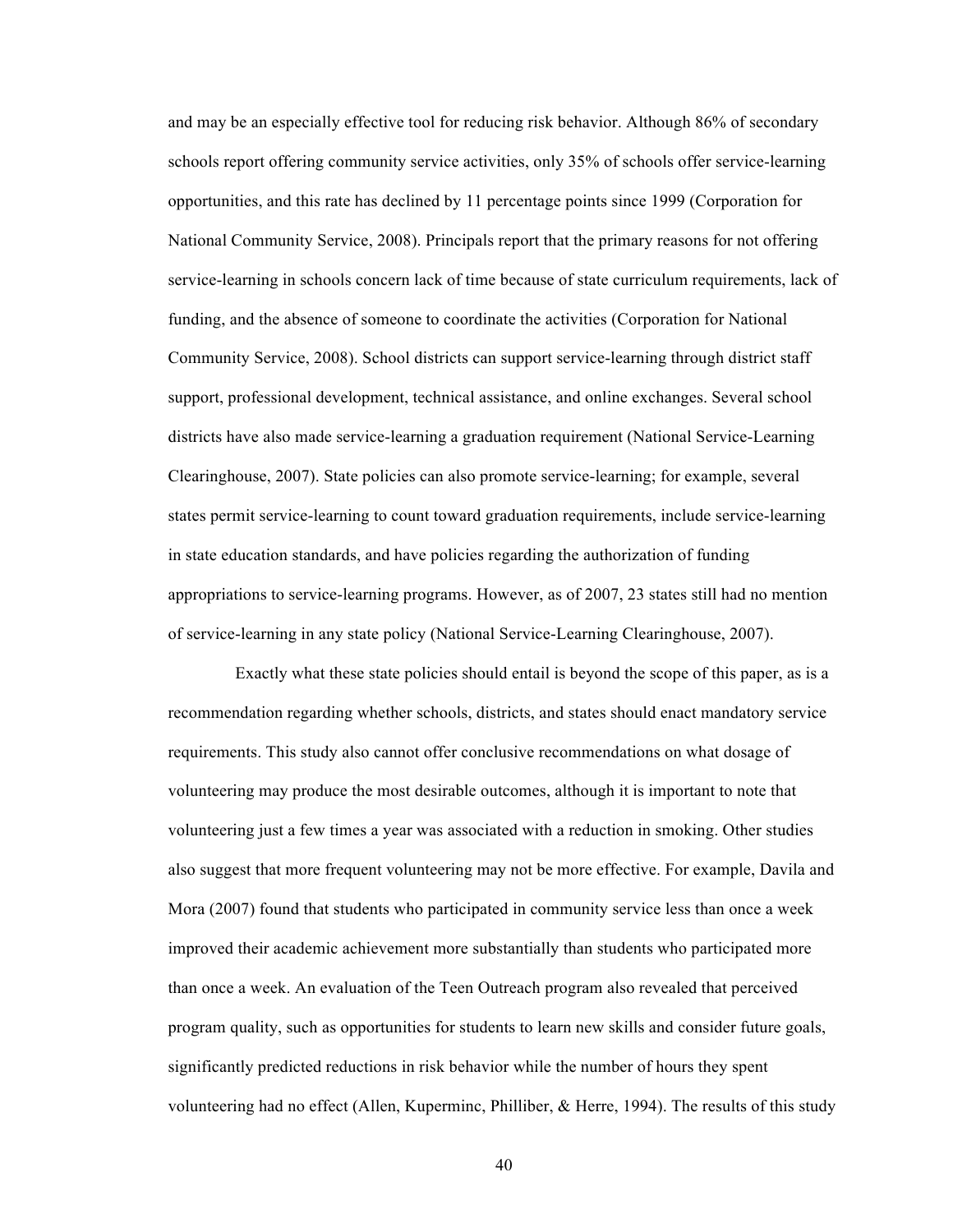and others show that qualities of volunteer activities, such as structure and opportunities to interact with pro-social peers and adults, may be more salient predictors than frequency of volunteering. Researchers, practitioners, and policymakers should continue to examine qualities of successful youth civic engagement programs.

Finally, this study has important implications for future research. The study presents strong evidence that relationships – to people and to institutions – are pertinent mechanisms of risk behavior reduction. Yet, frequently, program evaluation research tends to overlook or underplay the potentially substantial explanatory power of relationships in determining a program's effectiveness. Perhaps the most active proponents of understanding how relationships affect behavior are social network analysis (SNA) scholars who contend that truly understanding human behavior requires going beyond collecting and analyzing attribute data, such as race and social class. Rather, SNA recognizes that peoples' characteristics and behaviors are influenced by and influence their social networks (Wellman, 1988); for example, a student who volunteers alongside a prosocial group of peers and is supervised by a well-respected adult may have a much more profound experience than a student who volunteers by cleaning a park by herself. Although this study was not able to conduct SNA, the results suggest that this methodology may be a useful tool for better understanding how volunteering affects outcomes through strengthening relationships.

#### Conclusion

As young people today are often perceived as apathetic, materialistic, and even violent (Checkoway et al., 2003; Males, 2006), it is essential to recognize that more adolescents volunteer now than ever before and that the United States is a world leader in youth volunteering. This study supported extant literature demonstrating that young people benefit from volunteering; as a consequence, society benefits when fewer adolescents engage in risky behavior. However, one must thoughtfully interpret this evidence. Rather than assume that students who volunteer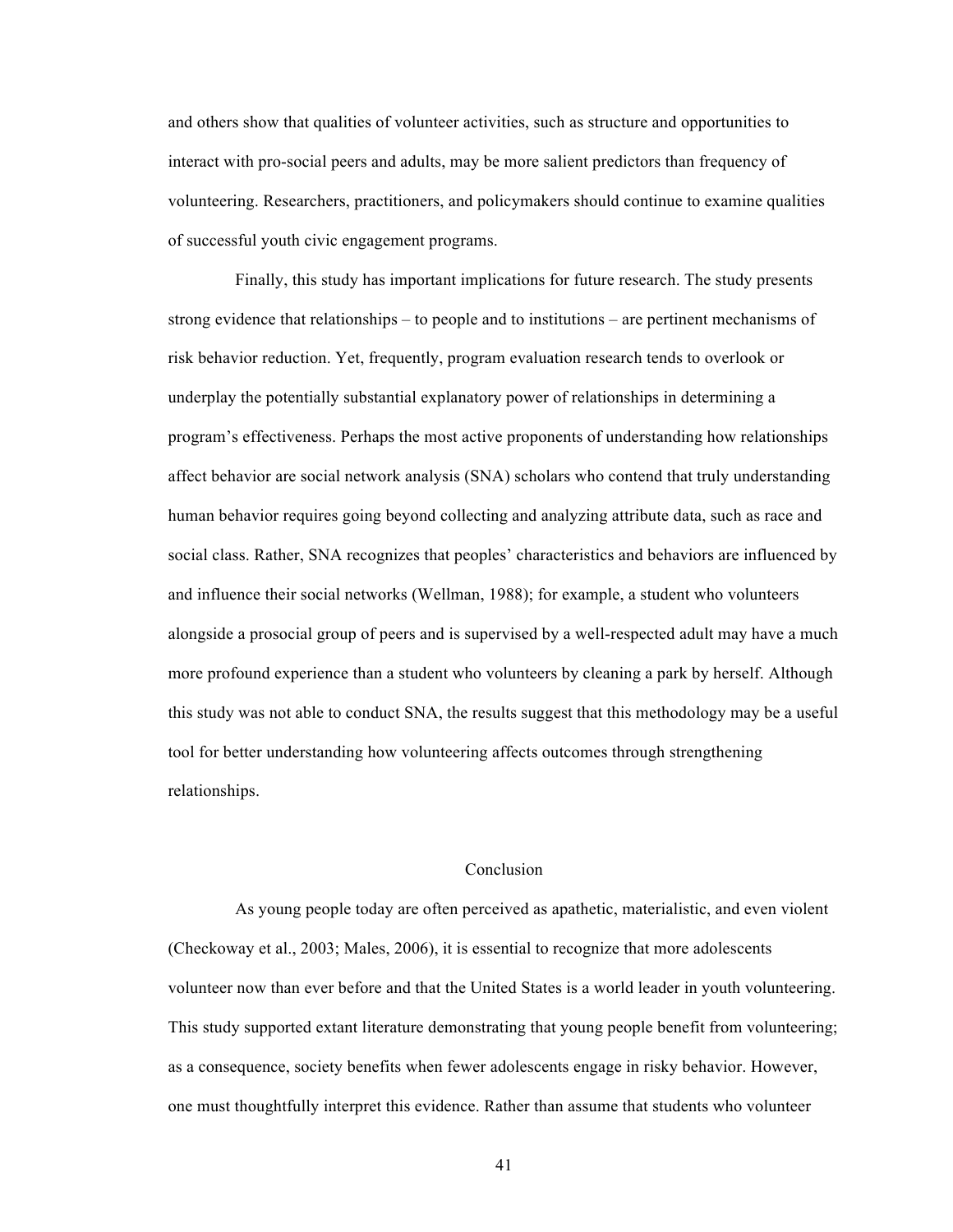more will concomitantly benefit more, researchers, practitioners, and policymakers should focus on understanding how to design and structure youth volunteer opportunities to yield the greatest benefit. Furthermore, in order to alleviate disparities in volunteering rates, researchers must begin to better understand which particular program features maximize outcomes across age, gender, racial, and socioeconomic sub-groups. As schools and communities face increasing pressure to do more with less, widespread commitment is needed to engage young people in quality volunteer experiences that benefit both the volunteer and society at large.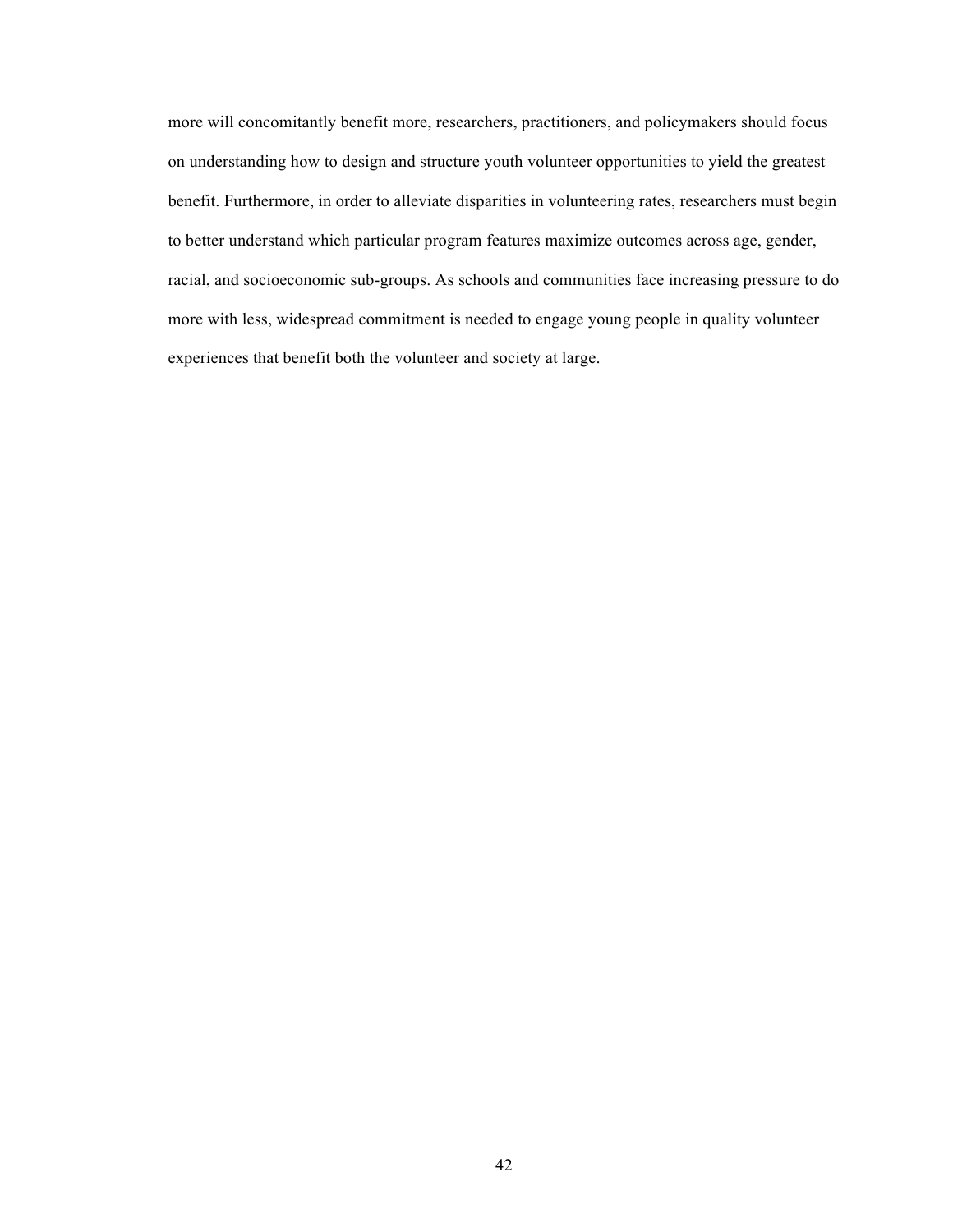#### References

- ACTION. (1986). Young Volunteers in ACTION (YVA) Effects Evaluation: Final Report, ACTION, Washington, D.C.
- Agresti, A. & Finlay, B. (2009). *Statistical methods for the social sciences, 4th Ed.* New Jersey: Prentice Hall.
- Ali, M.M., & Dwyer, D.S. (2009). Estimating peer effects in adolescent smoking behavior: A longitudinal analysis. *Journal of Adolescent Health, 45*, 402-408.
- Allen, J. P., Philliber, S., & Hoggson, N. (1990). School-based prevention of teen-age pregnancy and school dropout: Process evaluation of the national replication of the teen outreach program. *American Journal of Community Psychology, 18(4)*, 505-524.
- Allen, J.P, Kuperminc, G., Philliber, S., & Herre, K. (1994). Programmatic prevention of adolescent problem behaviors: The role of autonomy, relatedness, and volunteer service in the teen outreach program. *American Journal of Community Psychology, 22(5)*, 617-638.
- Allison, P.D. (2002). *Missing Data.* Thousand Oaks, CA: Sage Publications.
- Arnett, J.J. (2007). The myth of peer influence in adolescent smoking initiation. *Health Education and Behavior, 34(4)*, 594-607.
- Aspy et al. (2010). Youth assets and delayed coitarche across developmental age groups. *The Journal of Early Adolescence, 30(2)*, 277-304.
- Bachman, J.G., et al. (1991). Racial/ethnic differences in smoking, drinking, and illicit drug use among American high school seniors. *American Journal of Public Health, 81(3)*, 372-377.
- Bachman, J.G., Johnston, L.D., & O'Malley, P.M. (2001). The Monitoring the Future Project after twenty-seven years: Design and Procedures. Ann Arbor, MI: Institute for Social Research.
- Bandura, A. (1977). *Social learning theory.* Englewood Cliffs, NJ: Prentice Hall.
- Battistich,V. & Hom, A. (1997). The relationship between students' sense of their school as a community and their involvement in problem behaviors. *American Journal of Public Health, 87*, 1997-2001.
- Billig, S.H. (2002). Service-learning. (Report No. ED468528). Alexandria, VA: The National Association of Elementary School Principals. Retrieved from http://www.eric.ed.gov:80/ PDFS/ED468528.pdf
- Billig, S., Root, S., & Jesse, D. (2005). The impact of participation in service-learning on high school students' civic engagement. College Park, MD: CIRCLE. Retrieved from http://www.civicyouth.org/PopUps/WorkingPapers/WP33Billig.pdf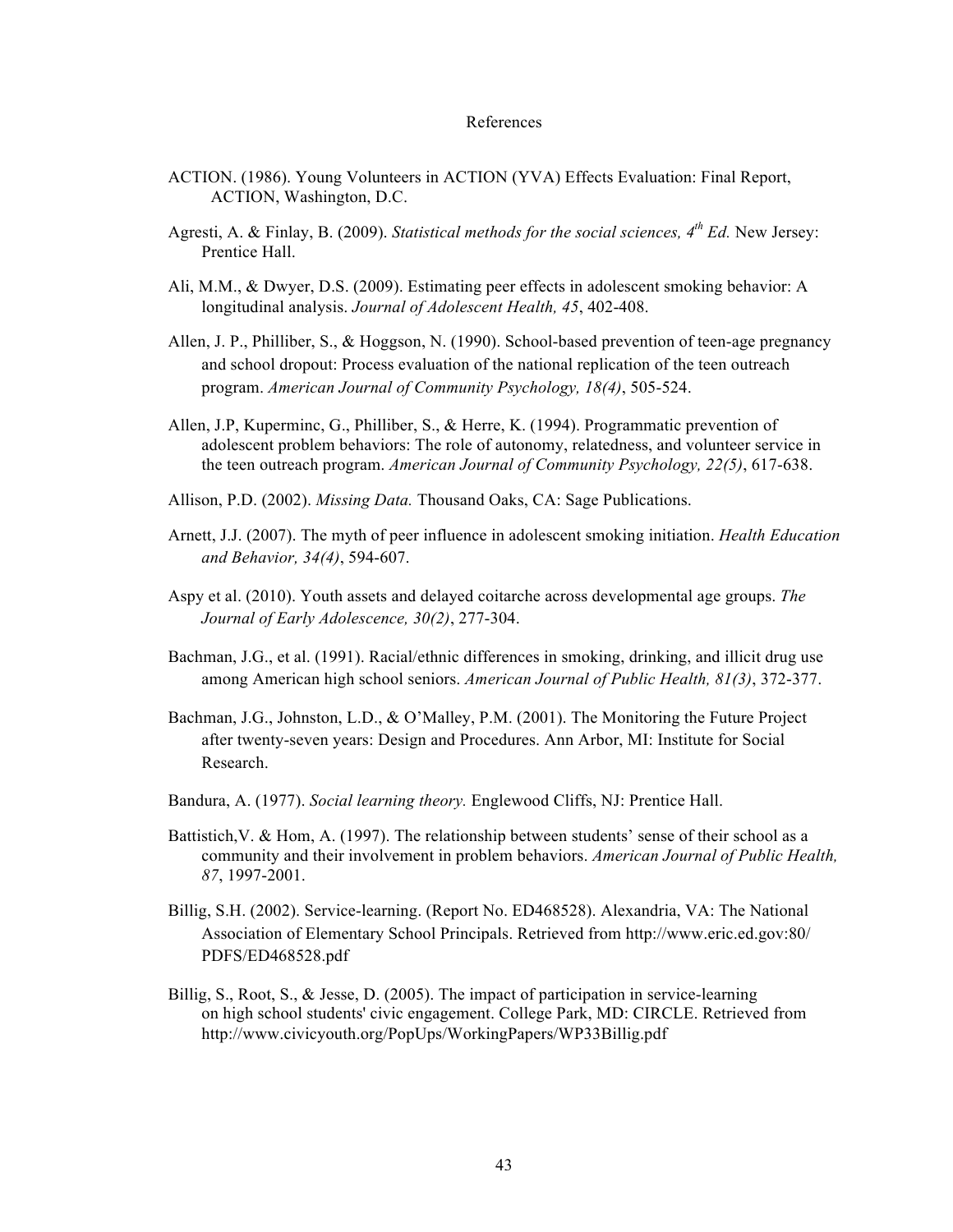- Blascovich, J. & Tomaka, J. (1991). Measures of self-esteem. In J.P. Robinson, L.S. Wright, & F.M. Andrews (Eds.), Measures of personality and social psychological attitudes (pp. 115- 155). London: Elsevier.
- Blyth, D.A., Saito, R., & Berkas, T. (1997). A quantitative study of the impact of service-learning programs. In A.S. Waterman (Ed.). *Service-Learning: Applications from the Research*, pp. 39-56. Mahwah, NJ: Lawrence Erlbaum.
- Bosson, J.K. & Swann, W.B. (1999). Self-liking, self-competence, and the quest for selfverification. *Personality and Social Psychology Bulletin, 25(10),* 1230-1241.
- Braithwaite, J. (1989). *Crime, shame, reintegration.* Cambridge*:* Cambridge University Press.
- Bryant, A.L. et al. (2003). How academic achievement, attitudes, and behaviors relate to the course of substance abuse during adolescence: A 6-year multiwave national longitudinal study. *Journal of Research on Adolescence, 13(3)*, 361-397.
- Burgess, R.L. & Akers, R.L. (1966). A Differential Association-Reinforcement Theory of criminal behavior. *Social Problems, 14(2)*, 128-147.
- Carnegie Corporation & CIRCLE. (2003). The civic mission of schools. Retrieved from www.civicmissionofschools.com
- Catalano, R.F., and Hawkins, J.D. 1996. The social development model: A theory of antisocial behavior. In J.D. Hawkins (Ed.), *Delinquency and Crime: Current Theories*, (pp. 149-197).
- Catalano et al. (2002). Prevention science and positive youth development: competitive or cooperative frameworks? *Journal of Adolescent Health, 31*, 230-239.
- Calabrese, R.L. & Schumer, H. (1986). The effects of service-learning on adolescent alienation. *Adolescence, 21(83)*, 675-687.
- Cemalcilar, Z. (2009). Understanding individual characteristics of adolescents who volunteer. *Personality and Individual Differences, 46*, 432-436.
- Checkoway, et al. (2006). Young people as competent citizens. *Community Development Journal, 38(4)*, 298-309.
- Checkoway, B. & Richards-Shuster, K. (2006). Youth participation for educational reform in low-income communities of color. In S. Ginwright, P. Nogeura, & J. Cammarota (Eds.), Beyond resistance: Youth activism and community change (pp. 319-322). New York: Rutledge.
- Cohen, P.A., Kulik, J.A., & Kulik, C.C. (1982). Educational outcomes of tutoring: A metaanalysis of findings. *American Educational Research Journal, 19(2)*, 237-248.
- Conger, J.J. (1956). Reinforcement theory and the dynamics of alcoholism. *Quarterly Journal of Studies on Alcohol*, *17*, 296-305.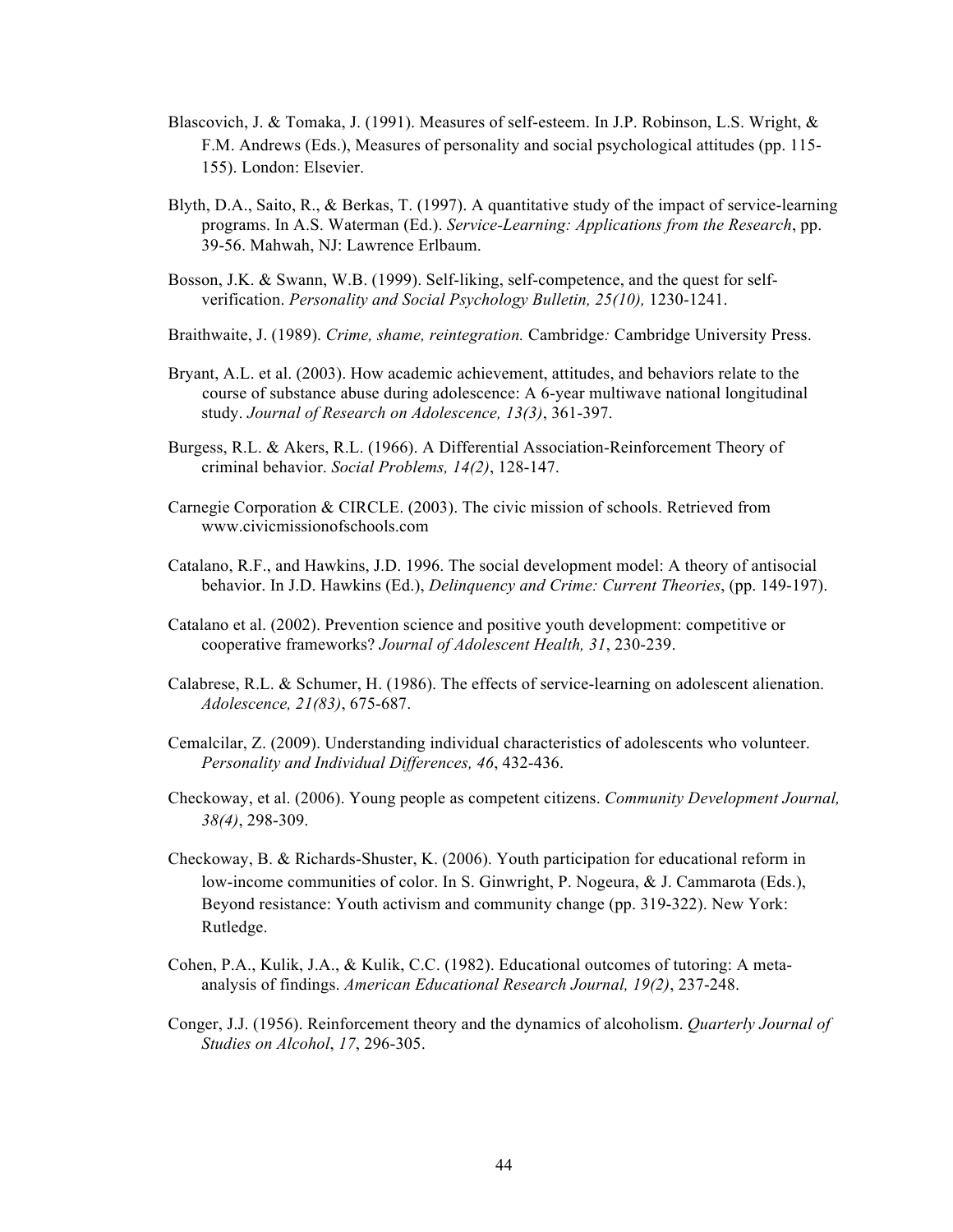- Conrad, D., & Hedin, D. (1981). *National assessment of experiential education: A final report.* University of Minnesota: Center for Youth Development and Research. Conrad, D. & Hedin, D. (1982) The impact of experiential education on adolescent development. *Child and Youth Services, 4(3/4)*, 57-76.
- Cooper at al. (1992). Stress and alcohol use: Moderating effects of gender, coping, and alcohol expectancies. *Journal of Abnormal Psychology, 101*, 139-152.
- Cooper, L.C., Wood, P.K., Orcutt, H.K., & Albino, A. (2003). Personality and the predisposition to engage in risky or problem behaviors during adolescence. *Journal of Personality and Social Psychology, 84(2)*, 390-410.
- Corporation for National and Community Service. (2006). Educating for active citizenship: Service-learning, school-based service, and civic engagement. Retrieved from http://www.eric.ed.gov:80/PDFS/ED494175.pdf
- Corporation for National Community Service. (2008). Community service and service-learning in
- America's Schools. Retrieved from http://www.icicp.org/ht/a/GetDocumentAction/i/10498
- Crosman, M. D. (1989). The effects of required community service on the development of self esteem, personal and social responsibility of high school students in a Friends School. Unpublished doctoral dissertation, Lancaster Theological Seminary, Lancaster, PA.
- Danielsson, A.K., Wennberg, P., Tengstrom, A., & Romelsjo, A. (2010). Adolescent alcohol use trajectories: Predictors and subsequent problems. *Addictive Behaviors, 35*, 848-852.
- Davila, A. & Mora, M.T. (2007). Civic engagement and high school academic progress: An analysis using NELS data. CIRCLE Working Paper 52.
- Donovan, J., Jessor, R. & Costa, F. Adolescent health behavior and conventionality unconventionality: an extension of problem-behavior theory. *Health Psychology, 10*, 52-61.
- Dworkin, J.B., Larson, R.W., & Hansen, D.M. (2003). Adolescents' accounts of growth experiences in youth activities. *Journal of Youth and Adolescence, 32(1)*, 17-26.
- Eccles, J.S. & Barber, B.L. (1999). Student council, volunteering, basketball, or marching band: What kind of extracurricular involvement matters? *Journal of Adolescent Research, 14(1)*, 10-43.
- Edward M. Kennedy Serve America Act of 2009, Pub. L. No. 1-142, 111 Stat. 1388 (2009).
- Ennett, S.T. & Bauman, K.E. (1994). The contribution of influence and selection to adolescent peer group homogeneity: The case of adolescent cigarette smoking. *Journal of Personality and Social Psychology, 67(4)*, 653-663.
- Ennett, S.T., et al. (2008). Peer smoking, other peer attributes, and adolescent cigarette smoking: A social network analysis. *Preventative Science, 9*, 88-98.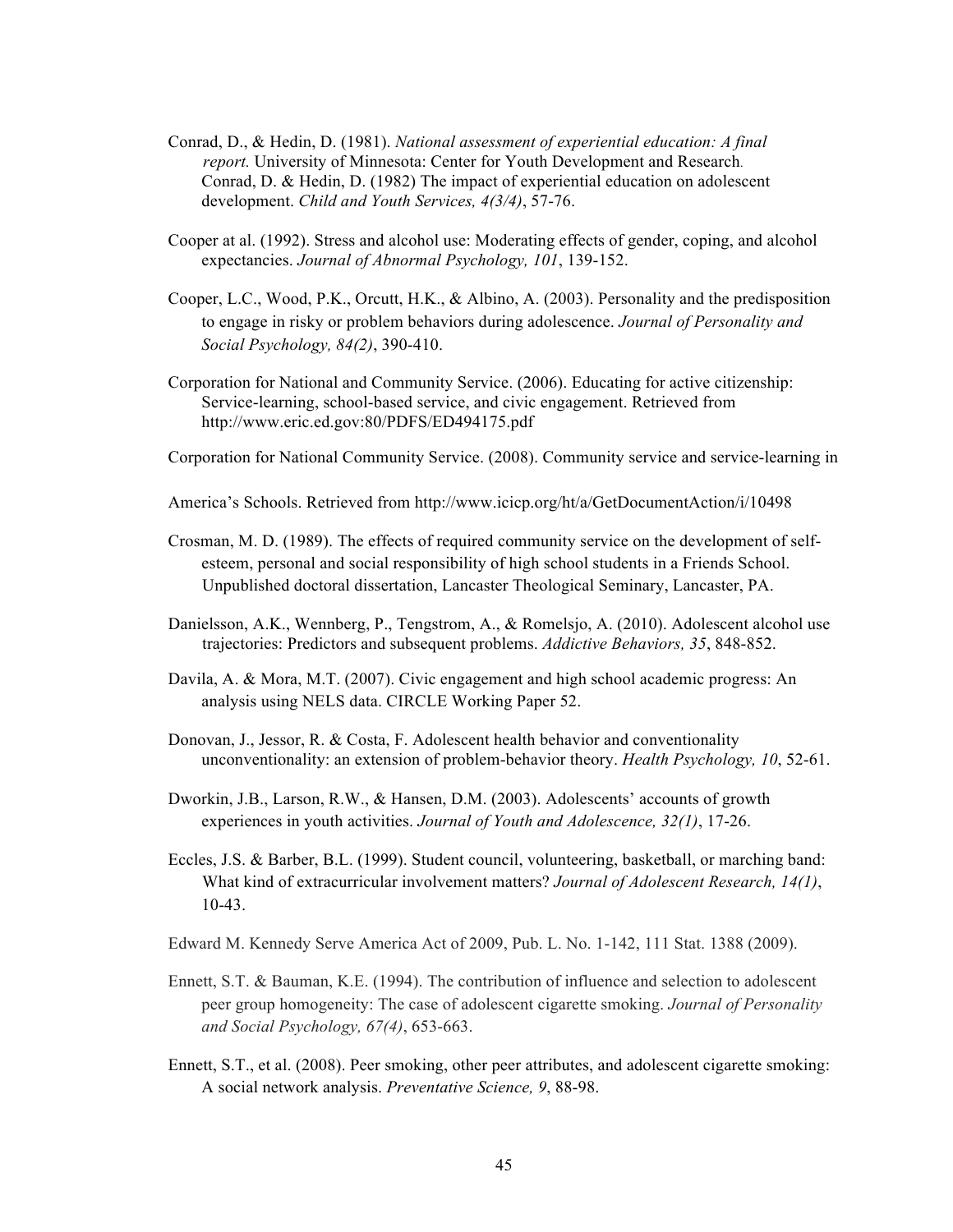- Family Strengthening Policy Center (2007). *Youth Service-Learning: A Family-Strengthening Strategy.* Washington, DC: National Human Services Assembly.
- Flanagan, C. & Levine, P. (2010). Civic engagement and the transition to adulthood. *The Future of Children, 20(1)*, 159-179.
- Follman, J., & Muldoon, K. (1997). Florida Learn & Serve 1995-96: What were the outcomes? *Bulletin of the National Association of Secondary School Principals, 81(591)*, 29-36.
- Furco, A. (1994). A conceptual framework for the institutionalization of youth service programs in primary and secondary education. *Journal of Adolescence, 17*, 395-409.
- Graham, J.W. (2009). Missing data analysis: Making it work in the real world. *Annual Review of Psychology, 60*, 549-76.
- Hanks, M. (1981). Youth voluntary associations, and political socialization. *Social Forces, 69(1)*, 211-223.
- Hansen, D.M., Larson, R.W., & Dworkin, J.B. (2003). What adolescents learn in organized youth activities: A survey of self-reported developmental experiences. *Journal of Research on Adolescence, 13(1)*, 25-55.
- Harrison, C.H. (1987). *Student Service: The New Carnegie Unit.* (ISBN-0-931050-30-8). The Carnegie Foundation for the Advancement of Teaching, Princeton, NJ.
- Hart, D., Donnelly, T., Youniss, J. & Atkins, R. (2007). High school community service as a predictor of adult voting and volunteering. *American Educational Research Journal, 44*, 107-219.
- Hart, D. & Kirschner, B. (2009). Civic participation and development among urban adolescents. In J. Youniss and P. Levine (Eds.), *Engaging Young People in Civic Life* (pp. 102-120). Nashville: Vanderbilt University Press.
- Hart, R.A. & Clark, D.H. (March, 1999). Does size matter? Exploring the small sample properties of maximum likelihood estimation. Unpublished paper presented at the annual meeting of the Midwest Political Science Association, Chicago, IL. Retrieved online from http://polmeth.wustl.edu/media/Paper/hart99.pdf
- Hawkins, J.D., Catalano, R.F., & Miller, J.Y. (1992). Risk and protective factors for alcohol and other drug problems in adolescence and early adulthood: Implications for substance abuse prevention. *Psychological Bulletin, 112(1)*, 64-105.
- Haynie, D.I. (2001). Delinquent peers revisited: Does network structure matter? *American Journal of Sociology, 106(4)*, 1013-57.
- Hindelang, M.J. (1973). Causes of delinquency: a partial replication and extension. *Social Problems, 20*, 471-87.
- Hirschi, T. (1969). *Causes of Delinquency*. Los Angeles: University of California Press.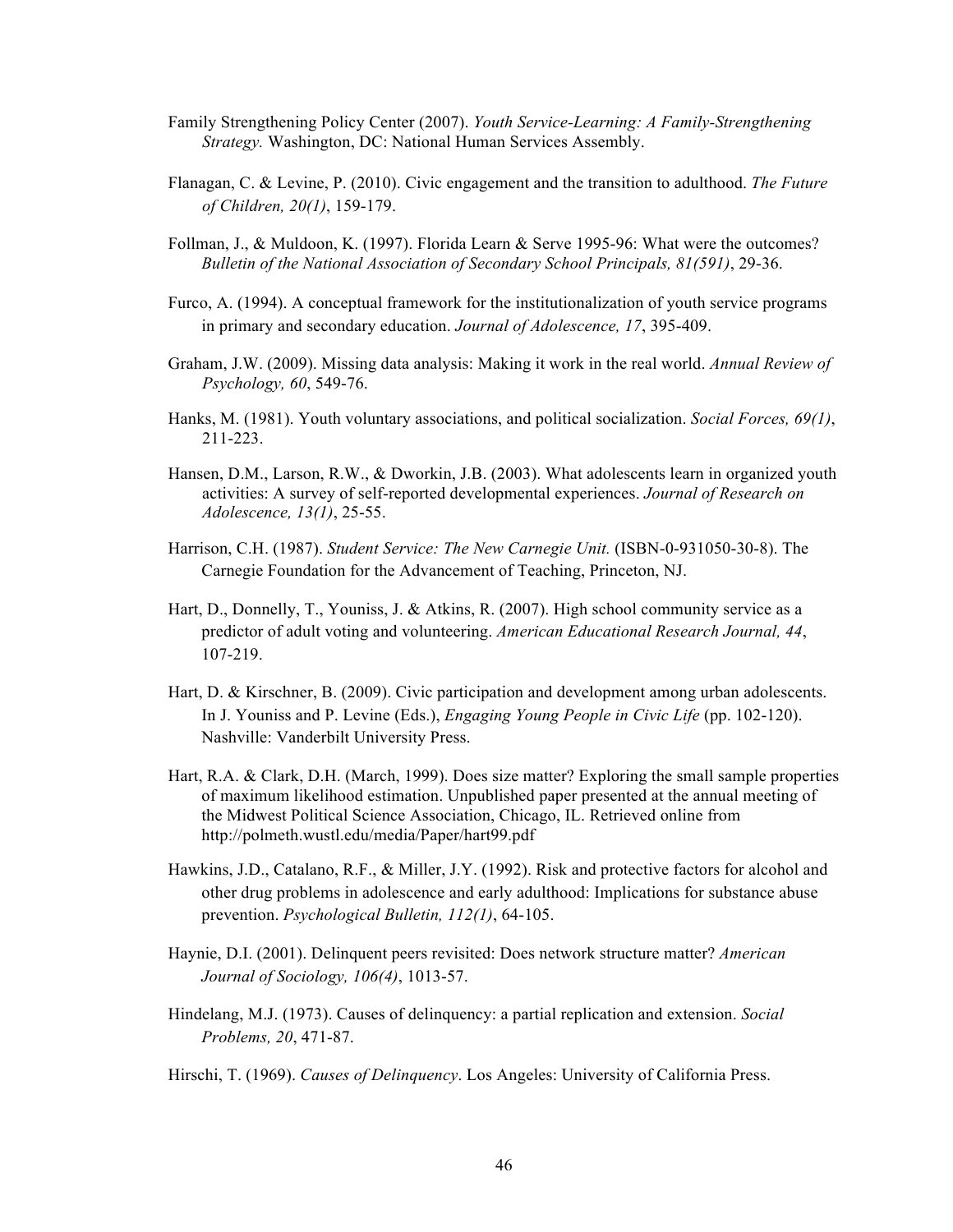- Hoyle et al. (2002). Reliability and validity of a brief measure of sensation seeking. *Personality and Individual Differences, 32*, 401-414.
- Jocson, K.M. (2006). "The best of both worlds": Youth poetry as social critique and form of empowerment. In S. Ginwright, P. Nogeura, & J. Cammarota (Eds.), Beyond resistance: Youth activism and community change (pp. 129-147). New York: Rutledge.
- Johnson, A.M. & Notah, D.J. (1999). Service-learning: History, literature review, and a pilot study of eighth graders. *The Elementary School Journal, 99(5)*, 453-467.
- Johnston, L.D., O'Malley, P.M., & Bachman, J.G. (2007). *Monitoring the Future national survey results on drug use, 1975-2002.*
- Keeter, S., Andolina, M., Jenkins, K., & Zukin, C. (August, 2002). Schooling and civic engagement in the U.S. Unpublished paper presented at the Annual Meeting of the American Political Science Association, Boston, MA.
- King, M., Walder, L.O., & Pavey, S. (1970). Personality change as a function of volunteer experience in a psychiatric hospital. *Journal of Consulting and Clinical Psychology, 3*, 423- 425.
- Kirby, E.H., Marcelo, K.B., Kawashima-Ginsberg, K. (2009). "Volunteering and college experience." CIRCLE Fact Sheet, August 2009, www.civicyouth.org.
- Kobus K. & Henry, D.B. (2009). Interplay of network position and peer substance use in early adolescent cigarette, alcohol, and marijuana use. *Journal of Early Adolescence, 30(2)*, 225- 245.
- Kristjansson, A.L. (2010). Perceived parental reactions and peer respect as predictors of adolescent cigarette smoking and alcohol use. *Addictive Behaviors, 35*, 256-259.
- Krohn, M.D. & Massey, J.L. (1980). relational and delinquent behavior: An examination of the elements of the social bond. *The Sociological Quarterly, 21(4)*, 529-544.
- Kuperminc, G. P., Holditch P. T., & Allen, J. P. (2001). Volunteering and community service in adolescence. *Adolescent Medicine: State of the Art Reviews, 12*, 445-458.
- Leffert, N. (1998). Developmental assets: Measurement and prediction of risk behaviors among adolescents. *Applied Developmental Science, 2*, 209-230.
- Lopez, M.H., et al. (2006). The 2006 civic and political health of the nation. A detailed look at how youth participate in politics and communities. CIRCLE.
- LoSciuto, L., Rajala, A.K., Townsend, T.N., & Taylor, A.S. (1996). An outcomes evaluation of Across Ages: An intergenerational mentoring approach to drug prevention. *Journal of Adolescent Research, 11*, 116-129.
- Luchs, K.P. (1981). Selected changes in urban high school students after participation in community-based learning and service activities. (Doctoral dissertation, University of Maryland).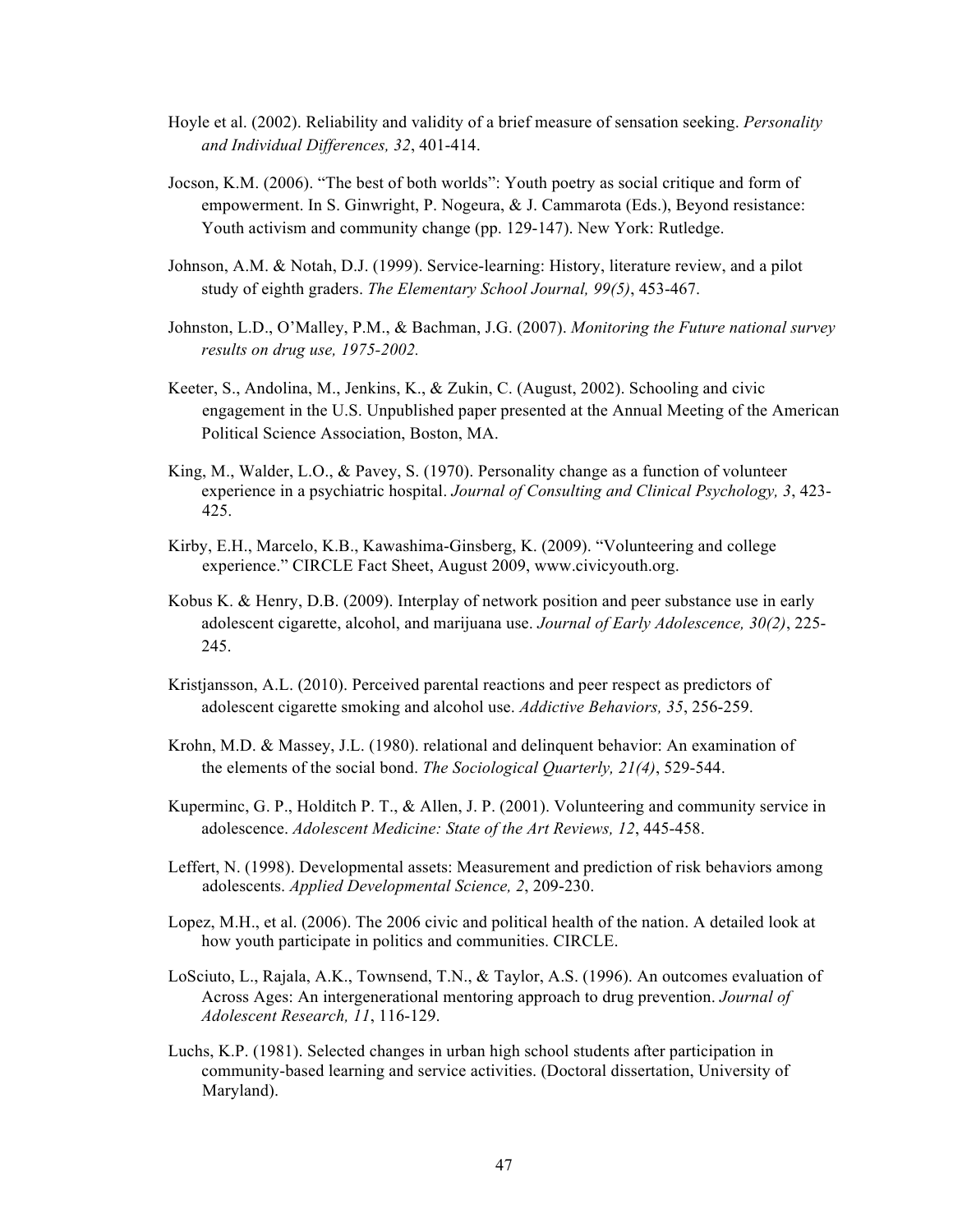- Luengo, M.A., Carrillo-de-la-Pena, M.T., Otero, J.M., & Romero, E. (1994). A short-term longitudinal study of impulsivity and anti-social behavior. *Journal of Personality and Social Psychology, 66,* 542-548.
- MacCallum, R.C.; Zhang, S.; Preacher, K.J.; Rucker, D.D. (2002). On the practice of dichotomization of quantitative variables. *Psychological Methods, 7(1)*, 19-40.
- Males, M. (2006). Youth policy and institutional change. In S. Ginwright, P. Nogeura, & J. Cammarota (Eds.), Beyond resistance: Youth activism and community change (pp. 301- 318). New York: Rutledge
- Marcelo, K.B. (2007). "Volunteering among high school students." CIRCLE Fact Sheet, July 2007, www.civicyouth.org.
- Markey et al. (2006). Children's behavioral patterms, the Five-Factor model of personality, and risk behaviors. *Personality and Individual Differences, 41*, 1503-1513.
- Maton, IC I. (1990). Meaningful involvement in instrumental activity and well-being: Studies of older adolescents and at-risk urban teenagers. *American Journal of CommunityPsychology, 18(2)*, 297-320.
- McIntosh, H., Metz, E., & Youniss, J. Community Service and Identity Formation in Adolescents. In Organized Activities as Contexts of Development: Extracurricular activities, after-school and community programs. Mahoney, J., Larson, R., & J. Eccles (Eds.) Mahwah, New Jersey: Lawrence Erlbaum.
- McNamara, K. (2000). Outcomes associated with service involvement among disengaged youth. *Journal of Drug Education, 30(2)*, 229-45.
- Melchior, A. (1998, July). National evaluation of Learn and Serve American school and community-based programs. Prepared for the *Corporation for National Service*, Washington D.C.
- Metz, E. & Youniss, J. (2003). A demonstration that school-based required service does not deter – but heightens – volunteerism. *Political Science and Politics, 36*, 281-286.
- Moore, C.W. & Allen, J.P. (1996). The effects of volunteering on the young volunteer. *The Journal of Primary Prevention, 17(2)*, 231-258.
- Mounts, N. S., and Steinberg, L. (1995). An ecological analysis of peer influence on adolescent grade point average and drug use. *Developmental Psychology, 31(6)*, 915–922.
- National Service-Learning Clearinghouse. (2007). Policy: K-12 Service-Learning [Fact sheet]. Retrieved from http://www.servicelearning.org/instant\_info/fact\_sheets/k-12\_facts/policy
- Neumark-Sztainer, D., Story, M., French, S.A., & Resnick, M.D. Psychosocial correlates of health compromising behaviors among adolescents. *Health Education Research, 12(1)*, 37- 52.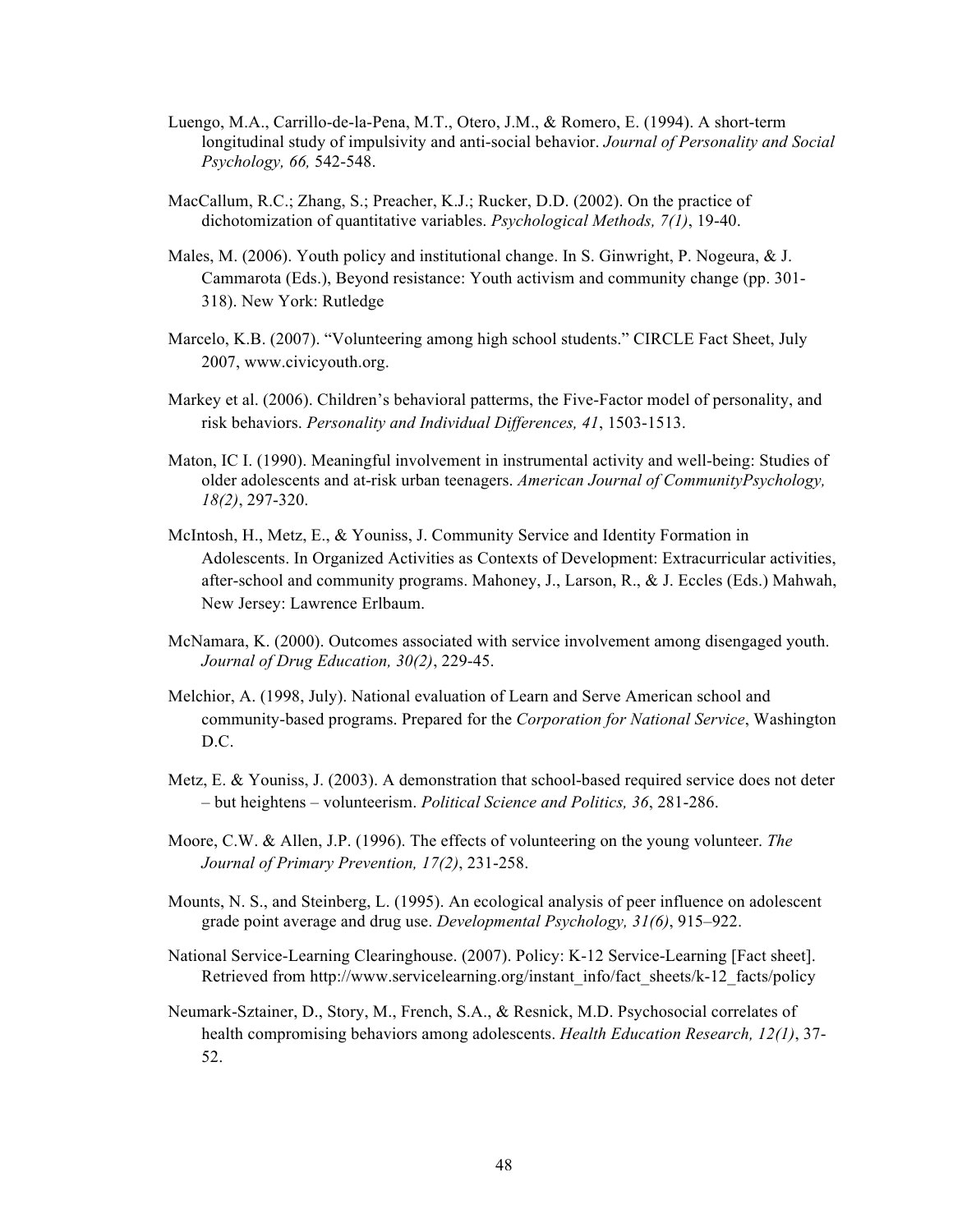- Newmann, F.M. & Rutter, R.A. (1983). The effects of high school community service programs on students' social development (Final report to the National Institute of Education,Washington, DC). Madison: Wisconsin Center for Education Research.
- Niemi, R.G., Hepburn, M.A., & Chapman, C. (2000). Community service by high school students: A cure for civic ills? *Political Behavior, 22(1),* 45-69.
- O'Malley, P.M., Bachman, J.G., & Johnston, L.D. (1983). Reliability and consistency in selfreports of drug use. *Substance Use & Misuse, 18(6)*, 805-824.
- Orlando, M., Ellickson, P.L., Jinnett, K. (2001). The temporal relationship between emotional distress and cigarette smoking during adolescence and young adulthood. *Journal of Consulting and Clinical Psychology, 69(6)*, 959-970.
- Pearce, N. & Larson, R. (2006). How teens become engaged in youth development programs: The process of motivational change in a civic activism organization. *Applied Developmental Science, 10(3)*, 121-131.
- Pittman, K.J. (1991). Promoting youth development: Strengthening the role of youth-serving and community organizations. Report prepared for the U.S. Department of Agriculture Extension Services. Washington, D.C: Center for Youth Development and Policy Research.
- Resnick et al. (1997). Protecting adolescents from harm: Findings from the National Longitudinal Study on Adolescent Health. *Journal of the American Medical Association, 278(10)*, 823- 832.
- Resnicow, K., Smith, M., Harrison, L., & Drucker, E. (1999). Correlates of occasional cigarette and marijuana use: Are teens harm reducing? *Addictive Behaviors, 24(2)*, 251-266.
- Riessman, F. (1965). The "helper" therapy principle. *Social Work, 10(2)*, 27-32.
- RMC Research. (2005). Impacts of service-learning on participating students. Portsmouth, NH.
- Rosenberg, Morris. 1965. *Society and the Adolescent Self-Image*. Princeton, New Jersey: Princeton University Press.
- Sellstrom, E. & Bremberg, S. (2006). Is there a "school effect" on pupil outcomes? A review of multilevel studies. *Journal of epidemiology and community health, 60(2)*, 149-55.
- Scales, P.C., Blyth, D.A., Berkas, T.H., & Kielsmeier, J.C. (2000). The effects of service-learning on middle school students' social responsibility and academic success. *The Journal of Early Adolescence, 20*, 332-358.
- Scales, P.C., Benson, P.L., & Mannes, M. (2003). The contribution to adolescent well-being made by non-family adults: An examination of developmental assets as contexts and processes. *Journal of Community Psychology, 34(4)*, 401-413.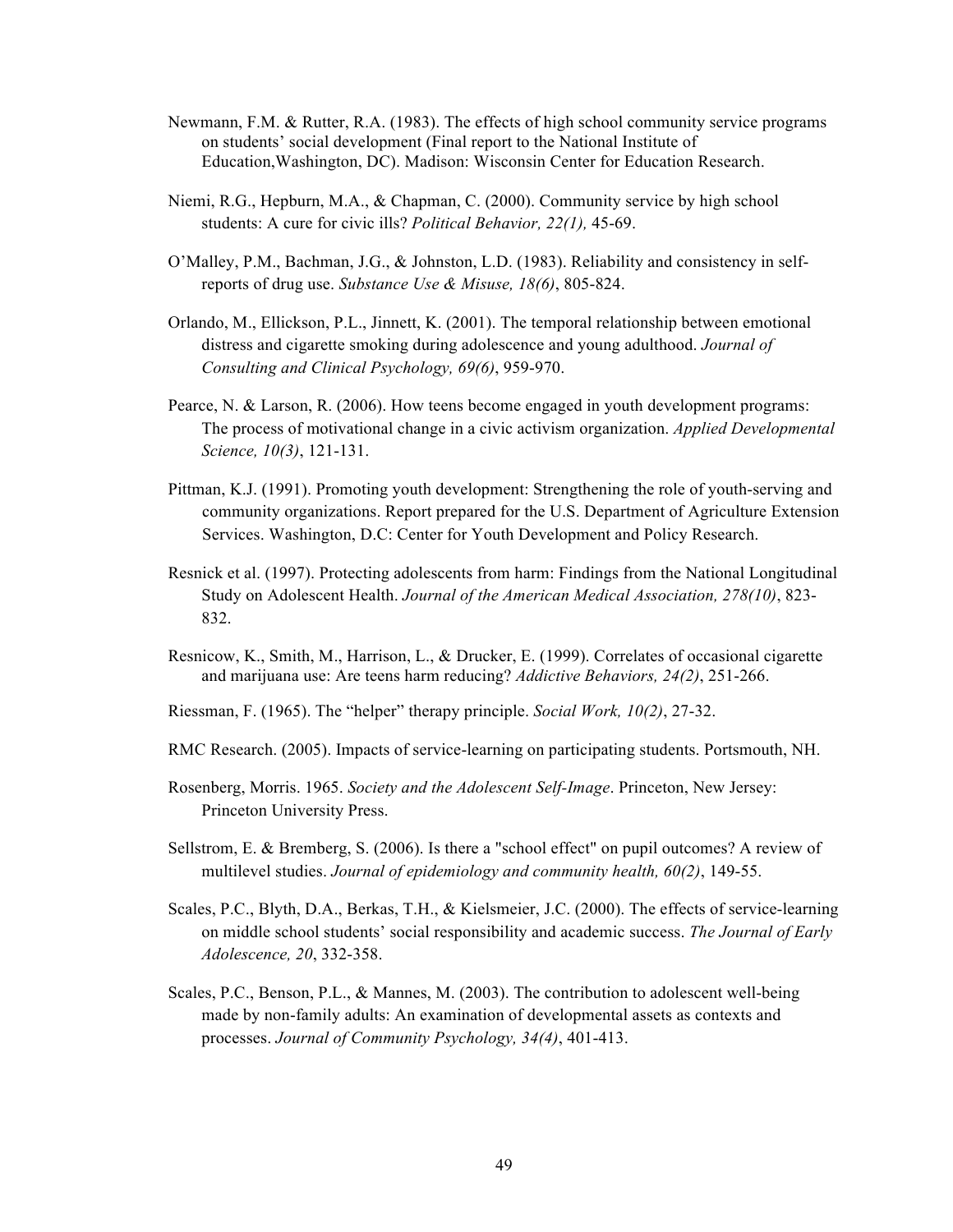- Schaps, E., Battistich, V., & Solomon, D. (1997). School as a caring community: A key to character education. In A. Molnar (Ed.), The construction of character: Ninety-sixth yearbook of the National Society of the Study of Education (pp. 127-139). Chicago: The University of Chicago Press.
- Schmidt, J.A.; Shumow, L.; Kackar, H. (2006). Adolescents' participation in service activities and its impact on academic, behavioral, and civic outcomes. *Journal of Youth and Adolescence, 36,* 127-140.
- Search Institute. (2003). Unique strengths, shared strengths: Development assets among youth of color. *Search Institute Insights & Evidence, 1(2)*, 1-13.
- Spooner, C., Flaherty, B., Homel, P. (1992). Results of a street intercept survey of young illicit drug users in Sydney. Sydney: New South Wales Drug and Alcohol Directorate.
- Spooner, C. (1999). Causes and correlates of adolescent drug abuse and implications for treatment. *Drug and Alcohol Review, 18*, 453-475.
- Substance Abuse and Mental Health Service Administration. (2008). Results from the 2008 National Survey on Drug Use and Health: Detailed tables. Retrieved from http://www.oas.samhsa.gov/NSDUH/2K8NSDUH/tabs/Cover.pdf
- Sutherland, E.H. (1974). *Principles of Criminology*. 4<sup>th</sup> ed. Philadelphia: Lippincott.
- Switzer et al. (1995). The effect of a school-based helper program on adolescent self-image, attitudes, and behavior. *Journal of Early Adolescence, 15(4),* 429-455.
- Teichman, M., Barnea, Z., & Ravav, G. (1989). Personality and substance abuse among adolescents: A longitudinal study. *British Journal of Addiction, 84*, 181-190.
- Thoits, P.A. & Hewitt, L.N. (2001). Volunteer work and well-being. *Journal of Health and Social Behavior, 42*, 115-131.
- Torre, M. & Fine, M. (2006). Researching and resisting: Democratic policy research by and for youth. In S. Ginwright, P. Noguera, & J. Cammarota (Eds.), Beyond resistance: Youth activism and community change (pp. 269-286). New York: Rutledge.
- Torney-Purta, J., Lehmann, R., Oswald, H., and Schulz, W. (2001). Citizenship and education in twenty-eight countries: civic knowledge and engagement at age fourteen. Amsterdam: International Association for the Evaluation of Educational Achievement.
- Tyas, S.L. & Pederson, L.L. (1998). Psychosocial factors related to adolescent smoking: a critical review of the literature. *Tobacco Control, 7*, 409-420.
- Uggen, C. & Janikula, J. (1999). Volunteerism and arrest in the transition to adulthood. *Social Forces, 78(1)*, 331-362.
- Usher, B.R. (1977). Etiobicoke Community Involvement Program Evaluation. Ontario: Canada's Ministry of Education.